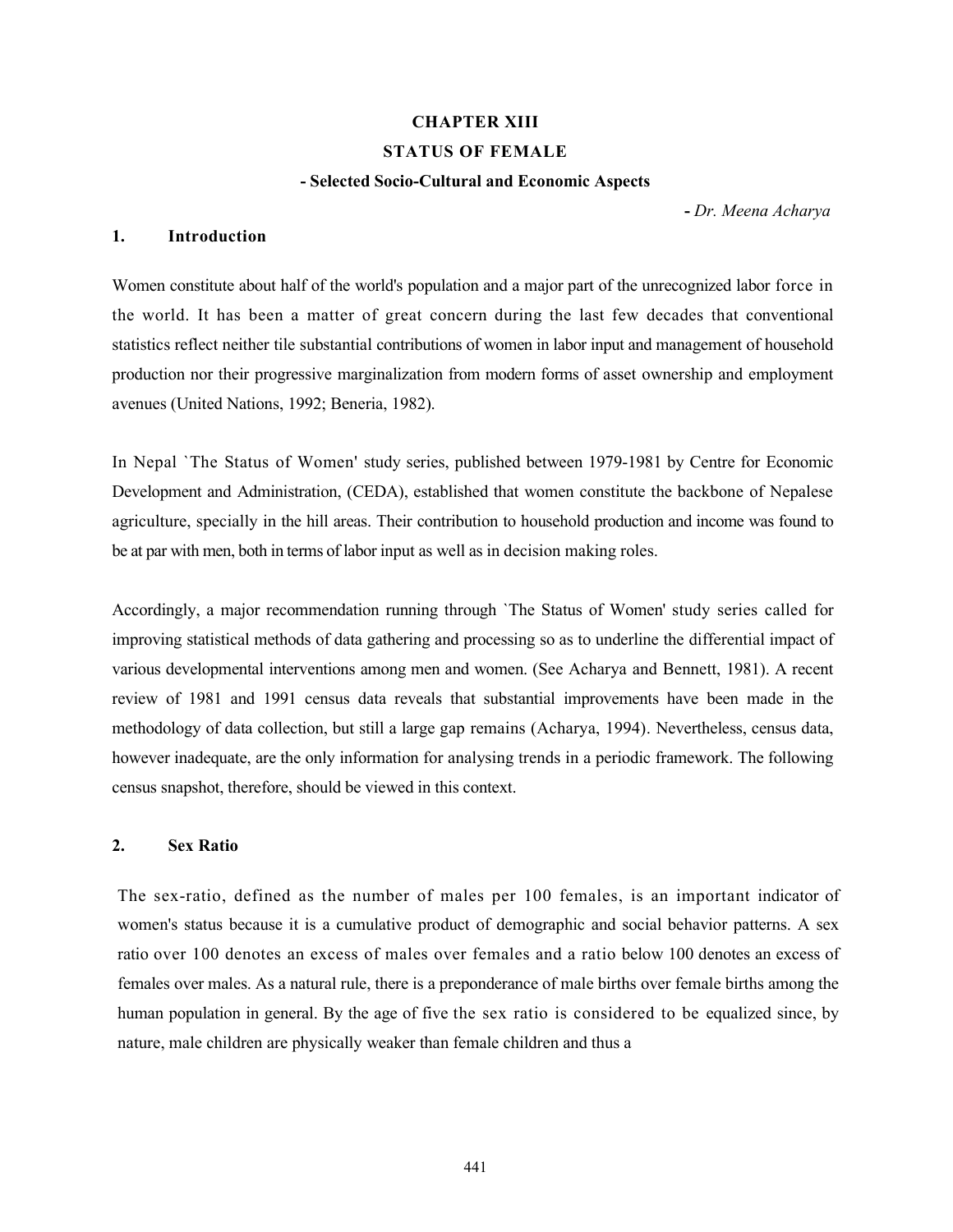smaller proportion of males survive compared to females (United Nations, 1992, p. 11). Further, universally, a larger proportion of women survive to old age, as compared to men (ibid.). Consequently, world population composition is in favor of the female of the species. However, in South Asia, the economically more backward countries such as Nepal, Bangladesh and India have had a reverse overall sex ratio due to socio-economic discrimination against the female child and women in general (Ibid). According to the 1991 census, in Nepal that ratio seemed to be reversing itself.

| Table 1:        |                | Sex Ratio of Population by Ecological Zones and Development Regions, Nepal, 1991 |                |                 |                  |                       |                |  |
|-----------------|----------------|----------------------------------------------------------------------------------|----------------|-----------------|------------------|-----------------------|----------------|--|
| Zone/<br>Region | Census<br>Year | Eastern                                                                          |                | Central Western |                  | Mid<br>Far<br>Western | All<br>Regions |  |
| Mountain        | 1971           | 98.0                                                                             | 100.0          | 103.0           | Western<br>105.0 | 101.0                 | 100.8          |  |
|                 | 1981<br>1991   | 101.9<br>96.3                                                                    | 106.7<br>99.9  | 108.4<br>109.1  | 107.8<br>103.1   | 102.3<br>94.6         | 104.7<br>98.4  |  |
| Hill            | 1971           | 97.4                                                                             | 100.2          | 95.2            | 97.0             | 98.5                  | 98.0           |  |
|                 | 1981<br>1991   | 101.5<br>96.7                                                                    | 106.9<br>101.6 | 99.9<br>88.6    | 100.2<br>96.3    | 98.9<br>91.6          | 102.1<br>95.3  |  |
| Terai           | 1971           | 107.5                                                                            | 105.0          | 106.6           | 107.0            | 110.4                 | 106.4          |  |
|                 | 1981<br>1991   | 108.1<br>103.1                                                                   | 107.3<br>106.2 | 108.9<br>102.7  | 107.2<br>102.0   | 115.9<br>101.3        | 108.3<br>103.9 |  |
| All Zones       | 1971           | 102.3                                                                            | 103.3          | 97.9            | 100.8            | 100.7                 | 101.4          |  |
|                 | 1981<br>1991   | 105.3<br>100.5                                                                   | 107.1<br>103.7 | 102.6<br>93.5   | 103.5<br>99.2    | 104.9<br>96.0         | 105.0<br>99.5  |  |

Source: CBS, 1987, p. 30

CBS, 1993, Vol. 1, Part IV.

Note: Sex ratio is the number of males per 100 females.

In 1981, 7.3 million persons or 48.8 per cent of tile total population was female. The sex ratio for tile population was 105 males per 100 females. In 1991, of the 18.5 million population 9.2 million were males and 9.3 million females (Table 1). Thus, while the overall sex ratios observed in 1971 and 1981 were in favor of males, the 1991 census shows a slight dominance of females in the population. The region-wise sex ratio for the 1991 census shows a greater number of males only in the Terai zone. However, the sex ratio declined from 108.3 in 1981 to 103.9 in 1991 even in the Terai (Table 1). This may indicate that the mainly-male migration to the Terai during the seventies either petered out during the eighties or that many earlier emigrants have moved their families as well.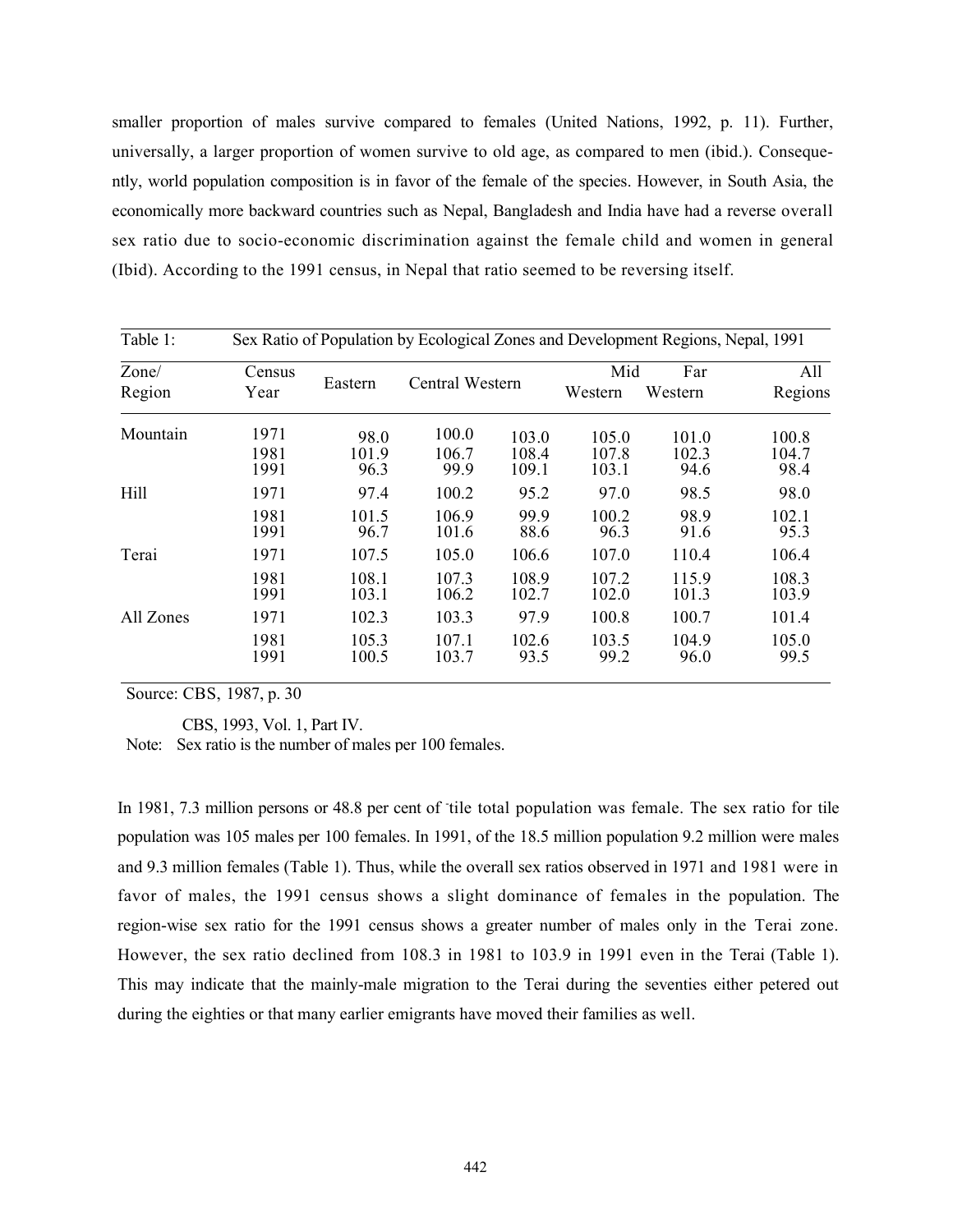The social status of women and their access to resources varies widely depending on the cultural group they belong to. `The Status of Women' series asserted forcefully that Women's status in the Tibeto-Burman group as measured by the degree of freedom they enjoyed in mobility, choice of marriage partners, remarriages, separation and divorce etc., and their input in the decisions made within the household, was much higher. Generally, Women belonging to Tibeto-Burman cultural groups were found to have considerably greater freedom in matters such as choice of marriage partners, deciding the time for marriage and in selection of economic activities they wished to pursue, as compared to their sisters belonging to the Indo-Aryan cultural, group. The Tibeto-Burman groups included in `The Status of Women' study were Mustang Bhote (Tibetan), Kham Magars, Rais and Tamangs. The Indo-Aryan group included high and low caste Nepali-speaking hill groups, as well as Maithili, Tharus and Newars. While Indo-Aryan Women were married early, had no choice in their life partners and were severely restricted in their social mobility; such findings did not generally apply to women belonging to Tibeto-Burman groups. In all cultural groups, however, women's access to modern resources in the form of knowledge (education, training, etc.,) and traditional and newly created assets (e.g. land, machines, employment) was severely limited.

The 1991 census data does provide an opportunity to test whether such difference is reflected in the sex ratio by language groups. Table 2 does indicate Maithali, Bhojpuri, and Abadhi communities do have significantly higher than average sex ratios. This must be indicative of a relatively low social status of women in these communities, besides the in-migration of male population to Terai from other parts of the country and from across the border.

| Mother Tongue   | 1981  | 1991  |
|-----------------|-------|-------|
| Nepali          | 104.5 | 96.6  |
| Maithili        | 109.7 | 107.4 |
| Bhojpuri        | 107.6 | 107.7 |
| Newari          | 104.5 | 99.4  |
| Gurung          | 92.1  | 89.5  |
| Tamang          | 100.9 | 99.7  |
| Abadhi          | 111.0 | 109.3 |
| Tharu           | 104.5 | 100.4 |
| Magar           | 98.3  | 93.7  |
| Limbu           | 97.9  | 95.1  |
| Rai             | 101.9 | 95.5  |
| Sherpa          | 102.3 | 97.9  |
| Others/unstated | 106.1 | 102.4 |

Table 2: Sex Ratio of Population by Mother Tongue, Nepal, 1981-1991

Source: CBS, 1984, Vol. I, Part III

CBS, 1993, Vol. I, Part V1.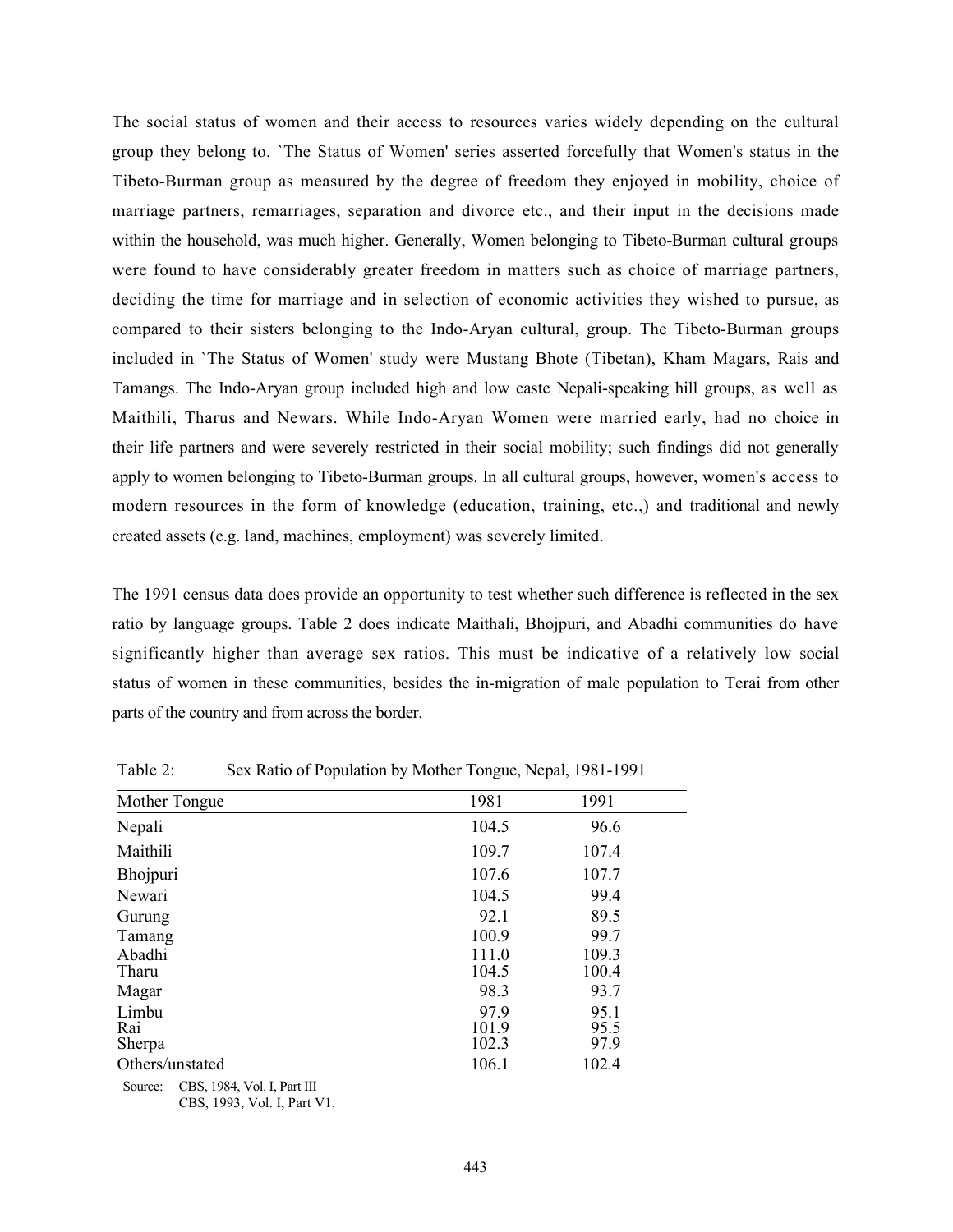#### 3. Fertility

One of the most important indicators of women's empowerment is control over their own fertility. Women's bodies have been used and abused on account of their fertility. To an extent, social control over women's sexuality is also related to their fertility. In the Hindu tradition, women are worshipped for their fertility, in the exalted status of mother-Goddess, while infertility is considered a curse (see Bennett, 1983). Pregnancies, child-birth and lactation force women to withdraw from active economic work, thus making them dependent on other members of the family. Frequent pregnancies impinge on their health and sometimes even on their very lives. It is therefore most important to examine whether women have control over their own fertility. Hitherto, no research has focussed on the degree of control that women exercise over their own fertility.

Information thus far collected on the attitudes of women towards family planning and fertility control are not adequate to fully establish who controls their fertility. Social and family pressures, for example, are not reflected in such statistics. The desire for children, specially sons, who can provide women with social status and power, is internalized since their early childhood. The socially acceptable role for women is only though marriage and motherhood. As her fertility is the end product of these complex social processes, it may be considered as an indicator whether or not such processes are changing.

Statistics on fertility are conflicting and continuously reestimated by various sources. According to the nation-wide 1991 Survey on Fertility, Family Planning and Health (NFHS), there has hardly been any change in the total marital fertility rate between 1971-76 and 1991 (Table 3). Although awareness about family planning methods are reported to be high (Table 4), their use and end effect on marital fertility seems only to be marginal. That is indicative of the very slow change in perceptions about women's role and status which still exclusively depend on their fertility. No change is visible among the 15- 29 age group of currently married women. Currently married women between 30-34 years do show marginal changes in their fertility behavior. Those figures indicate that family planning methods are adopted only after 3 to 4 births have taken place. It would have been very interesting from social dimension to explore this issue further by desegregating this data according to the sex of the surviving children.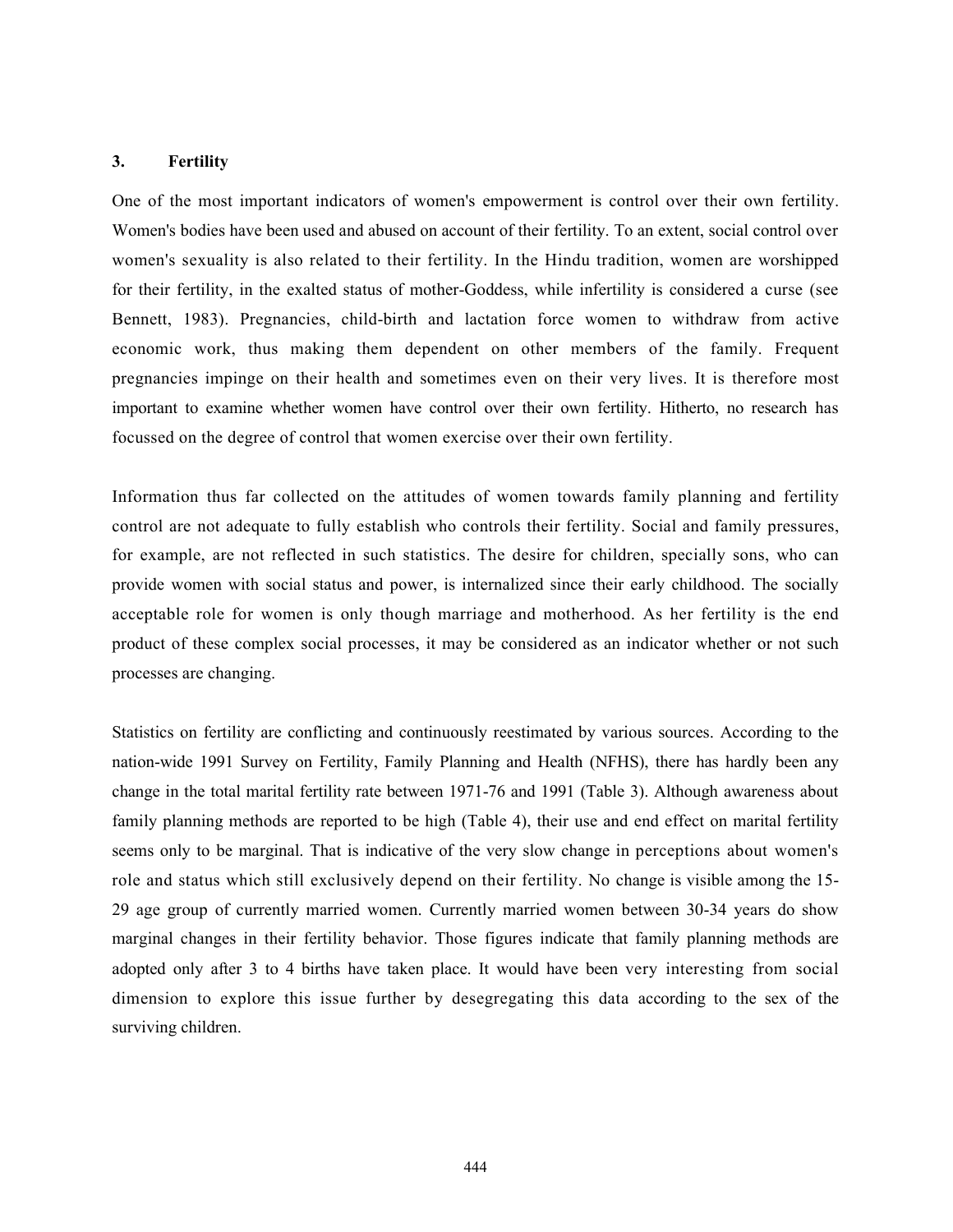| Age                                                                           | <b>Fertility Surveys</b><br>Average Number of Children<br>per Currently Married Women | Census to Census Estimates c/<br>Age-Specific Fertility Rates |                                                             |                                                             |                                                             |
|-------------------------------------------------------------------------------|---------------------------------------------------------------------------------------|---------------------------------------------------------------|-------------------------------------------------------------|-------------------------------------------------------------|-------------------------------------------------------------|
| Group                                                                         | 1971-76 $a/$                                                                          | 1991 b/                                                       | 1971                                                        | 1981                                                        | 1991                                                        |
| $15-19$<br>$20 - 24$<br>$25 - 29$<br>$30 - 34$<br>35-39<br>$40 - 44$<br>45-49 | 0.3<br>1.4<br>2.9<br>4.2<br>5.2<br>5.7<br>6.1                                         | 0.5<br>1.5<br>2.9<br>4.0<br>5.0<br>5.6<br>6.1                 | 0.074<br>0.267<br>0.310<br>0.261<br>0.196<br>0.109<br>0.043 | 0.066<br>0.230<br>0.266<br>0.245<br>0.206<br>0.142<br>0.099 | 0.095<br>0.286<br>0.272<br>0.212<br>0.151<br>0.077<br>0.028 |
| Completed<br>fertility<br><b>TFR</b>                                          | 6.1                                                                                   | 6.1                                                           | 6.3                                                         | 6.3                                                         | 5.6                                                         |

| Table 3: |  |  | Indicators of Fertility Behavior, Nepal, 1971-1991 |
|----------|--|--|----------------------------------------------------|
|          |  |  |                                                    |

Source: a/ MOH, 1977, Table 5.1

b/ MOH, 1993, Table 6.3

c/ R.K. Gharty Chhetry, Chapter III, (This Volume).

| Table 4: | Per cent Currently Married Women Reporting Knowledge and Use of |
|----------|-----------------------------------------------------------------|
|          | Contraceptives, Nepal, 1976-1991                                |

| Year         | Know at least | Current use    |
|--------------|---------------|----------------|
|              | one method    | (non-pregnant) |
| 1976         | 21.3          | 3.9            |
| 1981         | 51.9          | 7.6            |
| 1986<br>1991 | 55.9          | 15.1           |
|              | 92.7          | 24.1           |

Source: MOH, 1993, Table 9.2 & 9.9.

The age specific fertility rates calculated from census to census and the total fertility rate (TFR) do show significant changes in fertility behavior between 1981 and 1991 censuses (Table 3). TFR has declined from 6.3 to 5.6 per women. Yet fertility has actually increased among 15-29 age group, which is very strange given a significant decline in the proportion of married girls from 14.3 per cent in 1981 to 7.4 per cent in 1991 and a perceptible increase in the literacy rate among this age group (see section  $4 \& 6$  below). It may be pointed out that these estimates where obtained through indirect methods and the overall levels viz.. TFR are more reliable for comparison than their age patterns (ASFR).

Although strictly comparable figures are not available, comparison of children ever born and surviving to married women in 1991 in relation to similar indicators regrading ever married women in 1971-76, show that the rate of child survival has also improved notably, from 72.7 per cent of births in 1971-76 to 82.9 per cent in 1991 (Table 5).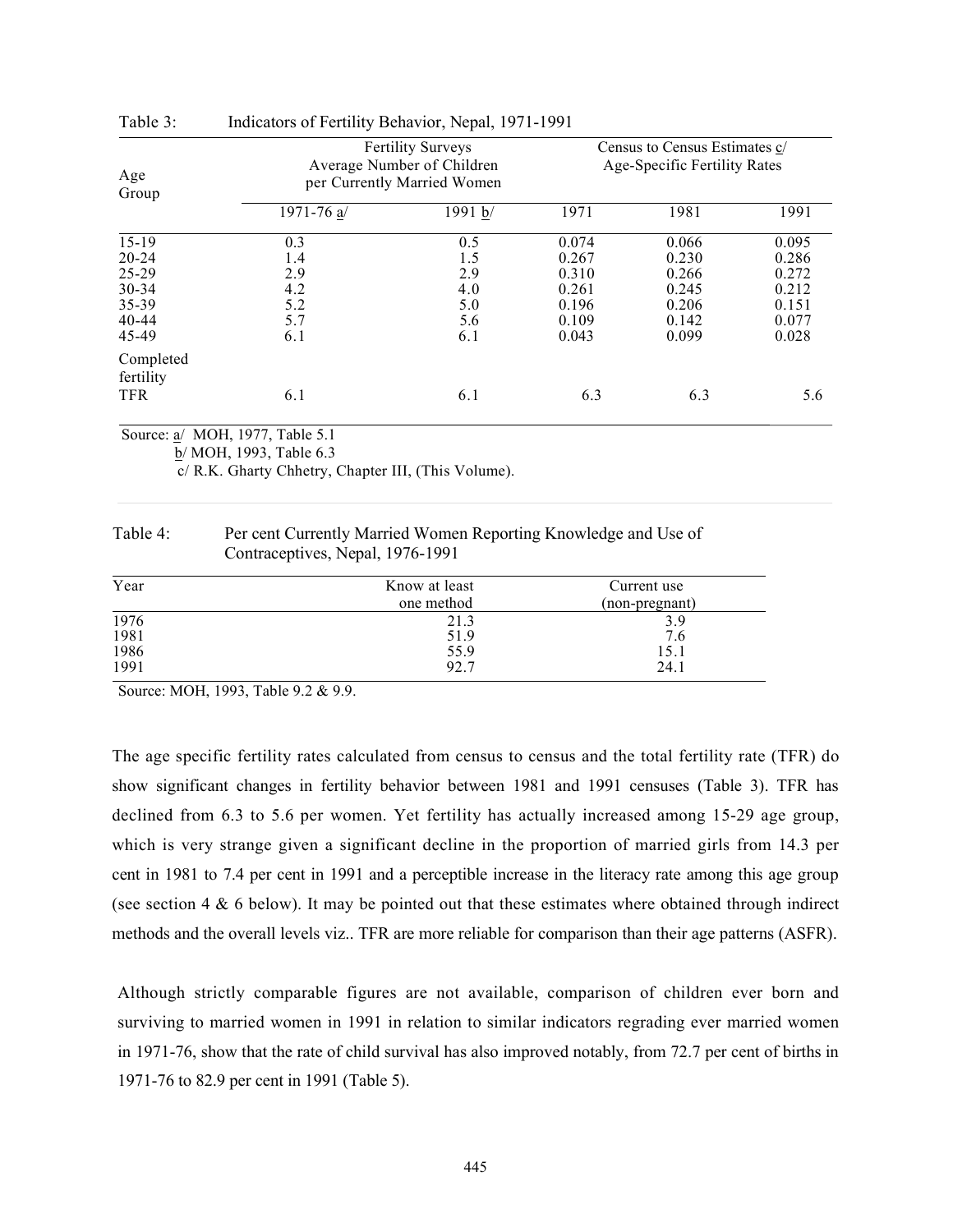|            |            | 1971-76 a/            | 1991 b/                    |             |  |
|------------|------------|-----------------------|----------------------------|-------------|--|
| Age        |            | To ever married women | To currently married women |             |  |
| Group      | Ever born  | Still alive           | Ever born                  | Still alive |  |
| $15-19$    | 0.3        | 0.3                   | 0.5                        | 0.4         |  |
| $20 - 24$  | 1.4        | 1.1                   | 1.5                        | 1.4         |  |
| 25-29      | 2.9        | 2.3                   | 2.9                        | 2.5         |  |
| 30-34      | 4.1        | 3.1                   | 4.0                        | 3.4.        |  |
| 35-39      | 5.1        | 3.7                   | 5.0                        | 4.0         |  |
| 40-44      | 5.5        | 3.8                   | 5.6                        | 4.5         |  |
| 45-49      | 5.7        | 4.0                   | 6.1                        | 4.7         |  |
| Total      | 3.3        | 2.4                   | 3.5                        | 2.9         |  |
| Source: a/ | MOH, 1977  |                       |                            |             |  |
| <u>b</u>   | MOH, 1993. |                       |                            |             |  |

Table 5: Mean Number of Children Ever Born and Children Still Alive

There is a significant difference between the fertility behavior of urban and rural women. Urban women give birth to less children (5.3) during their life time than their rural sisters (6.2). The total marital fertility rate differs perceptibly also by education levels. Illiterate women have as much as 1.4 children more than those with some primary education (Table 6). Higher school education also makes a substantial difference. These figures, however, should be considered holding income constant. Unfortunately, no data on fertility relating to income levels have been collected or analyzed. Low income groups do tend to have larger families compared to higher income families (see Acharya, 1994). Higher infant and child mortality in the poor households would contribute to higher fertility through the biological effect of reduced length of breast-feeding and consequently of birth spacing, and through the behavioral effect in terms of replacement of the lost child.

| Table 6:<br>Fertility and Related Indicators by Socio-Economic Group, 1991 |       |       |       |      |                   |        |  |
|----------------------------------------------------------------------------|-------|-------|-------|------|-------------------|--------|--|
| Indicators                                                                 | Nepal | Rural | Urban | None | Education         |        |  |
|                                                                            |       |       |       |      | Primary Secondary |        |  |
| Median Age of Marriage                                                     |       |       |       |      |                   |        |  |
| $(20-49)$ Age Group                                                        | 16.4  | 16.3  | 17.3  | 16.1 | 17.0              | 19.1   |  |
| Knowledge of                                                               |       |       |       |      |                   |        |  |
| Contraception $(\%)$                                                       | 92.6  | 72.9  | 90.1  | 91.7 | 97.8              | 99.7   |  |
| Total Marital<br>Fertility Rate                                            | 6.1   | 6.2   | 5.3   | 6.2  | 4.8               | $-4.0$ |  |
| Birth Intervals                                                            |       |       |       |      |                   |        |  |
| (months)                                                                   | 33.7  | 33.8  | 32.7  | 34.2 | 31.2              | 27.8   |  |

Table 6: Fertility and Related Indicators by Socio-Economic Group, 1991

Source: MOH, 1993, Various Tables.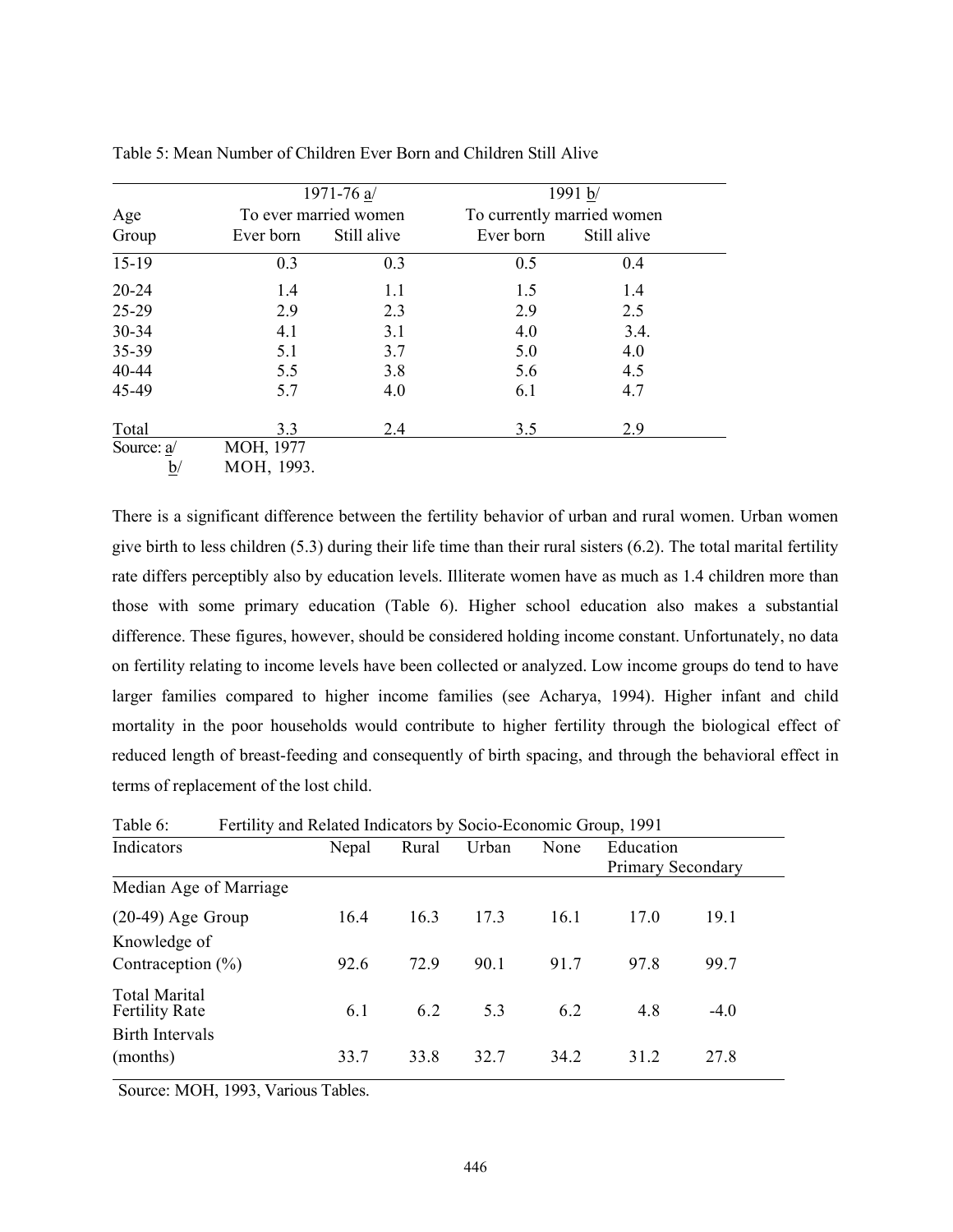Mountain families seem to have fertility rates much higher than the national average (Table 7). This may probably be explained by the lack of family planning services in mountain areas.

| Ecological<br>Zones       | Eastern           | Central           | Western           | Mid<br>Western Western | Far               | All<br>Regions    |
|---------------------------|-------------------|-------------------|-------------------|------------------------|-------------------|-------------------|
| Mountain<br>Hill<br>Terai | 6.2<br>7.2<br>5.7 | 6.2<br>6.2<br>5.8 | 7.2<br>5.4<br>6.6 | 7.2<br>6.5<br>6.5      | 7.2<br>6.0<br>6.5 | 6.6<br>6.1<br>6.0 |
| All Zones                 | 6.2               | 5.9               | 5.8               | 6.5                    | 6.5               | 6.1               |

Table 7: Total Marital Fertility Rate by Ecological-Development Regions, 1991

Source: MOH, 1993, p. 59.

#### 4. Mortality and Life Expectancy

Infant and child mortality rates are important indicators of women's status. This is because while, on the one hand, infant and child mortality rates reflect social attitudes towards male and female children, on the other hand, they throw light on the situation of women as mothers. A comparatively higher female infant and child mortality rate signifies social neglect of female infants and children. At the same time, a high infant and child mortality rate force women to multiple and wasted pregnancies, thus depleting their strength.

Infant mortality rate (IMR) in Nepal, although declining over the years, is still one of the highest in the region. The Demographic Sample Survey of 1976 estimated the IMR at 132.5 per 1000. The NFFH Survey 1991 confirms the IMR at 98 with 104.7 for males and 91.0 for females (Table 8). This sex differential in the infant mortality rate, if accurate, reverses the earlier trend with higher mortality for female infants.

As discussed earlier, it is a scientifically proven fact that female children are stronger than male children during their infancy and early childhood. As such, in the natural process more boys than girls are born. Given equal treatment, their ratios would equalize around 5 years of age. If a larger proportion of girls die during infancy and childhood it must therefore be due to social discrimination. A change in the ratio of male/female infant and child mortality rates towards approximating the natural phenomenon may, therefore, be taken as an indicator of more equal social behavior towards female children. According to the figures for late seventies through 1991 NFFH survey, a lower proportion of girls are dying at infancy than before.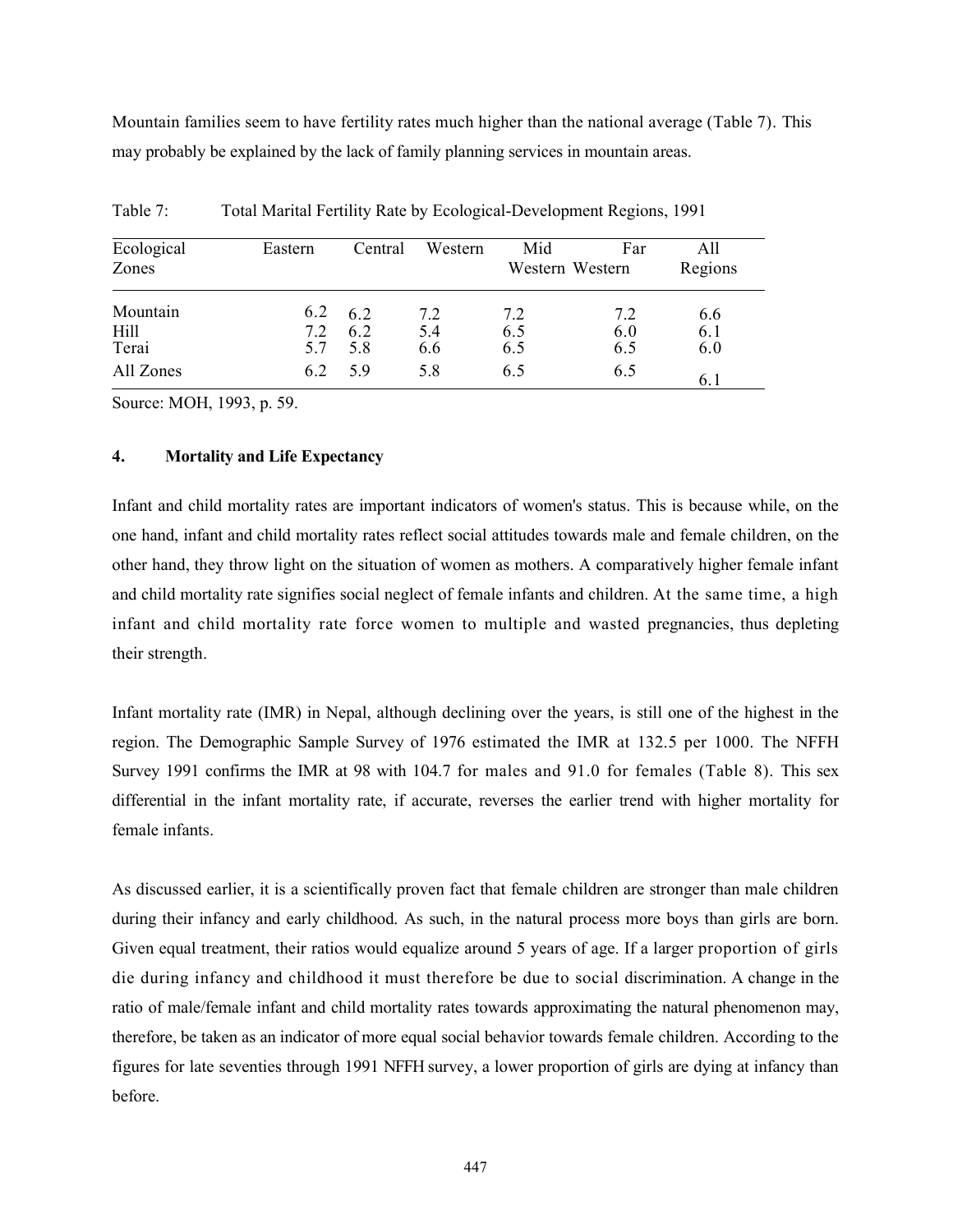|                         |                                                             | ----- (----- <i>--</i> - <i>- -</i> |                        |                       |  |
|-------------------------|-------------------------------------------------------------|-------------------------------------|------------------------|-----------------------|--|
|                         | Year                                                        | Male                                | Female                 | Fem. IMRX 100         |  |
|                         |                                                             |                                     |                        | Mal. IMR              |  |
| DSS 1976 a/             | 1974-75                                                     |                                     |                        |                       |  |
| Urban<br>Rural<br>Total | $^{\prime\prime}$<br>$^{\prime\prime}$<br>$^{\prime\prime}$ | 55.2<br>143.9<br>141.2              | 59.2<br>124.9<br>123.0 | 107.2<br>86.8<br>87.1 |  |
| DSS 1977 b/             | 1976                                                        |                                     |                        |                       |  |
| Urban                   | $^{\prime\prime}$                                           | 55.3                                | 50.2                   | 90.8                  |  |
| Rural                   | $^{\prime\prime}$                                           | 130.7                               | 140.6                  | 107.6                 |  |
| Total                   | $^{\prime\prime}$                                           | 128.4                               | 137.9                  | 107.4                 |  |
| DSS 1978 c/             | 1977-78                                                     | 110.0                               | 98.0                   | 89.1                  |  |
| CBS 1985 d/             | 1978                                                        | 147.0                               | 142.0                  | 96.6                  |  |
| New Era, 1986 e/        | 1981                                                        | 136.0                               | 111.0                  | 81.6                  |  |
| NFFS, 1986 f/           | 1986                                                        | 117.0                               | 98.0                   | 83.8                  |  |
| NFHS, 1991 g/           | 1990-91                                                     | 104.7                               | 91.0                   | 86.9                  |  |

| Table 8: |  |  | Trends in Infant Mortality Rate (IMR) by Sex, Nepal, 1976-1991 |
|----------|--|--|----------------------------------------------------------------|
|----------|--|--|----------------------------------------------------------------|

Source: a/ CBS, 1976, The Demographic Sample Survey of Nepal, 1974-75, Survey Method and Findings, Kathmandu.

 $\underline{b}$  CBS, 1977, The Demographic Sample Survey of Nepal, Second Year Survey, 1976, Kathmandu.<br>
CBS. 1978. DSS of Nepal. Third Year Survey 1977-78. Kathmandu. CBS, 1978, DSS of Nepal, Third Year Survey 1977-78, Kathmandu.

d/ CBS, 1985, Inter-censal Changes of Some Key Census Variables, Nepal 1952/54-81.

e/ New Era, 1986: Nepal Fertility and Mortality Survey-Extracted from Population Monograph of Nepal, 1987.

 $f$  MOH, 1987, Nepal Fertility and Family Planning Survey, 1986.

g/ MOH, 1993, Nepal Fertility Family Planning and Health Surveys, 1991.

Nevertheless, as far as under five child mortality rates are concerned, the social discrimination against girls is clearly indicated by the child mortality rate figures. For example according to the NFHS female children are systematically discriminated against in vaccination (MOH, 1993, p. 158162). While only 125 per 1000 boys born, die under five annually, the number of girls dying before they are five years old is 139 per 1000. These figures are still one of the highest in the region (Table 9).

|                        |        | 1989 a/                    |      | 1991 b/ |
|------------------------|--------|----------------------------|------|---------|
| <b>SAARC</b> Countries | Male   | Female                     | Male | Female  |
| Bangladesh             | 146    | 162                        | 130  | 136     |
| Bhutan                 | 180    | 187                        | 188  | 200     |
| Nepal                  | 178    | 187                        | 125  | 139     |
| India                  | 118    | 134                        | 123  | 125     |
| Pakistan               | 145 c/ | $151 \underline{\text{c}}$ | 137  | 139     |
| Sri Lanka              | 28     | 22                         | 25   | 19      |

## Table 9: Under Five Mortality Rate (per 1000 live births) by Sex in SAARC Countries, 1991

Source: a/ World Bank: World Development Report, 1991

b/ World Bank: World Development Report, 1993

c/ Figures are for 1990; World Bank, World development Report 1992.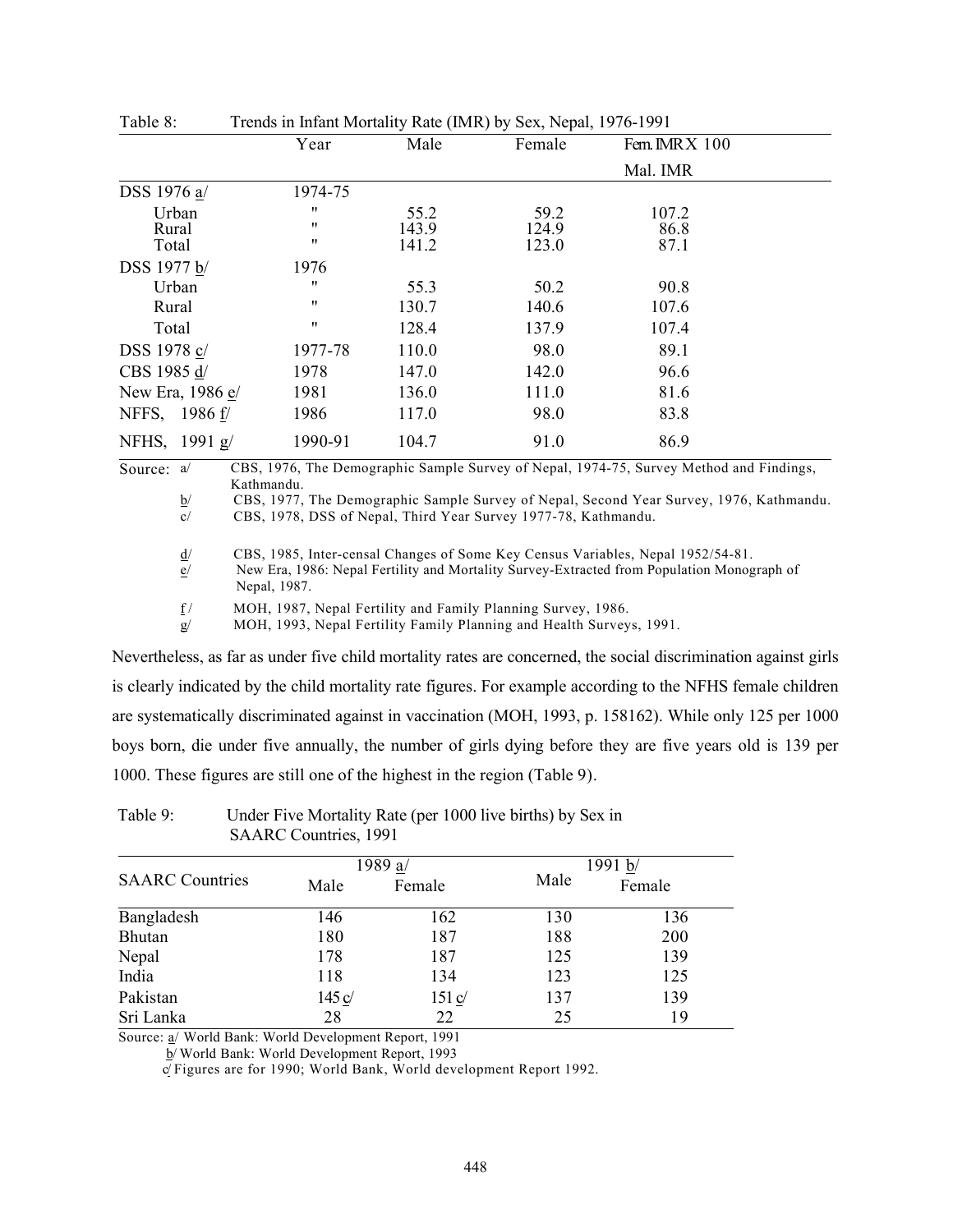Similarly, there has been a substantial decline in the crude death rates during the last three decades. A 50 per cent decline in the CDR is observed between 1953-61 and 1971-81 from 27.0 deaths per 1000 to 13.5. The Nepal Fertility and Mortality Survey, 1986 reported a still lower figure for 1984 (Table 10).

| Source           | Reference<br>Period | Male        | Female      | Female per<br>100 Male |  |
|------------------|---------------------|-------------|-------------|------------------------|--|
|                  |                     |             |             |                        |  |
| DSS 1976 a/      | 1974-75             |             |             |                        |  |
| Urban<br>Rural   | 11<br>11            | 8.7<br>18.9 | 9.4<br>20.7 | 108.0<br>109.5         |  |
| Total            | 11                  | 18.6        | 20.4        | 109.7                  |  |
| DSS 1977 b/      | 1976                |             |             |                        |  |
| Urban            | 11                  | 8.2         | 9.7         | 118.3                  |  |
| Rural            | 11                  | 21.9        | 23.2        | 105.9                  |  |
| Total            | 11                  | 21.5        | 22.8        | 106.0                  |  |
| DSS 1978 c/      | 1977-78             | 17.9        | 16.2        | 90.5                   |  |
| CBS 1985 d/      | 1971-81             | 12.2        | 14.9        | 122.1                  |  |
| New Era, 1986 e/ | 1984                | 10.8        | 11.0        | 101.9                  |  |

Table 10: Estimates of Crude Death Rate by Sex, Nepal, 1976-1991

Source: a/ CBS, 1976, The Demographic Sample Survey of Nepal, 1974-75, Survey Method and Findings, Kathmandu.

b/ CBS, 1977, The Demographic Sample Survey of Nepal, Second Year Survey, 1976, Kathmandu.

c/ CBS, 1978, DSS of Nepal, Third Year Survey 1977-78, Kathmandu.

d/ CBS, 1985, Inter-censal Changes of Some Key Census Variables, Nepal 1952/54-81.

c/ New Era 1986, Fertility & Mortality Rates in Nepal - A Survey Report Submitted to National Commission on Population, Kathmandu.

A higher proportion of females, as compared to males, have been dying in Nepal. That is contrary to the international trend which indicates higher mortality among men. The higher mortality of women in Nepal is attributed to a higher female than male child mortality and maternal mortality rates. For example, even within South Asia, Nepal was reported to have the highest maternal mortality rate at 850 per hundred thousand population in 1988 (Table 11).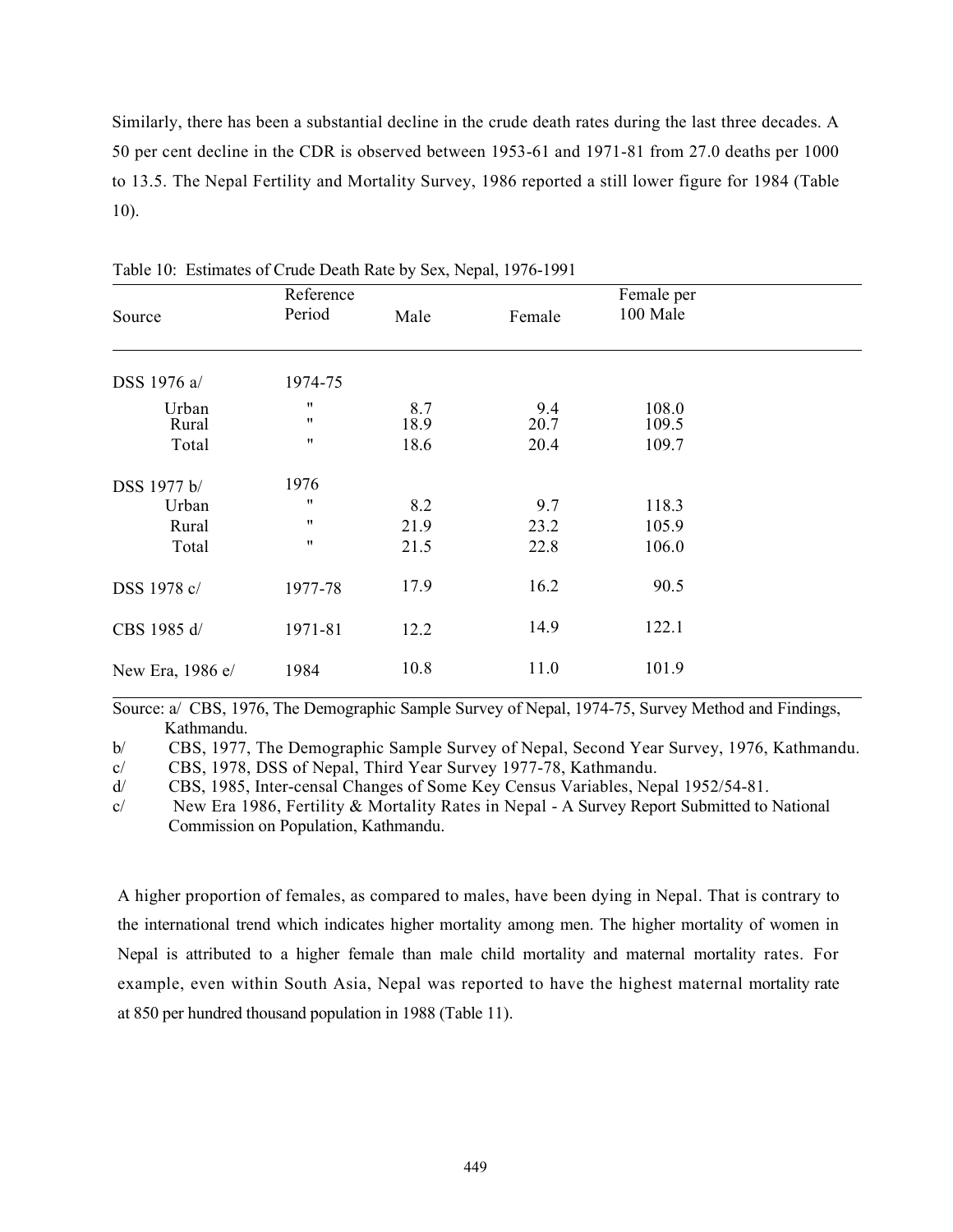|    | Indicators                     | Nepal              | Bangladesh       | Bhutan | India | Pakistan | Sri Lanka |
|----|--------------------------------|--------------------|------------------|--------|-------|----------|-----------|
| 1. | Infant Mortality Rate d/       |                    |                  |        |       |          |           |
|    | per 1,000 live births          | 104.7 a/           | 94e/             |        |       |          |           |
|    | Male                           |                    |                  |        |       |          |           |
|    | Female                         | 91.0 a/            | 87 $e/$          |        |       |          |           |
|    | Total                          | 98.0 a/            | 111              | 133    | 90    | 101      | 25        |
| 2. | Crude Death Rate b/            |                    |                  |        |       |          |           |
|    | per $1,000$ population         |                    |                  |        |       |          |           |
|    | Male                           | 12.2 g/            | $12.3 \text{ h}$ |        |       |          | 7.3 i/    |
|    | Female                         | 14.9 g/            | 11.6 $h/$        |        |       |          | 5.0 i/    |
|    | Total                          | 13.0               | 13.0             | 17.0   | 10.0  | 11.0     | 6.0       |
| 3. | Life Expectancy at             |                    |                  |        |       |          |           |
|    | Birth (in years) $b/$          |                    |                  |        |       |          |           |
|    | Male                           | 55.0 $\frac{c}{2}$ | 56.4 $e$ /       | 48     | 60    | 59       | 70        |
|    | Female                         | 53.5 $c/$          | 55.4 $e/$        | 50     | 61    | 59       | 74        |
|    | Total                          | 54.3 c/            | 56.1 $f$         | -      |       |          |           |
| 4. | <b>Maternal Mortality Rate</b> |                    |                  |        |       |          |           |
|    | per 100,000 live births        | 850                | 650              | 800    | 550   | 600      | 180       |
|    | 1988 d/                        |                    |                  |        |       |          |           |

 $\mathbf{I}$ 

Table 11: Selected Demographic Indicators for SAARC Countries

Source: a Nepal Fertility and Family Planning Survey, 1991; Main Report

b/ The World Bank, World Development Report, 1993

 $c/$  CBS, Estimates based on Population Census, 1991

d/ UNDP, Human Development Report, 1993

e/ Bangladesh Bureau of Statistics, Women and Men in Bangladesh, Facts & Figures, 1992

f/ Provisional figures for 1991, Bangladesh Bureau of Statistics, Statistical Year book of Bangladesh, 1992

g/ CBS, 1985, Inter-censal Changes of Some Key Census Variables, Nepal, 1952/54-81

h/ Figures refer to 1986; United Nations Demographic Year Book, 1991

i/ Figures refer to 1985.

NFHS data, however, shows a substantial decline in the maternal mortality rate to 515 per 100,000 live births. Nevertheless, life time risks of dying of pregnancy related causes is still about I in 3 1 (MOH, 1993, p. 143). High maternal mortality is attributed to low nutritional status of women due to systematic discrimination in intra-family food distribution, lack of antenatal and post-natal health care services, early and frequent pregnancies etc. Nearly 85 per cent of the pregnant women in rural areas had no antenatal care in 1990/91. Even in urban areas about 45 per cent went without any professional care during pregnancy. Moreover, a lower proportion of antenatal care (e.g. 15 per cent for girls below 20 years) was provided by a medical doctor (MOH, 1993, p. 146). Only about 45 per cent of the mothers in urban areas and 26 per cent in rural areas had received tetanus toxoid vaccinations (Ibid, p. 150). About 39 per cent of the urban women and more than 69 per cent rural women had no professional assistance during delivery (Ibid. p. 154).

As a consequence of such factors - higher infant and child mortality among female children and high maternal mortality rates- life expectancy at birth is lower for women than for men in Nepal.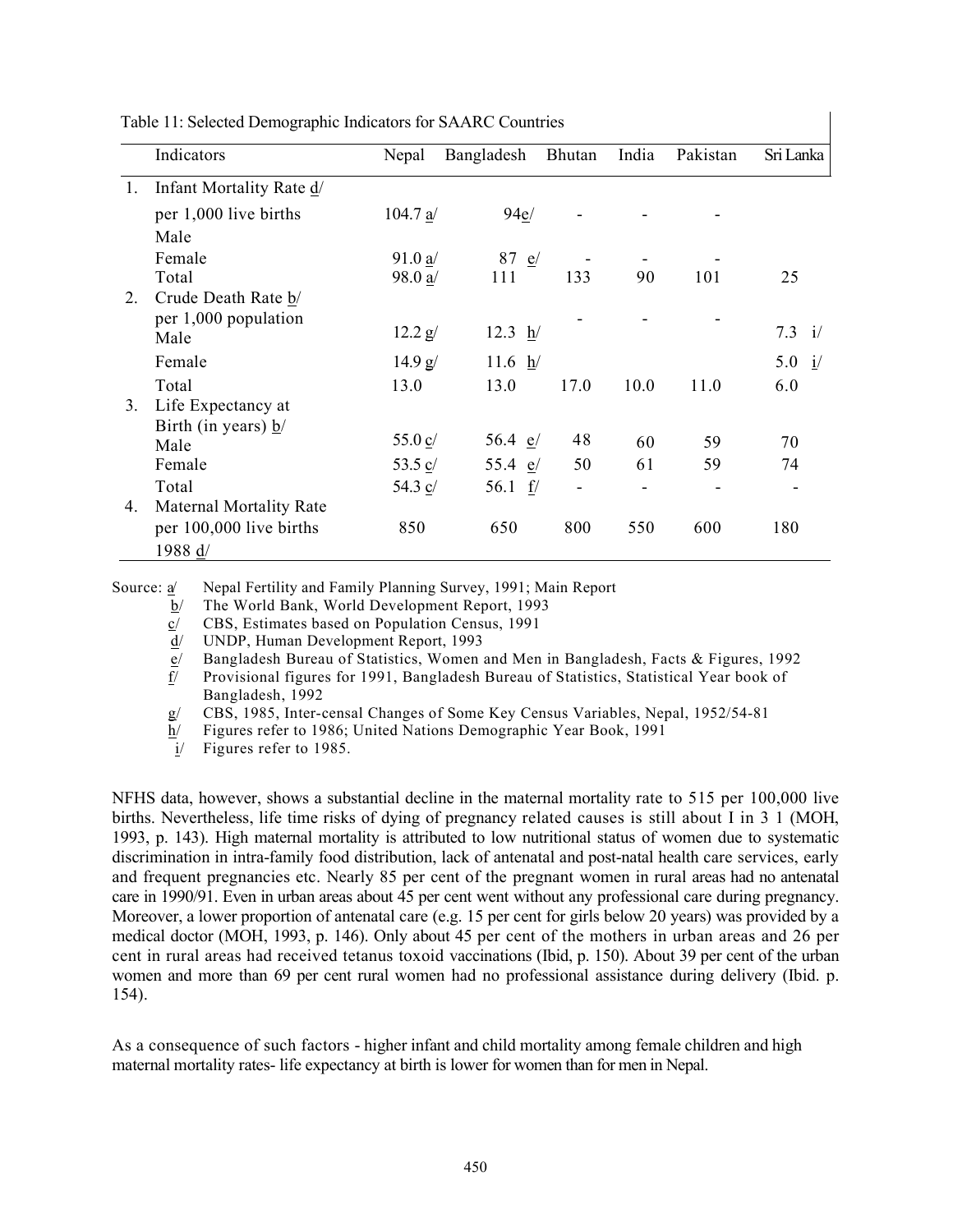However, with rec<sup>e</sup>nt changes in infant mortality rates in favor of female children and a decline in the maternal mortality rate, women's life expectancy at birth may have improved, though that has not, as yet, been reflected in estimates of current life expectancies.

# 5. Marital Status

Marriage is tile single most important event in the life of a woman since, in most societies, that still offers the only respected career opening for her. That event decides all her life options and subsequent livelihood. Marital options, i.e. the woman's say in deciding to get married, or not, to whom and when, arc important indicators of her social status (Giele, 1977). According to the Hindu tradition, marriage is a Must fur all, whether man or woman. While a man's life is not considered complete without a wife, a woman has no option but to get married. Hence, in Nepal, the overwhelming majority of both men and women are married before they are 25 years old. According to the 1991 census, 86.1 per cent of women and 613 per cent of men were married before that age. The corresponding percentages for women and men, in 1971 census, were 92.1 per cent and 66.9 per cent (Table 12).

In the Indo-Aryan cultural groups, girls are married off by their parents in their early teens or even earlier. Since women are tied for life by their marriage bonds, their power to accept or reject such partnerships is evidently an index of the degree of freedom they exercise in the management of their own lives, and thus also of their status. In the case of early marriages, the concerned children are too young to comprehend the issues involved. By the time they wake up to reality, they are tied down for life. Early marriages are rooted to the concept of purity of the female body in the Indo-Aryan community (Bennett, 1979) and to the need for helping hands in farm households (Acharya and Bennett, 1981). An increase in the mean age of marriage would indicate some relaxation in early marriage practices and of social control over female sexuality.

For women, the mean age at marriage has increased significantly from 15.4 years in 1961 to 18.1 years in 1991, indicating a slow but steady change in social perceptions about the institution of child marriage (Chapter VI in this Volume). Between those two census years, the mean age of marriage increased by about 2 years for men and 2.7 years for women, on the average.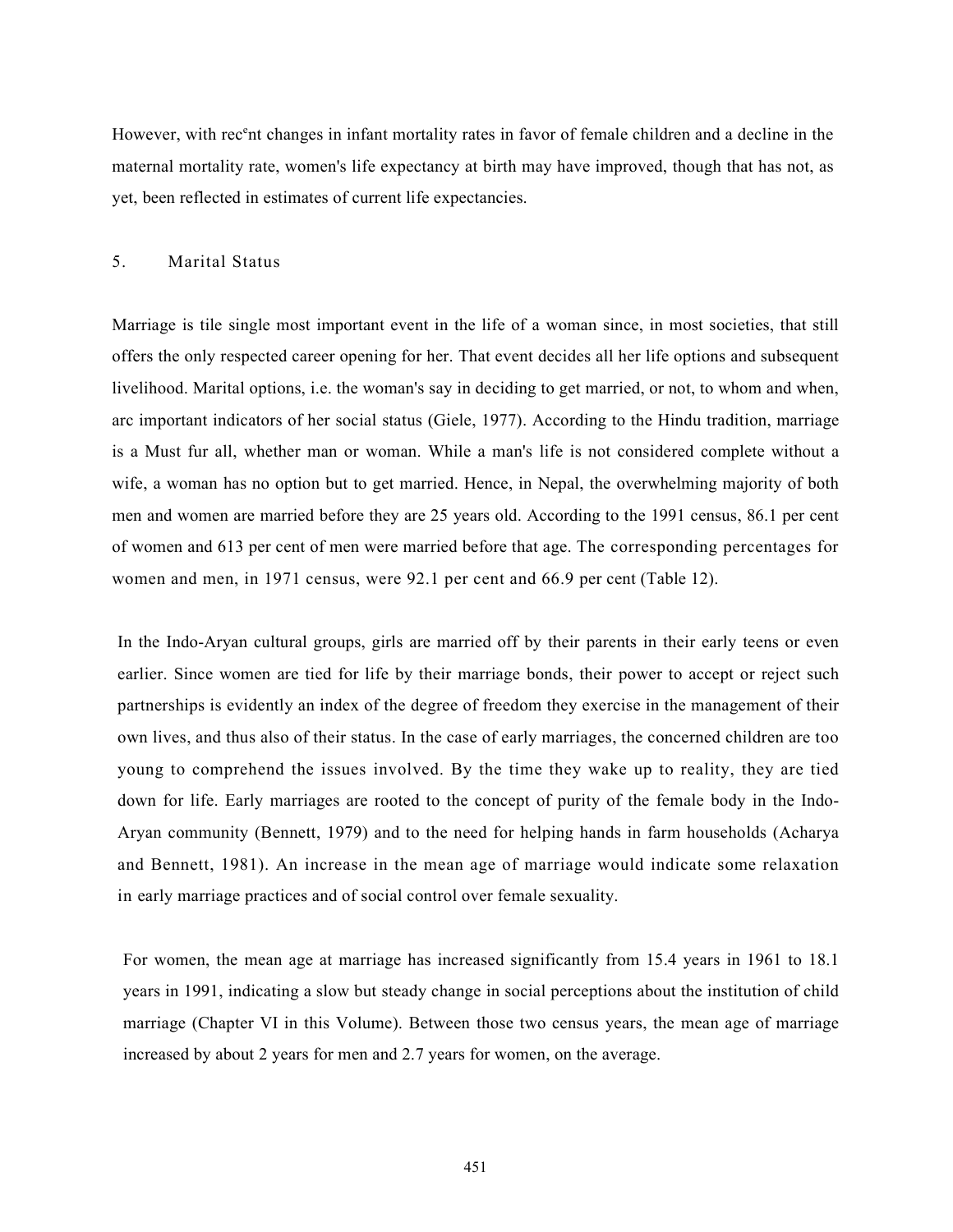The change is most pronounced for young girls. In 1991, 7.4 per cent of females in the 10-14 age group were reported to be already married as against 14.3 per cent in 1981. 1n 1991, 86 per cent of women in 20-24 age group were married. That compares well to the figure of 95 per cent in 1961. The proportion of the ever married population was lower in 1981 as compared to that indicated in the 1971 census in all but the 10-14 age group. That declining trend has been observed in the 1981-1991 decade in the 10-14 and 15-19 age groups. Marriages of girl children before the age of 15 seem to be on the decline. The proportion of ever-married girls in the age group 10-14 has declined from 13.4 per cent in 1971 to 7.4 per cent in 1991 (Table 12).

Early widowhood with little possibility of remarriage is another curse upon women. More than 1.6 per cent of the female population - were already widowed before 30 years of age according to the 1971 census. The risk of widowhood tends to increase with age. The percentage of widowed females in younger age groups, as well as in the total female population, is lower in 1991 as compared to that in 1971 - indicating a declining death rate of the male population. Between 1981 and 1991, however, the proportion of widowed female population has shown an increase. The divorced/separated proportion has shown an increasing trend from 0.3 per cent of the total population in 1971 to 0.4 and 0.7 per cent in 1981 and 1991 respectively (Table 13). Divorce rates also increase with age. Even girls in the 10-14 age group face the risk of widowhood as well as of divorce. While a higher proprotion of divorced women may indicate an increased determination of women to escape from oppressive marriages and situations of polygamy, it may also indicate increasing abandonment by men. Even today, women who are divorced are stigmatized in the Hindu tradition. Thus, a divorcee has little chance of re-marriage within her own socio-economic group if she comes from a high/caste/class Hindu family. The need, from the religious point of view, to keep the clan's blood pure is a overwhelming factor in thus condemning women to single status for life or loss of social status, if her First marriage fails.

From the regional perspective, a higher proportion of females is married at an earlier age in the Terai than in the Hills and Mountains (Table 12). In 1991, more than 90 per cent of the females in Terai were married before the age of 25. 'File corresponding figures were notably lower, standing at 82.4 per cent for the Hills and 83.6 per cent for the Mountains. That regional differential has generally been maintained between the 1971 and 1991 census periods.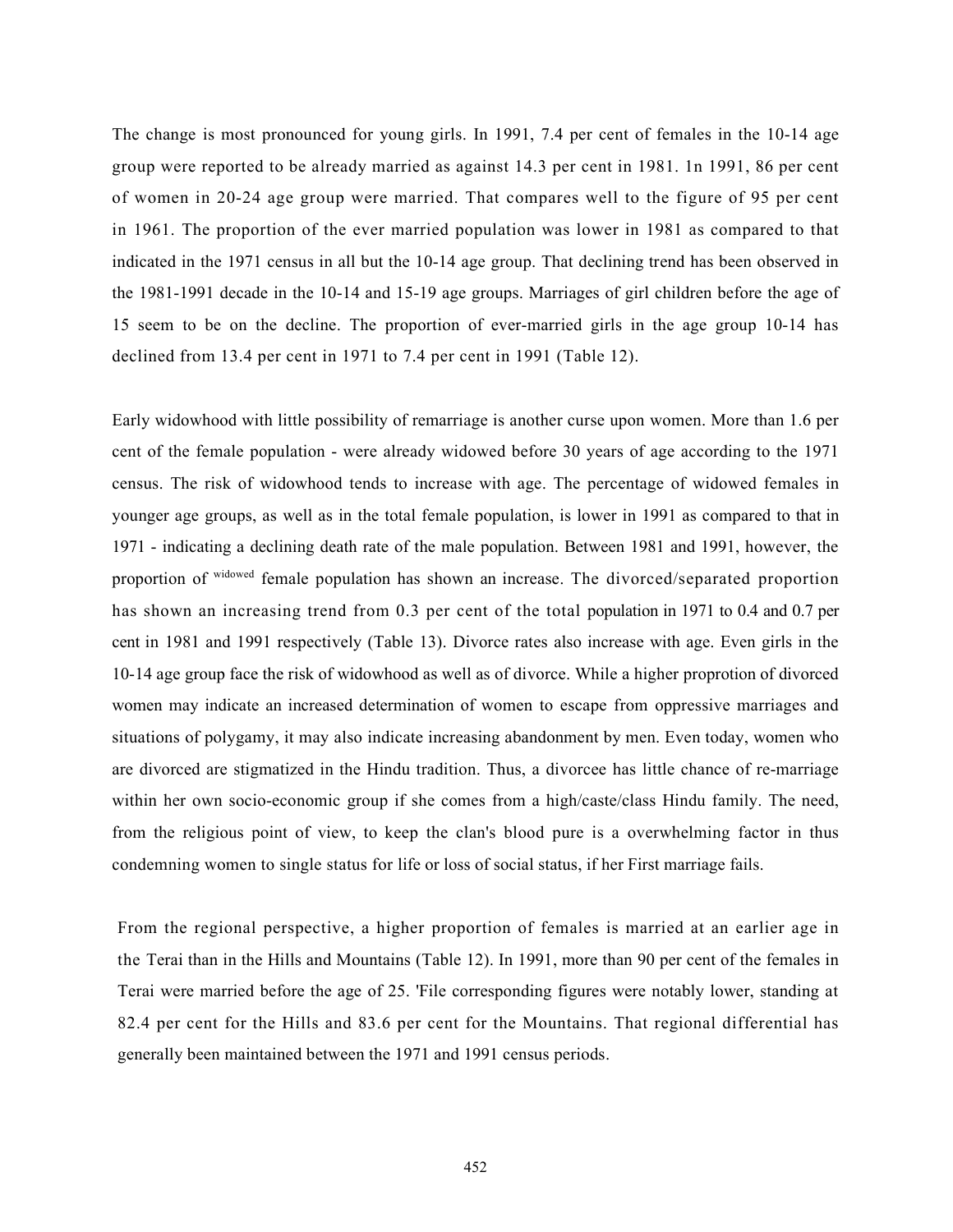The divorce/separated rate in the Mountains is higher than in the Hills or in the Terai. The divorce rate in the Terai is the lowest of all three regions, in all three censuses. Such figures may indicate that in the Terai the forces of tradition exercise the maximum hold over women's lives. Among the Mountain population the Tibeto-Burman group dominate. These communities provide more life options to women where even divorcees may lead normal lives. In 1981, the widowhood rate was highest in the Terai with 6.1 per cent of the total female population. In 1991, however, it shows up as highest in the Mountains, at 8.2 per cent (Table 13). No consistent pattern has been observed between the three censuses regarding the proportion of widowed women in three regions. It has declined between 1971 and 1981 in all three, but has increased, again in all three, in 1991. In the face of more rapidly declining death rates for men vis-à-vis women, it is difficult to fathom why a larger proportion of women were widowed in 1991, as compared to 1981.

It should be cautioned that the data used in the above discussion does not permit firm conclusions to be drawn since these are prevalence data. Prevalence rates of widowhood and divorce do depend on the rate of remarriage. Variations by age, time and region exhibited by these prevalence rates depict the end-results of the differences in the incidence of widowhood/divorce and remarriage.

# 6. The Population Policies and Women

Although family planning had been a declared government policy in Nepal since 1965, only the Fifth Five Year Plan (1975/76-1979/80) spelled out the population policy in some detail. The whole emphasis in the earlier plans was on family planning. Tile Fifth Plan for the first time, shifted the emphasis to MCH services. A full blown chapter on population with objectives, policies, priorities and programs was included only in the Sixth Five Year Plan (1980/81-1984/95). The two objectives outlined in the plan were to stabilize the population growth rate around 2.3 per cent per annum and to regularize the internal and external migration process. Increasing the coverage and effectiveness of the FP programs topped the list of priorities. Integration of FP programs with other development activities and mobilization of people's participation in FP programs were envisaged for the first time. Women and women's programs also featured for the first time in the population policy. A more comprehensive and multi dimensional approach to population education in various formal and non-formal education programs was outlined.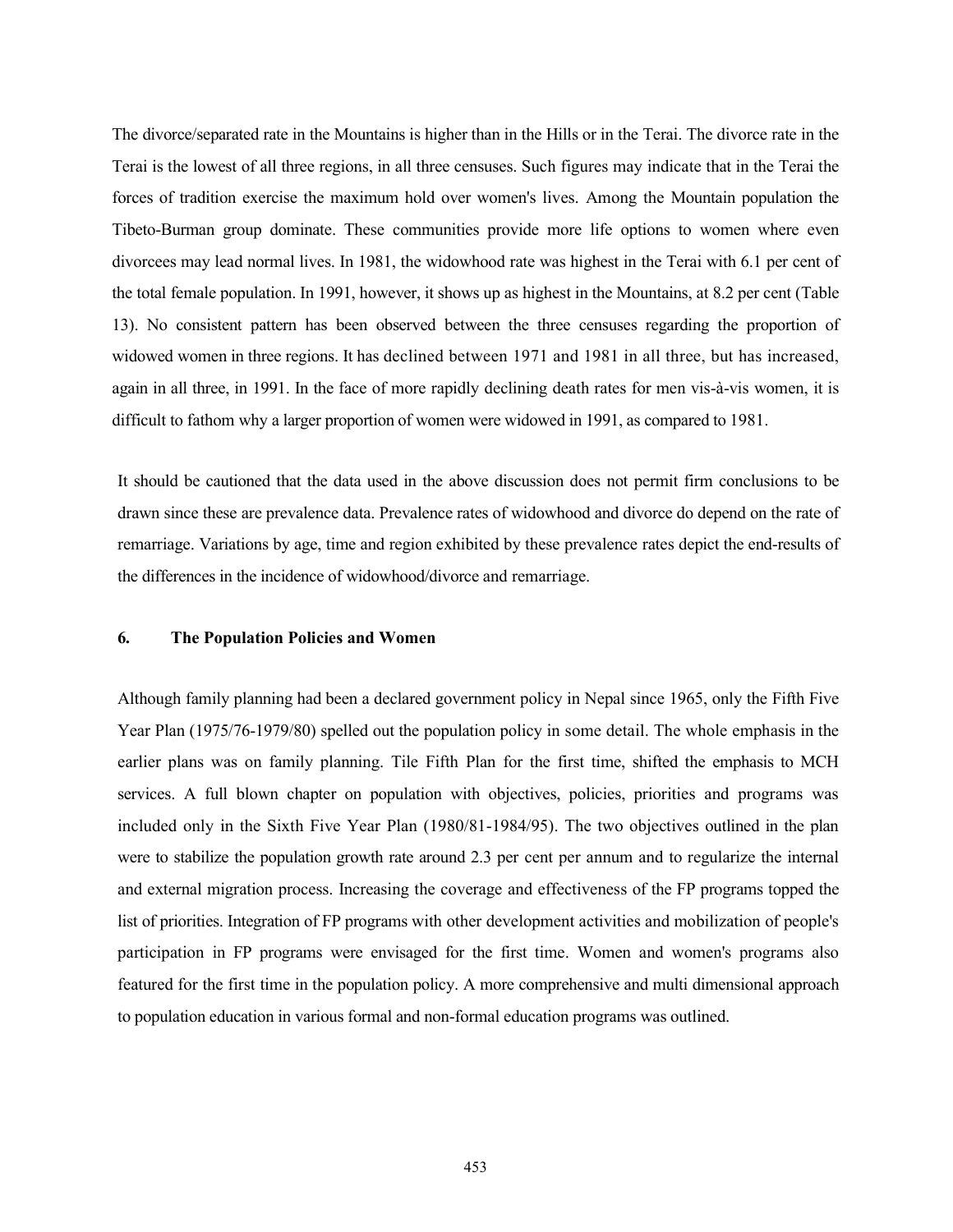| Age       |                                                                          | Male |          |      | Female |      |
|-----------|--------------------------------------------------------------------------|------|----------|------|--------|------|
| Group     | 1971                                                                     | 1981 | 1991     | 1971 | 1981   | 1991 |
|           |                                                                          |      |          |      |        |      |
|           |                                                                          |      | Mountain |      |        |      |
| $10 - 14$ | 1.8                                                                      | 13.9 | 2.5      | 4.6  | 10.9   | 4.6  |
| $15 - 19$ | 15.2                                                                     | 21.8 | 17.4     | 34.8 | 40.4   | 42.8 |
| $20 - 24$ | 52.1                                                                     | 53.5 | 60.3     | 75.3 | 80.3   | 83.6 |
| $25 - 29$ | 76.6                                                                     | 76.6 | 85.2     | 89.8 | 91.6   | 93.7 |
| Total     | 51.4                                                                     | 63.9 | 63.9     | 63.3 | 74.5   | 72.8 |
|           |                                                                          |      | Hill     |      |        |      |
| $10 - 14$ | 1.8                                                                      | 13.7 | 2.8.     | 5.1  | 10.6   | 4.1  |
| $15 - 19$ | 18.5                                                                     | 21.9 | 14.0     | 51.4 | 42.8   | 37.0 |
| $20 - 24$ | 62.8                                                                     | 53.7 | 56.4     | 88.7 | 92.4   | 82.4 |
| $25 - 29$ | 86.9                                                                     | 75.9 | 84.5     | 96.6 | 92.7   | 94.2 |
| Total     | 54.9                                                                     | 61.3 | 60.9     | 66.9 | 73.3   | 70.2 |
|           |                                                                          |      | Terai    |      |        |      |
| $10 - 14$ | 11.4                                                                     | 16.4 | 5.8      | 25.6 | 19.4   | 11.4 |
| $15 - 19$ | 38.3                                                                     | 31.9 | 26.0     | 75.1 | 64.0   | 56.5 |
| $20 - 24$ | 72.7                                                                     | 66.3 | 66.0     | 96.3 | 93.2   | 90.4 |
| $25 - 29$ | 90.0                                                                     | 85.3 | 89.1     | 98.9 | 92.3   | 97.6 |
| Total     | 62.7                                                                     | 68.9 | 66.8     | 74.4 | 81.2   | 77.3 |
|           |                                                                          |      | Nepal    |      |        |      |
| $10 - 14$ | 6.3                                                                      | 14.9 | 4.2      | 13.4 | 14.3   | 7.4  |
| $15 - 19$ | 27.0                                                                     | 25.9 | 19.9     | 60.7 | 50.8   | 46.0 |
| $20 - 24$ | 66.9                                                                     | 59.2 | 61.3     | 92.1 | 86.9   | 86.1 |
| $25 - 29$ | 87.7                                                                     | 80.5 | 86.9     | 97.4 | 94.7   | 95.7 |
| Total     | 64.1                                                                     | 62.1 | 64.0     | 70.3 | 70.8   | 73.6 |
| Source:   | CBS, 1975, Vol. II, Part II<br>CBS, 1984, Vol. II<br>CBS, 1995, Vol. IV. |      |          |      |        |      |

Table 12: Per cent Ever Married Population by Ecological Zones, Age and Sex, Nepal, 1971-1991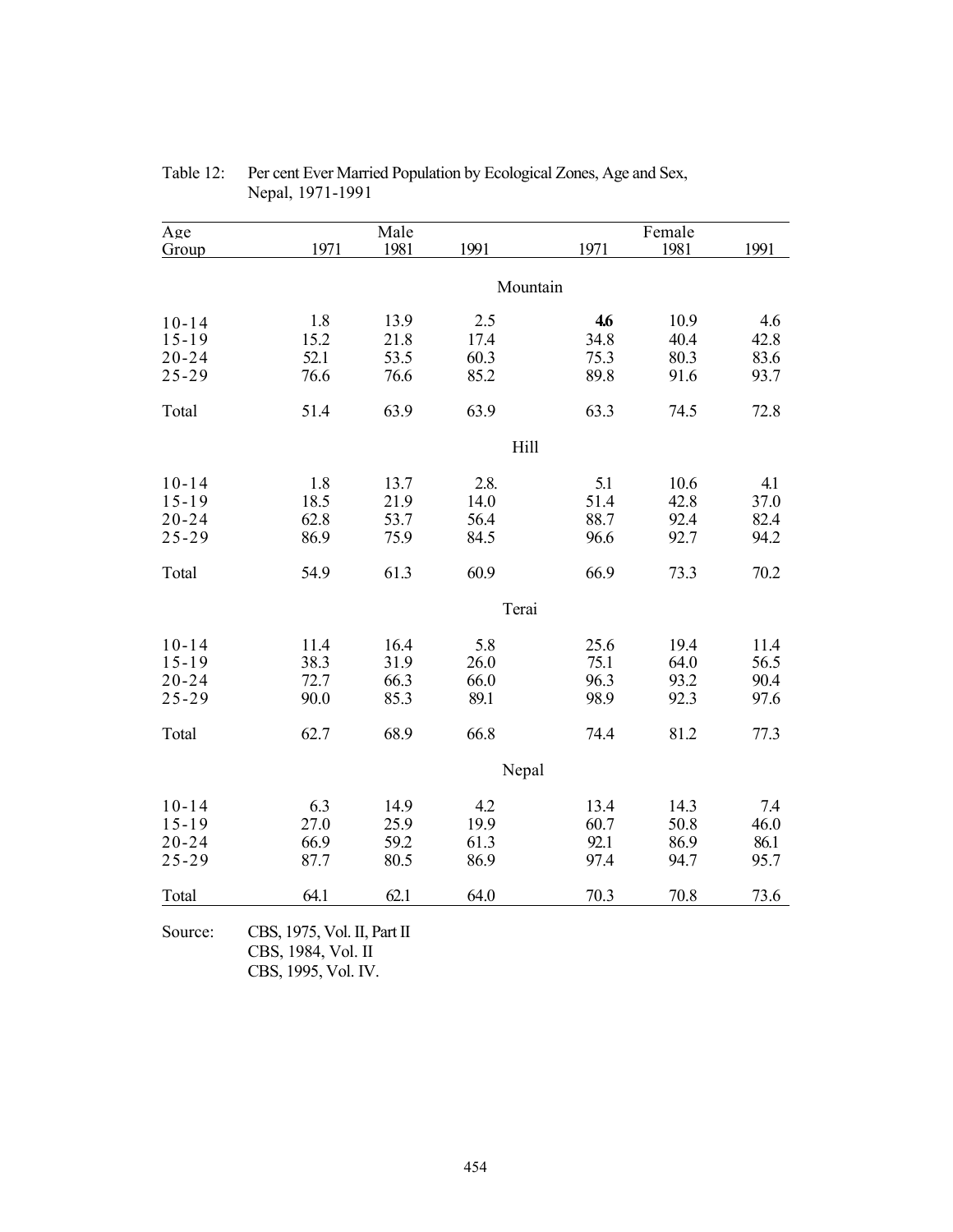| Age                                              |                           | Widowed                      |                           |                           | Divorced/Separated       |                          |
|--------------------------------------------------|---------------------------|------------------------------|---------------------------|---------------------------|--------------------------|--------------------------|
| Group                                            | 1971                      | 1981                         | 1991                      | 1971                      | 1981                     | 1991                     |
|                                                  |                           |                              | Mountain                  |                           |                          |                          |
| $10 - 14$<br>$15 - 19$                           | 0.1<br>0.2                | 0.1<br>0.1                   | 0.1<br>0.2                | 0.1                       | 0.2<br>0.2               | 0.1<br>0.4               |
| $20 - 24$<br>$25 - 29$                           | 0.8<br>2.0                | 0.7<br>1.2                   | 0.5<br>1.1                | 0.5<br>0.5                | 0.6<br>0.7               | 0.9<br>1.0               |
| Total                                            | 8.0                       | 5.3                          | 8.2                       | 0.4                       | 0.5                      | 0.9                      |
|                                                  |                           |                              | Hill                      |                           |                          |                          |
| $10 - 14$<br>$15 - 19$<br>$20 - 24$<br>$25 - 29$ | 0.03<br>0.3<br>0.7<br>1.7 | 0.6<br>0.5<br>0.6<br>$1.0\,$ | 0.04<br>0.1<br>0.4<br>0.9 | 0.01<br>0.2<br>0.5<br>0.5 | 0.3<br>0.3<br>0.5<br>0.5 | 0.1<br>0.4<br>0.7<br>0.9 |
| Total                                            | 8.7                       | 4.9                          | 7.2                       | 0,3                       | 0.5                      | 0.8                      |
|                                                  |                           |                              | Terai                     |                           |                          |                          |
| $10 - 14$<br>$15 - 19$<br>$20 - 24$<br>$25 - 29$ | 0.1<br>0.3<br>0.4<br>1.5  | 0.8<br>0.5<br>0.6<br>1.1     | 0.1<br>0.2<br>0.4<br>0.9  | 0.02<br>0.1<br>0.2<br>0.2 | 0.2<br>0.3<br>0.3<br>0.3 | 0.1<br>0.3<br>0.5<br>0.5 |
| Total                                            | 9.2                       | 6.1                          | 7.0                       | 0.1                       | 0.3                      | 0.5                      |
|                                                  |                           |                              | Nepal                     |                           |                          |                          |
| $10 - 14$<br>$15 - 19$<br>$20 - 24$<br>$25 - 29$ | 0.1<br>0.3<br>0.7<br>1.6  | 0.7<br>0.5<br>0.6<br>1.0     | 0.1<br>0.2<br>0.4<br>0.9  | 0.0<br>0.2<br>0.3<br>0.4  | 0.2<br>0.3<br>0.4<br>0.4 | 0.1<br>0.3<br>0.6<br>0.7 |
| Total                                            | 10.1                      | 5.4                          | 7.2                       | 0.3                       | 0.4                      | 0.7                      |

| Table 13: Per cent Divorced and Widowed Female Population by Ecological Zones, |
|--------------------------------------------------------------------------------|
| Age and Sex, Nepal, 1971 -1991                                                 |

Source: Same as Table 12.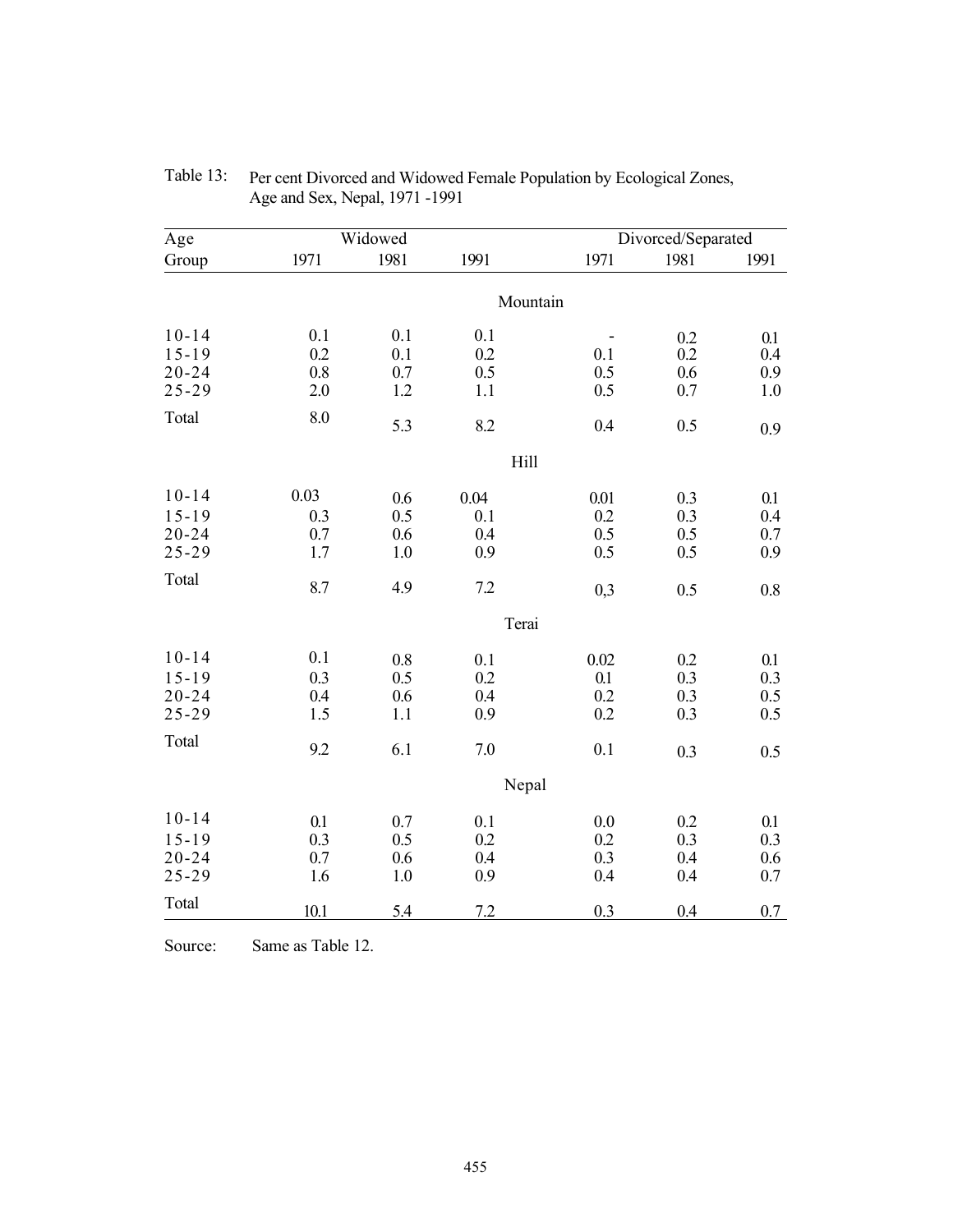The Seventh Five Year Plan (1985/86-1989-90) and now the Eighth Five Year Plan (1991/921995/96) elaborate on the objectives, priorities, policies and programs further in the same direction. Total fertility rate is targeted to be reduced to 4.5 by the end of the Eighth Plan period. Programs for female education and women's status have been specially mentioned. The objectives and policies on women and children have been outlined in separate chapters in the recent two plans (Acharya, 1994).

Thus, the population programs in Nepal have evolved through several stages in conformity with the international trends. The start with the population programs were limited to family planning (FP). Then MCH was introduced. Currently the complexity of population problem is understood in a broader context and related to the infant mortality and child survival rates, women's education and employment. However, women's health needs are still perceived only as the problem of maternal and child health.

Concern expressed for maternal health and attempts to integrate health and family planning programs, even though only for mother and the child health, will help to improve women's lives as maternal mortality is still quite high. Intended integration of FP services in development programs could increase the effectiveness of family planning messages significantly. However, little attention has been paid to implementation of this policy so far. Attempts to integrate income-generating activities for women by the FP agencies have not been successful, because they were conceptualized without any attention to economic viability or sustainability (e.g., the various population education programs implemented during the eighties. For a summary see Acharya 1990). Emphasis on the education of the female child and delay in marriage; both would provide much more life options to women and also help to reduce the fertility rate.

The Government has emphasized greatly the involvement of the local government institutions in population programs. A concerned effort is needed to generate population program awareness among the local leadership in order to benefit from their involvement in such programs. The provision of MCH workers at the sub-health post level envisaged in the new health structure is a welcome move. But those posts may be difficult to fill up unless intensive efforts are made to train, recruit and retain them in these positions. A large proportion of ANM positions even in the district hospitals are often found vacant (MOH, 1991).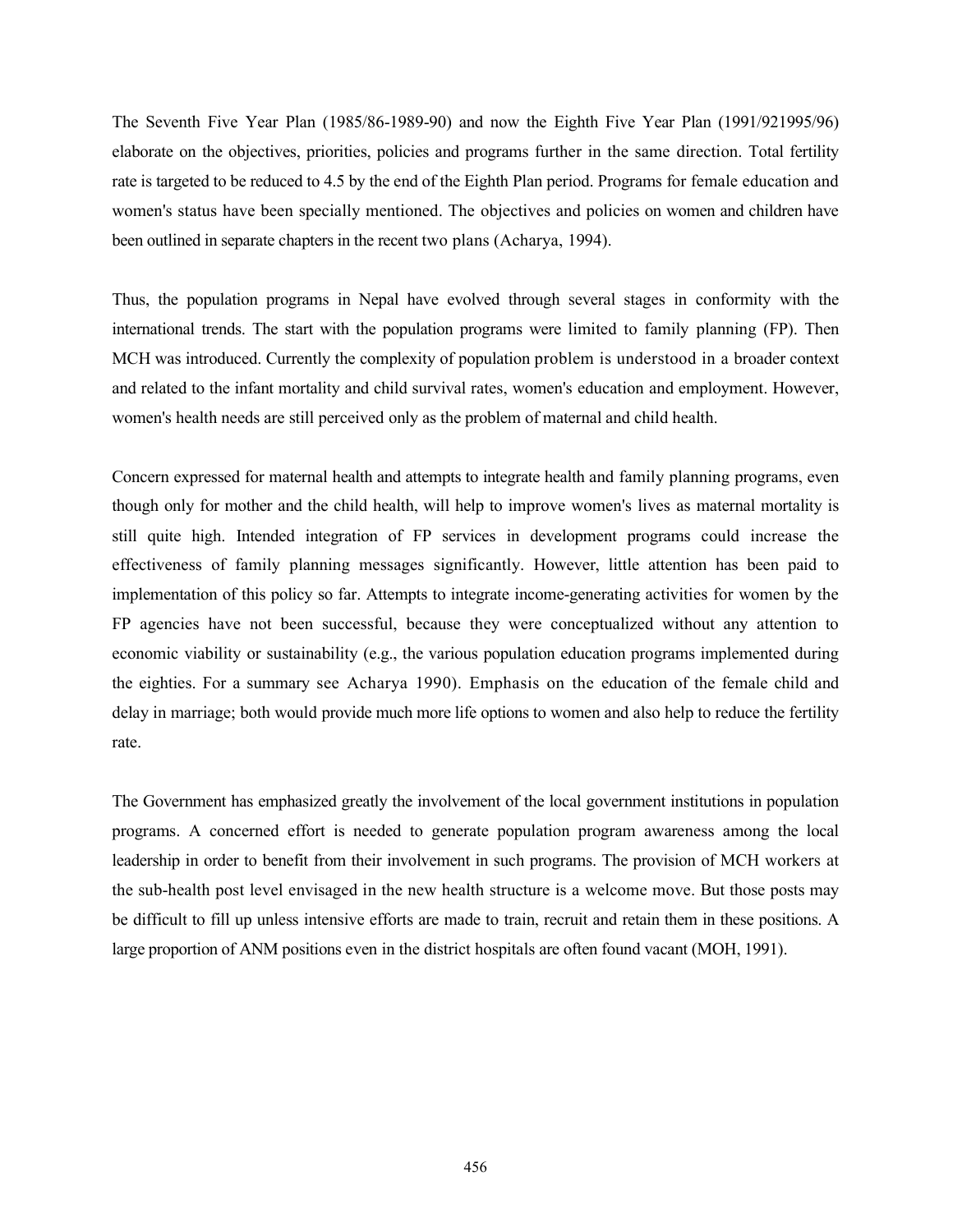Although the formulation of policy on children and women in itself is some achievement, the main crux lies in their implementation. Most sectoral policies and programs still ignore women or plan for only token involvement e.g., agricultural training, community forestry, etc.

Family planning programs should be targeted both at men and women. Population is one issue where women's roles seem to be overemphasized. A review of statistics on use of contraceptives reveals that there has been an excessive emphasis on female sterilization iii recent years. Between 1981 and 1991 the number of female sterilization's has increased more than 358 per cent while the male sterilization rate has increased just by 134 per cent (Table 14). Given the incidence of extensive polygamy, men's fertility should be an important issue of concern. Since women are less mobile and have less access to resources concentrated in urban areas, it is not fair to put the whole burden of adopting family planning methods on women. It has also been found that women may he rejected by men, if they practice family planning without the consent of the husbands (Lakhcy & Malla, 1992).

|                                            | Per cent Currently Married Women Who have Ever Used |            |            |             |  |  |  |
|--------------------------------------------|-----------------------------------------------------|------------|------------|-------------|--|--|--|
| Contraceptive Method                       | 1976                                                | 1981       | 1986       | 1991        |  |  |  |
| Female Sterilization<br>Male Sterilization | 0.1<br>1.5                                          | 2.4<br>2.9 | 6.2<br>5.7 | 11.0<br>6.8 |  |  |  |
| Pill<br>Injection                          | 1.9                                                 | 3.1<br>0.4 | 1.8<br>0.6 | 5.4<br>4.6  |  |  |  |
| Condom                                     | 1.2                                                 | 1.2        | 1.2        | 2.3         |  |  |  |
| Norplant                                   |                                                     |            |            | 0.3         |  |  |  |
| <b>IUD</b>                                 | 0.2                                                 | 0.2        | 0.2        | 0.6         |  |  |  |
| Diaphragm, Foam, Jelly                     |                                                     |            |            | 0.4         |  |  |  |

Table 14: Trends in Ever Use of Contraceptives, Nepal, 1976-1991

Source : a/ MOH, 1977  $b/$  MO11, 1987 c/ MOH, 1993.

Most of the family planning devices are targeted to women without much attention to their side effects. In the recent NFH survey (1991) more than 18 per cent of the women who were not using FP devices expressed health concerns as the factor for non-use (MOH, 1993, p. 106). For the poor women, who have no access to resources for treatment in the case of failure, it is risky to accept family planning methods.

Women's non-maternity related health needs are not adequately taken into consideration in formulation of policies and programs on health and family planning. In a society where infertility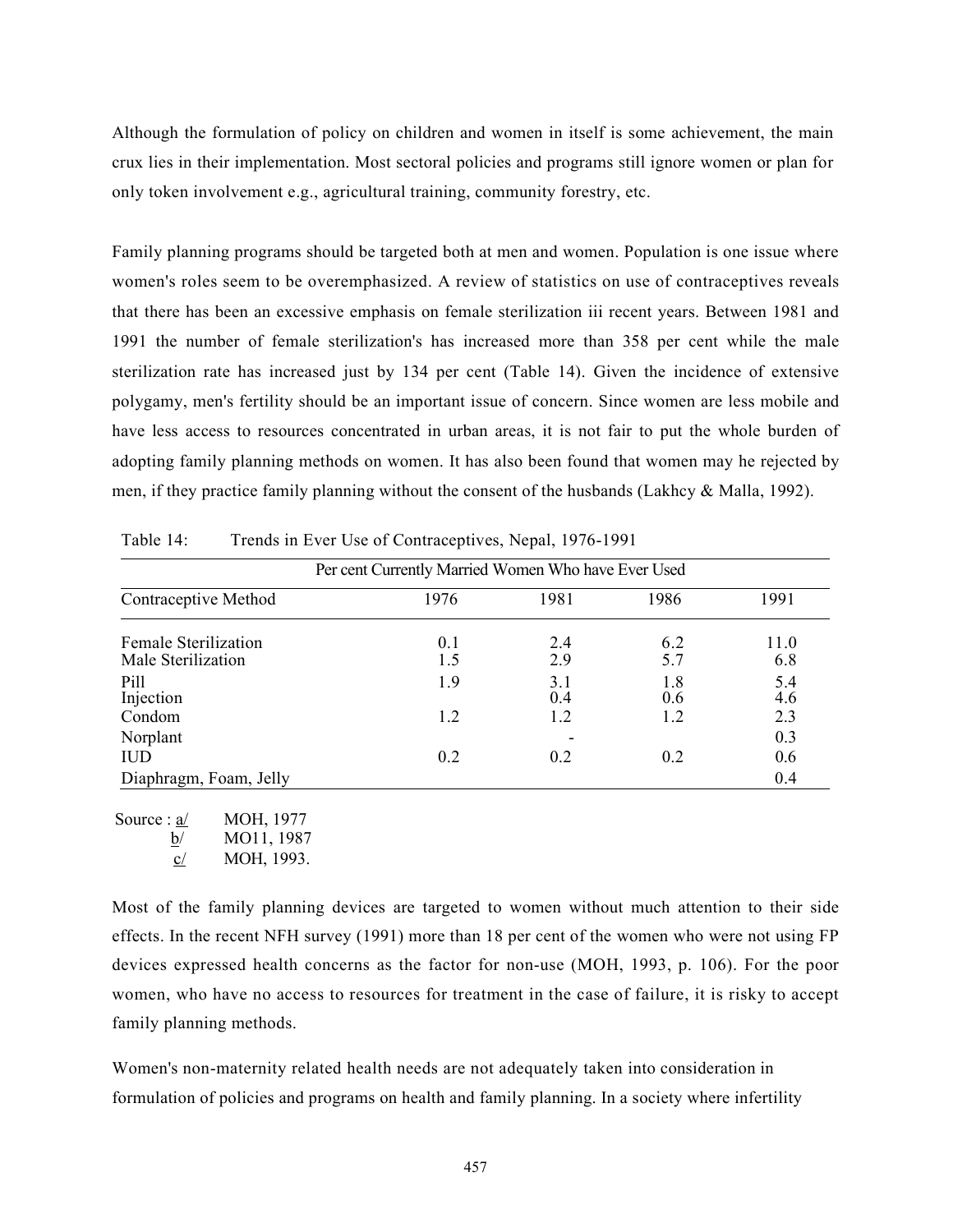is a curse, providing just fertility control services is not adequate. In the NFH Survey over 18 per cent of women were reported infertile or menopausal by 30-34 years of age (MOH, 1993, p. 79). Women have no security if her fertility system fails. As a married woman, she has no property rights in her parental households and her status in the affinal households is jeopardized if abandoned by the husband. According to Nepal's Muluki Ain (Law of the Land, Clause) men are allowed to remarry on pretexts such as having no child, which is often interpreted to mean a "son".

Women have their reproductive organs infected by various venereal diseases and now AIDS. No health education or facilities are available for their treatment. Infections are often caused by a wandering husband, but it is women who are often blamed and abandoned. Cervical cancer which is becoming a major problem in Nepal are induced by continuous presence of venereal diseases. Very few rural women know about this. In Kathmandu and Pokhara the number of women with venereal diseases are 10 times more than other similar places. Nepal has less than 20 doctors specialized on venereal diseases (Dixit, 1992). Women are socially blamed for these diseases, therefore feel embarrassed to get medical treatment, which worsens the situation. AIDS might gain epidemic proportions in the next few years and women's health situation may further deteriorate as people with venereal diseases are easier victims of AIDS. Even ordinary infection of the urinary tract which is rampant, is not treated. Use of condoms, which could act as effective protection, is now relegated to the least priority FP device.

Women have very little reproductive rights e.g., to have the desired number of children, to select marriage partners, and/or when to get married. This is all controlled by the society. The state reinforces this control by various means. Most glaring example of this state-reinforcement is the fact that abortion is a legal crime in Nepal. A substantial number of women are in prison because of abortion (IIDS, 1982). A large number of women die on account of abortion-related cases.

Some of these abortions might have been related to failure of birth control measures. The methods of abortion used are crude such as foreign body in genital tract, injury to genital tract, use of paste, cowdung accreflam solution etc which result in high rate of death. Experts have written that "dangers of illegal abortion can be up to 100 times as great as those of legal abortion" (Lakhey and Malla, 1992). Government hospitals and clinics need husband's consent even for adoption of FP methods. As discussed above, the Law of the Land (Muluki Ain) allows second marriage if no child is born to a woman. Legally men have sole right over the children. If a girl wants to go abroad for further studies and applies for various Government scholarships, she has to get her parents' consent.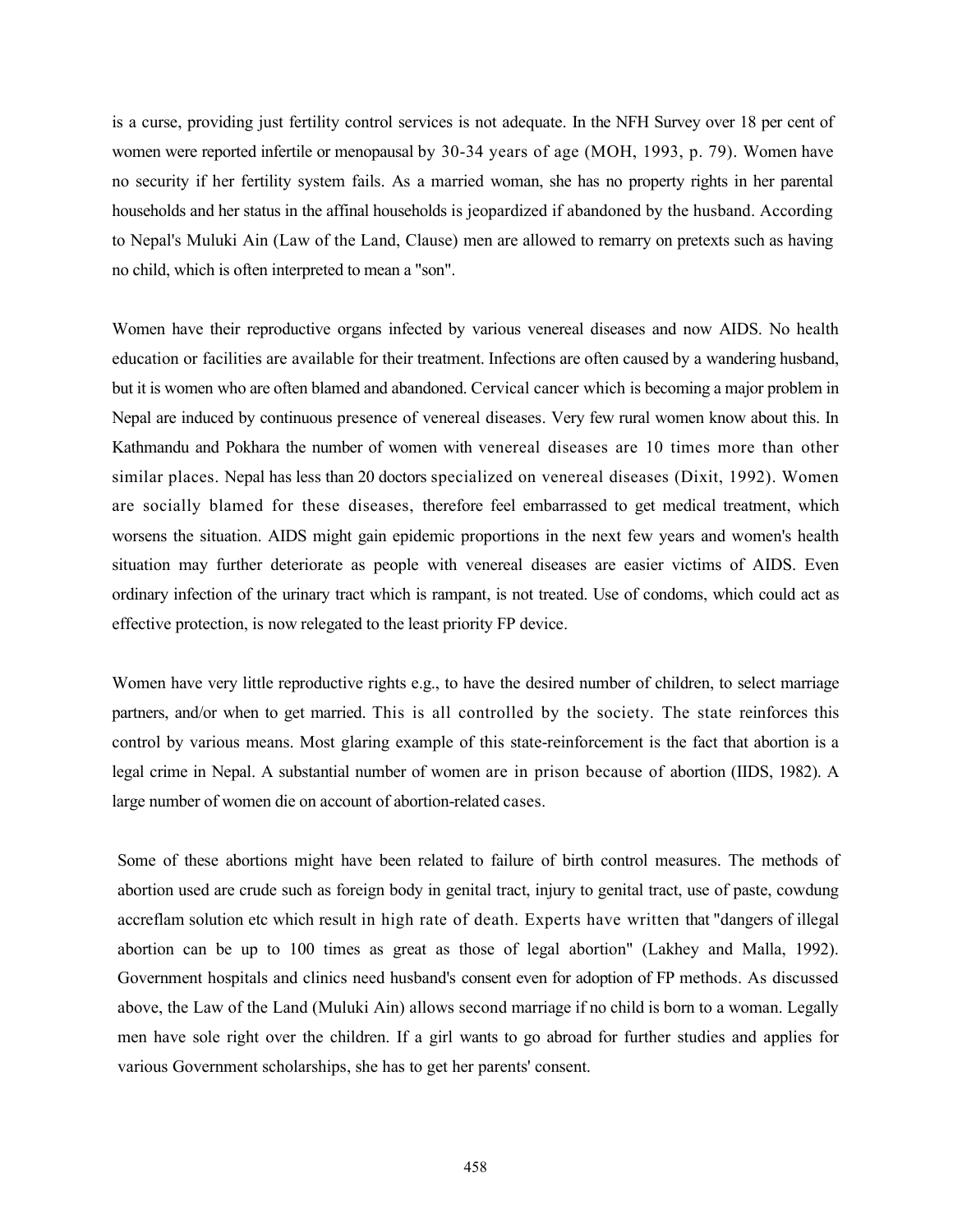Adolescent girls have no access to health education or medical services to deal with their problems. Start of menarche, even among urban elite, is viewed with alarm (Asmita, 1992). Girls look at it as a curse and as a sin for something they have done wrong. Culturally menstrual blood is viewed as impure and rituals related to first menarche frighten the girls. Sex-education is still a taboo.

Government media are not used adequately for raising women's issues or projecting positive life options for women. School books are still gender-biased (Acharya, 1994).

Finally, family planning programming should take into account specific issues related to various socioeconomic groups, e.g., how to convince the labor class that vasectomy would not weaken men, affecting their load carrying capacity adversely or get them sick. Personal observation from neighboring areas and personal interviews with people working in Kathmandu, indicate a pervasive belief of this kind among the rural/urban labor class. No statistics are compiled on fertility or adoption of FP methods, or other vital statistics according to the class, so that it might become a more important differentiating variable effecting adoption of FP methods than either ethnicity or geography.

Children (males) are viewed as resource rather than liability in the poor households as there is little investment in children in these households. They start earning as young as 6 years. This contributes to preference for children among the labor class.

To conclude, although some attitudinal changes have taken place in population policies, they are still not conceptualized in terms of "reproductive health". The "reproductive health" approach implies an attitudinal change in population policies from public health oriented MCH programs to more integrated packages which would include care for men, women and adolescents' total reproductive health needs, besides the MCH services (Fathalla, 1992). Not denying the centrality of the fertility control to all aspects of reproductive health, women need to be catered to as women and not only as mothers.

## 7. Education

Literacy and educational qualification are other vital indicators of women's social status. These are crucial factors for not only availing of employment opportunities created in the process of modernization but also for communication with the outside world as with increasingly educated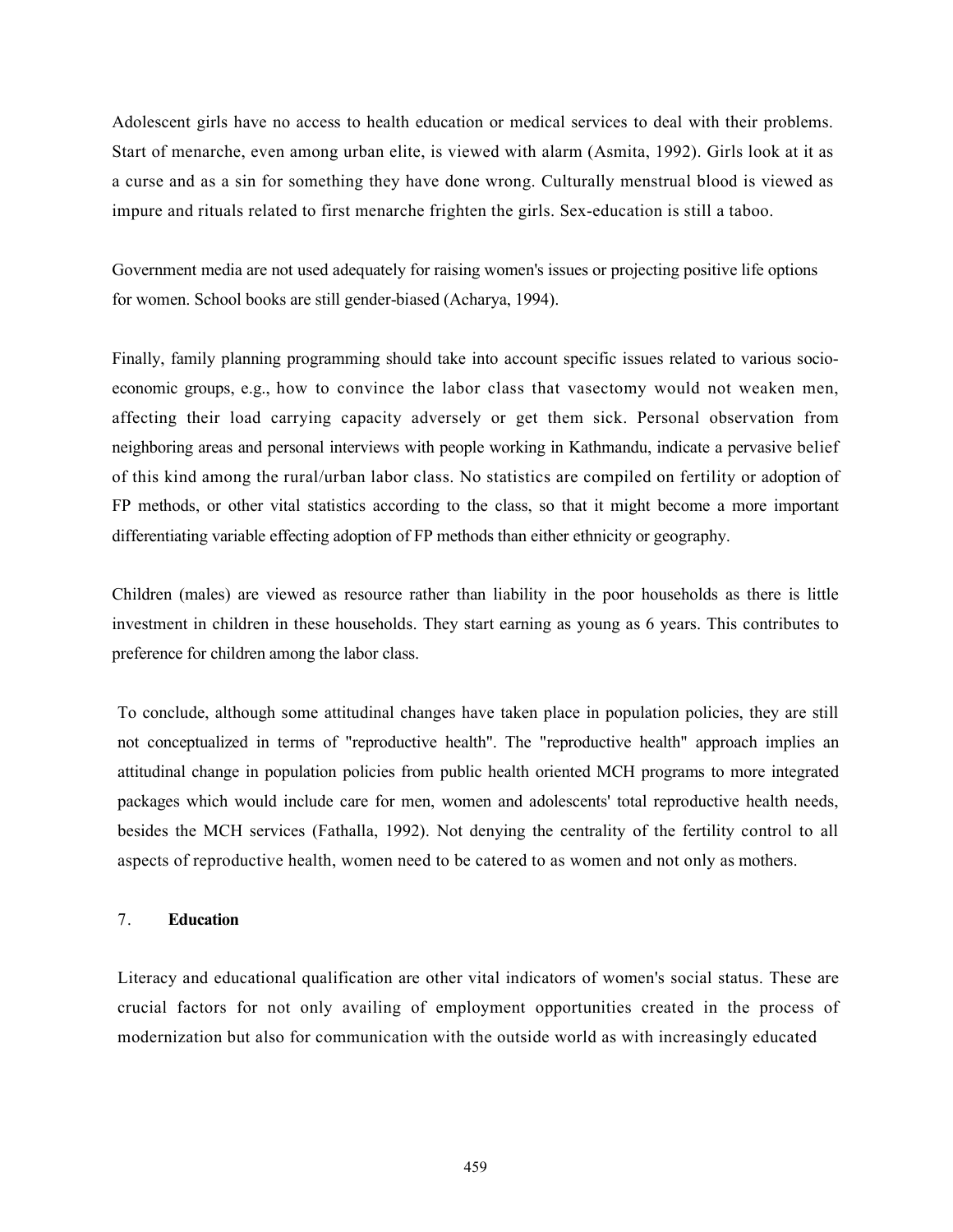males within the household. An educated wife and mother naturally has better communication with her educated male counterparts in the family and commands greater respect than one without education. Hence in addition to marriage options, educational attainment has become a most valuable indicator of a women's social status.

Achievements in the educational field have been substantial during the past three decades. The overall literacy rate went up to 23.3 per cent in 1981 and to 39.6 per cent in 1991, as against about 13.9 per cent in 1971 (Table 15). The male literacy rates have increased from 23.6 per cent in 1971 to 34 per cent in 1981 and 54 per cent in 1991. The proportion of literate females is continuously moving up from 3.9 per cent in 1971 to 12.1 per cent in 1981 and 25.0 per cent in 1991. However, the sex differential in the literacy rate is still high. The current female literacy rate is close to male literacy 20 years ago. The disparity between male and female educational attainments has not improved greatly during the 1981-1991 decade. The difference between the male and female literacy rates, for example, has increased to nearly 30 percentage points in 1991 compared to about 20 percentage points in 1971 and about 22 percentage points in 1981.

| Census | Male  | Female | Both  | Male/Female |  |
|--------|-------|--------|-------|-------------|--|
|        |       |        |       | Difference  |  |
| 1971   | 23.59 | 3.91   | 13.89 | 19.68       |  |
| 1981   | 33.96 | 12.05  | 23.26 | 21.91       |  |
| 1991   | 54.49 | 24.95  | 39.64 | 29.54       |  |

Table 15: Per cent Literate, Age 6 Years and Above, Males and Females, Nepal, 1971-1991

Source:

Age specific literacy rates also do not indicate decreasing gender disparity (Table 16). Even among the 15-19 age group the disparity in the proportion of literate men and women is increasing. For example while in 1981, the percentage point difference in the male and female literacy rate was 30.7 (48.2 -17.5), in 1991 it had gone up to 32.8 (71.2 - 38.4). Only the 10-14 age group girls have started to catch up with same age cohort boys and the gender disparity in literacy rates has started to decline, e.g., from 29.6 percentage pints in 1981 to 26.7 percentage points in 1991.

CBS, 1975, Vol. II, Part II

CBS, 1984, Vol. 1, Part IV

CBS, 1993, Vol. 1, Part X.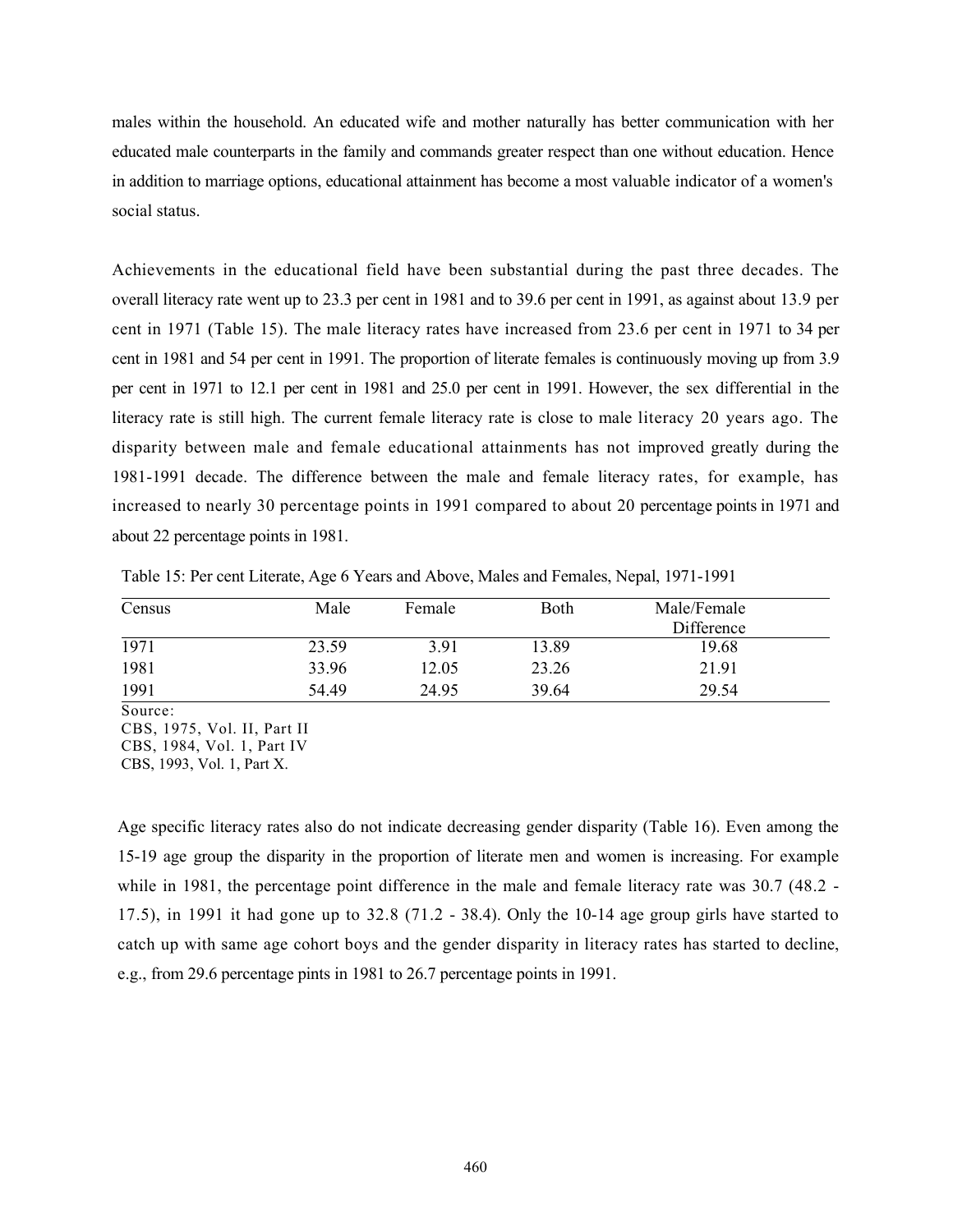| Age       |             | 1961 |      | 1971   | 1981 |        | 1991 |        |
|-----------|-------------|------|------|--------|------|--------|------|--------|
| Group     | Male Female |      | Male | Female | Male | Female | Male | Female |
| $10 - 14$ | 14.5        | 3.1  | 35.8 | 9.6    | 50.8 | 21.2   | 75.8 | 49.1   |
| $15-19$   | 19.5        | 2.4  | 35.4 | 7.1    | 48.2 | 17.5   | 71.2 | 38.4   |
| $20 - 24$ | 20.2        | 1.6  | 30.9 | 4.1    | 41.7 | 12.6   | 64.0 | 26.1   |
| 25-29     | 17.4        | 1.2  | 24.4 | 2.5    | 36.3 | 10.1   | 54.4 | 17.5   |
| $30 - 34$ | 16.4        | 1.2  | 20.3 | 1.6    | 31.8 | 7.8    | 49.4 | 13.8   |
| 35-39     | 16.4        | 0.9  | 17.6 | 1.4    | 27.6 | 6.7    | 45.0 | 11.1   |
| 40-44     | 15.4        | 0.9  | 16.4 | 1.1    | 23.7 | 5.5    | 40.9 | 7.8    |
| $45 - 54$ | 14.3        | 0.8  | 15.7 | 1.0    | 17.3 | 4.8    | 34.0 | 5.6    |
| $55+$     | 13.0        | 0.6  | 12.6 | 0.7    | 19.1 | 4.0    | 25.6 | 3.6    |

Table 16: Per cent Literate by Age Group and Sex, Nepal, 1961-1991

Source: CBS, 1987, Table 6.2 CBS, 1993, Vol. I, Part X.

As the level of education increases, the ratio of females to males declines progressively. At the postgraduate level, the female-male ratio is one-to-four (Table 17).

| Table 17: Female-Male Ratio by Educational Attainment, Age 6 Years and Above, Nepal, 1971-1991 |  |  |
|------------------------------------------------------------------------------------------------|--|--|
|                                                                                                |  |  |

| Particulars                    |                                                           |               | Females Per 100 Males        |                              |
|--------------------------------|-----------------------------------------------------------|---------------|------------------------------|------------------------------|
|                                |                                                           | 1971          | 1981                         | 1991                         |
| Illiterate                     |                                                           | 122.4         | 127.1                        | 166.7                        |
| Literate                       |                                                           | 16.2          | 33.8                         | 46.3                         |
| a)                             | No Schooling                                              | -             | 32.2                         | 50.0                         |
| b)                             | Primary                                                   | 10.4          | 41.5                         | 53.5                         |
| $\mathbf{c})$                  | Lower Secondary                                           |               | 27.9                         |                              |
| d)                             | Secondary                                                 |               | 21.4                         | 39.2                         |
| e)<br>f)<br>$\mathbf{g}$<br>h) | <b>SLC</b><br>Intermediate<br>Graduates<br>Post Graduates | 11.7<br>'10.2 | 22.2<br>21.5<br>18.7<br>17.6 | 31.2<br>26.4<br>22.2<br>23.7 |

Source: CBS, 1975, Vol. II, Part II

CBS, 1984, Vol. I, Part I, Part IV

CBS, 1993, Vol. I, Part X.

Among the five development regions, the Western Development Region has the highest proportion (30.6%) of literate women in 1991. The Mid-Western and Far-Western Development Regions lag far behind that level. On further classification, the Western Hill region tops the list with more than 34 per cent literate women. The mountains of the Mid-Western Development Region with only 6.3 per cent of women being able to read and write, is at the bottom of the literacy ladder. Similarly for males the highest literacy rate of 63.3 per cent has been noted in the hills of the Western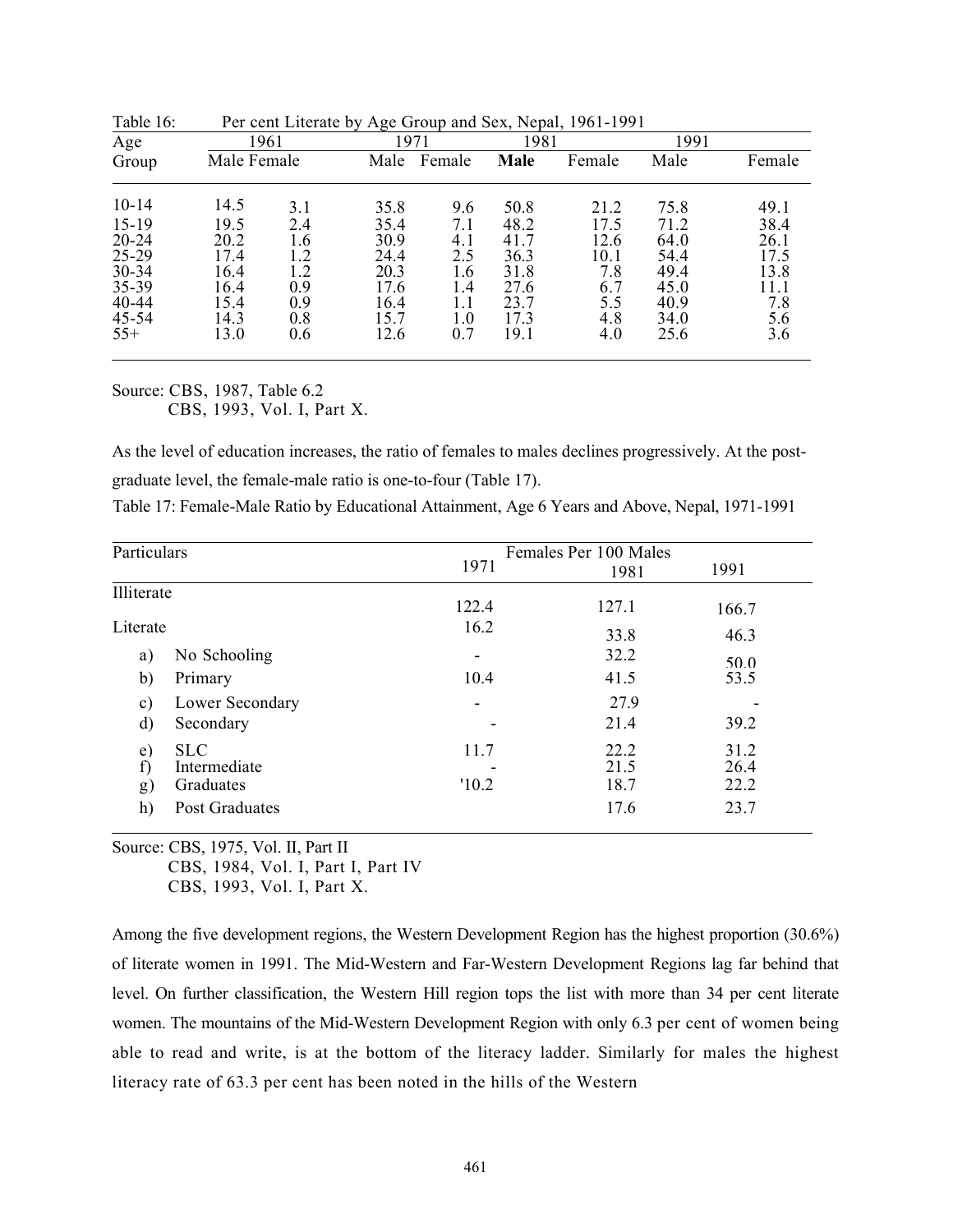Development Region and the lowest of 36.6 per cent in the Mid-Western Mountain (Table 18). The difference between male, female literacy rates is highest in the Far-Western Hills and Mountains. This indicates that discrimination against women is most acute in that region, dominated by IndoAryan cultural groups.

| Development    | Male |      |      | Male/Female<br>Female<br>Differentials |      |      |      |
|----------------|------|------|------|----------------------------------------|------|------|------|
| Region         | 1971 | 1981 | 1991 | 1971                                   | 1981 | 1991 | 1991 |
| <b>Eastern</b> | 25.5 | 39.5 | 59.0 | 4.7                                    | 14.5 | 29.1 | 29.9 |
| Mountain       | 23.5 | 40.6 | 61.7 | 3.2                                    | 12.1 | 28.7 | 33.0 |
| Hill           | 23.9 | 38.7 | 61.0 | 3.2                                    | 11.7 | 28.2 | 32.8 |
| Terai          | 27.1 | 16.8 | 57.7 | 6.3                                    | 39.7 | 29.6 | 28.1 |
| Central        | 23.1 | 32.3 | 51.6 | 4.8                                    | 12.5 | 24.4 | 27.2 |
| Mountain       | 15.6 | 23.6 | 46.0 | 1.7                                    | 6.9  | 15.4 | 30.6 |
| Hill           | 27.9 | 39.3 | 62.6 | 6.9                                    | 17.1 | 33.3 | 29.3 |
| Terai          | 19.9 | 27.5 | 42.7 | 3.4                                    | 9.3  | 17.6 | 25.1 |
| Western        | 29.5 | 38.4 | 58.2 | 3.9                                    | 20.3 | 30.6 | 27.6 |
| Mountain       | 19.5 | 31.4 | 59.1 | 5.0                                    | 12.4 | 33.4 | 25.7 |
| Hill           | 31.7 | 41.3 | 63.3 | 3.8                                    | 14.1 | 34.4 | 28.9 |
| Terai          | 24.0 | 32.2 | 49.6 | 4.3                                    | 11.0 | 22.8 | 26.8 |
| Mid-Western *  |      | 25.3 | 47.4 |                                        | 7.3  | 16.1 | 31.3 |
| Mountain       |      | 19.3 | 36.6 |                                        | 4.7  | 6.3  | 33.3 |
| Hill           |      | 25.8 | 49.2 |                                        | 6.6  | 14.5 | 34.7 |
| Terai          |      | 26.5 | 48.1 |                                        | 9.3  | 21.1 | 27.0 |
| Far-Western    | 16.3 | 26.8 | 51.6 | 1.6                                    | 7.7  | 13.1 | 38.5 |
| Mountain       | 14.8 | 24.9 | 52.7 | 1.4                                    | 6.2  | 10.4 | 42.3 |
| <b>Hill</b>    | 17.2 | 26.9 | 52.7 | 1.2                                    | 7.6  | 10.0 | 42.7 |
| Terai          | 15.1 | 28.0 | 50.0 | 3.1                                    | 8.7  | 18.0 | 32.0 |
| All Nepal      | 23.6 | 34.0 | 54.5 | 3.9                                    | 12.1 | 25.0 | 29.5 |
| Rural          | 22.9 | 32.9 | 53.4 | 2.7                                    | 9.8  | 20.4 | 33.0 |
| Urban          | 61.6 | 62.0 | 80.0 | 26.4                                   | 37.5 | 51.2 | 28.8 |
| Mountain       | 17.6 | 27.6 | 49.8 | 2.1                                    | 7.8  | 16.3 | 33.5 |
| <b>Hill</b>    | 25.8 | 36.9 | 59.9 | 3.9                                    | 12.9 | 28.3 | 31.6 |
| Terai          | 22.1 | 32.1 | 49.5 | 4.4                                    | 11.9 | 22.6 | 26.9 |

Table 18: Literacy Rates by Sex and Ecological-Development Regions, Nepal, 1971-1991

Source: CBS, 1975, Vol. II, Part II

CBS, 1984, Vol. 11

CBS, 1993, Vol. 1, Part X

CBS, 1995, Vol. IV.

\* This region was part of Western Development Region in 1971.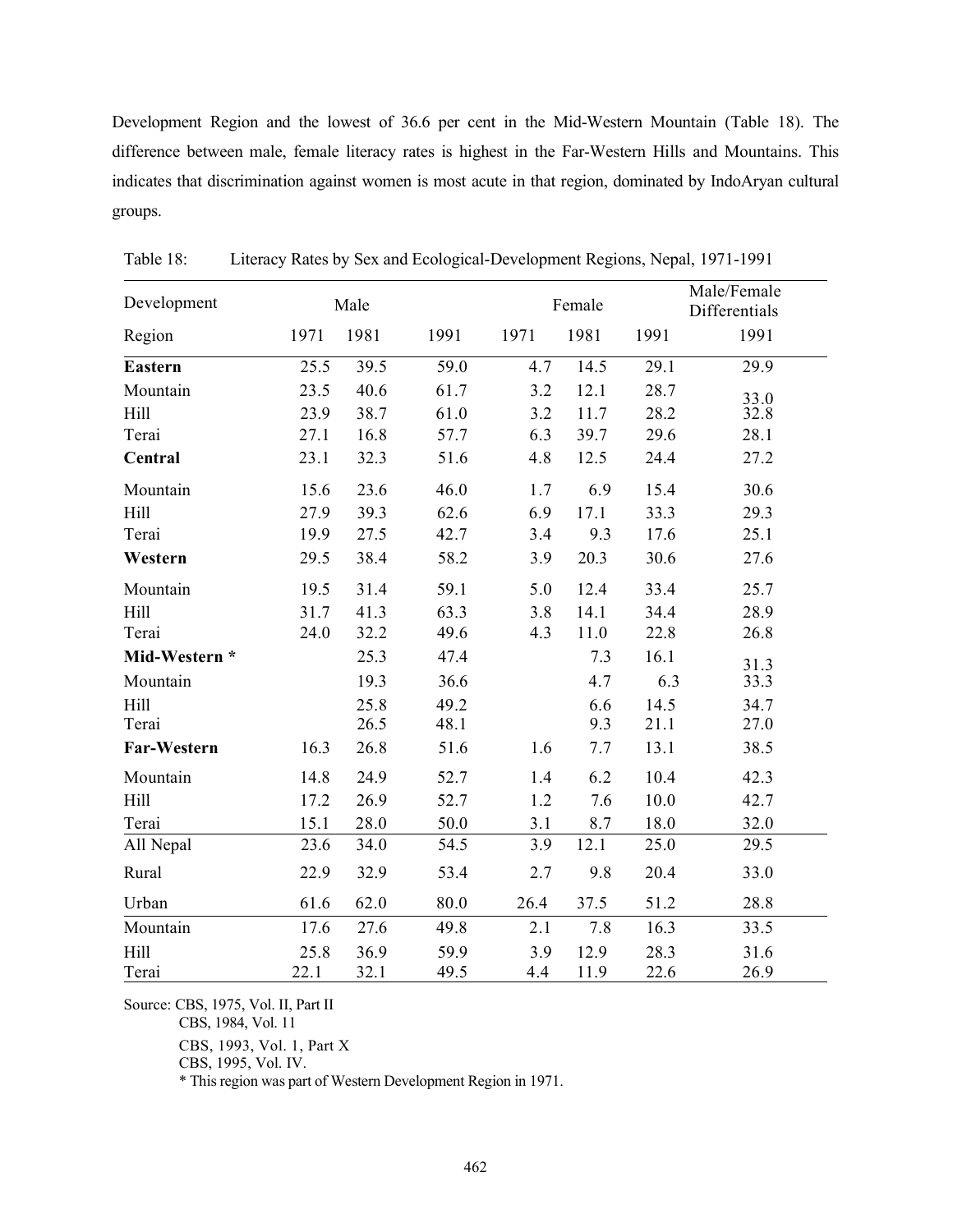Household income, workload and the concern with the purity of the female body leading to the early marriage are important variables in female education. As long as there is no resource crunch in the family, the primary school age girls may get to go to school. But as soon as the resource constraint arises, the first casualty is the female child's education. Girls in lower income groups get little opportunity to go to school at all. Those who do go to school get little opportunity to further their education beyond the secondary school (Acharya, 1994).

Girls in the 6-9 age group in rural areas have been reported to be working 2.6 to 4.5 hours per day compared to boys' 1.7 to 2.9 hours of work per day (Table 19). Girls in 10-14 age group work almost as many hours as the adult men.

| Table 19:                                        | Time Use Pattern of Rural and Urban Children by Ecological Zones, Nepal |      |                   |                    |                   |  |  |  |
|--------------------------------------------------|-------------------------------------------------------------------------|------|-------------------|--------------------|-------------------|--|--|--|
| Total Work-burden a/ (Hours per day)             |                                                                         |      |                   |                    |                   |  |  |  |
|                                                  | Rural                                                                   | Male | Female<br>Rural   | Urban              |                   |  |  |  |
| Mountain b/                                      |                                                                         |      |                   |                    |                   |  |  |  |
| 15 and above                                     |                                                                         | 8.7  | -                 | 11.2               |                   |  |  |  |
| 10 - 14 Years<br>06 - 09 Years                   | 4.4<br>2.9                                                              |      |                   | 7.7<br>4.5         |                   |  |  |  |
| Hill                                             |                                                                         |      |                   |                    |                   |  |  |  |
| 15 and above<br>$10 - 14$ Years<br>06 - 09 Years | 7.9<br>4.1<br>1.9                                                       |      | 7.1<br>1.6<br>0.8 | 10.6<br>7.0<br>3.4 | 8.8<br>4.0<br>1.4 |  |  |  |
| Terai                                            |                                                                         |      |                   |                    |                   |  |  |  |
| 15 and above<br>10 - 14 Years<br>06 - 09 Years   | 7.8<br>3.3<br>1.7                                                       |      | 7.8<br>2.4<br>1.0 | 9.4<br>5.9<br>2.6  | 8.9<br>4.3<br>2.2 |  |  |  |

Source: Multipurpose Household Budget Survey, Nepal Rastra Bank, p. 141-142, 1988,

a/ Includes domestic work besides labor force participation and subsistence economic activities. see Table 20 for further details.

b/ Mountains have no urban areas.

Another compelling factor hindering women's education in general is the fact that girls are transferred to her affinal households after marriage and consequently parents have no claim on her work or income as adult women. When parents are asked in various surveys as to why they are not sending their girl children to school, one of the often repeated answers is "they will go to other people's house (Arkako Ghara Zane), so what is the use of educating them". In summary, poverty, workload and cultural perceptions are the major factors hindering female education.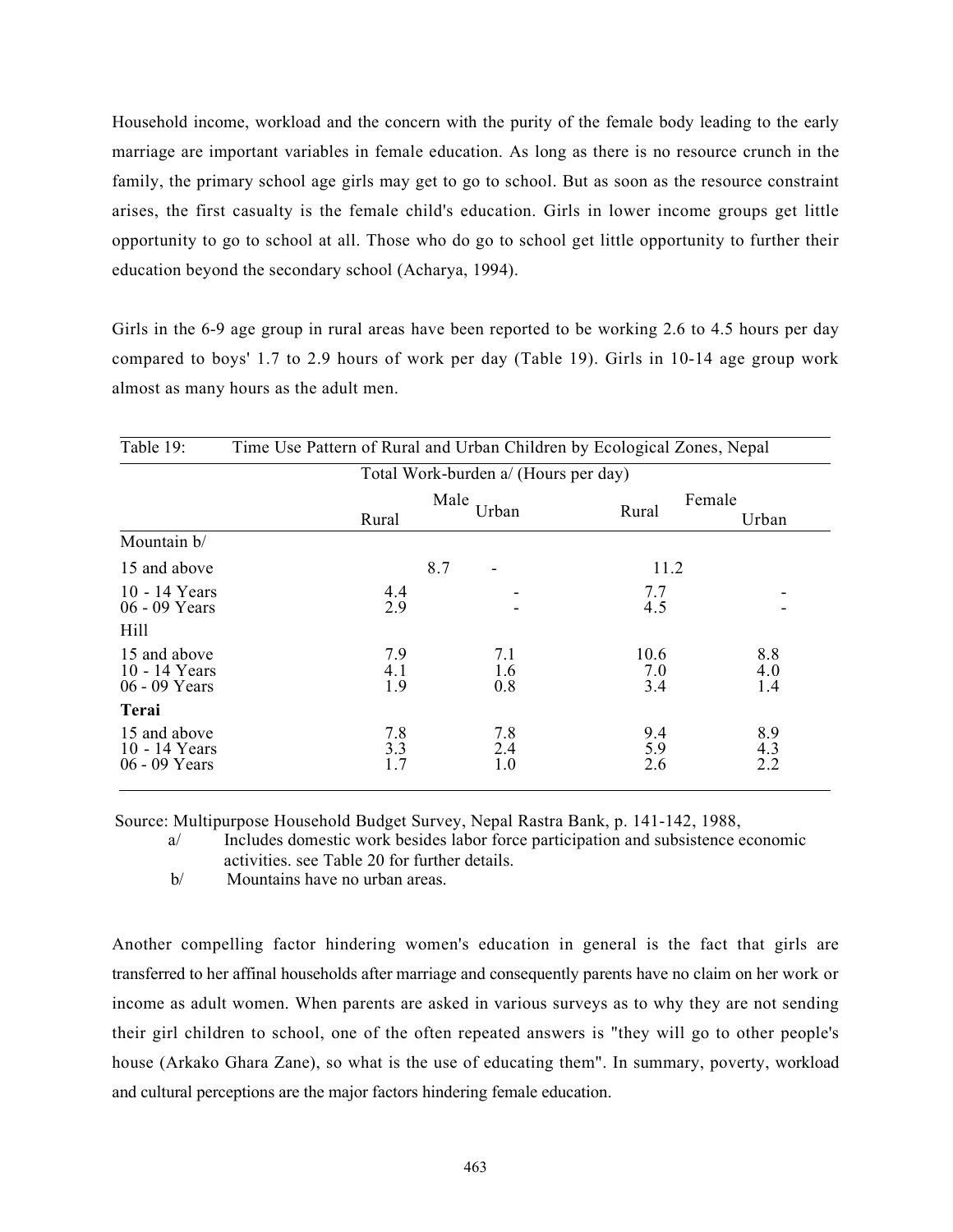Availability of education facilities in the localities, nevertheless, do seem to have positive effect on reducing male/female disparity in literacy levels. Hence, the Terai areas display lower disparity in male/female literacy rates, even though many communities in Terai practice female seclusion and do not send their daughters to school.

#### 8. Economic Activity

Accuracy in reporting of labor force participation in censuses and the definition of economic activity are some of the major issues which concern women's rights activists the world over. Many books and reports have focussed on them. Several U.N. agencies have documented them in detail. In Nepal, they have been detailed in `The Status of Women' in Nepal series. For example, Acharya (1979), after a discussion on the practical difficulties involved in defining women's gainful employment and the conceptual inadequacies of the very idea of economic activity itself, recommended that women should be classified into the three following groups in population censuses (a) who produce marketable goods; (b) who are engaged in subsistence activities; and (c) who perform only domestic chores - in lieu of the present two categories, viz.. "active" and "inactive".

According to the revised manual of UN System of National Accounts (United Nations, 1992) and the new definition of labor force (ILO, 1990) both men and women if they are spending large proportion of their time on market and/or subsistence activities should be counted in the labor force. In the second part of `The Status of Women' series such analysis was attempted for Nepal on the basis of the timeuse data. These data show that if the definition of economic activity is revised to include the subsistence activities, women's economic activity rates will go up substantially. For example while men were spending 6.7 hours per day on the combined category of labor force participation and extended economic activities, women were spending 6.8 hours (Table 20). Case studies (Acharya, 1981) showed that women's work input on the combined category was quite high even in Terai Maithili community, where ideologically a strict seclusion is imposed on women.

Yet the 1981 and 1991 censuses continue to provide data on occupational distribution classified only into economically active and inactive. Following analysis is made with a reservation that these data still do not reflect the full scope of women's activities. These are, nevertheless, useful in analysing the trends in the organized sector of the economy.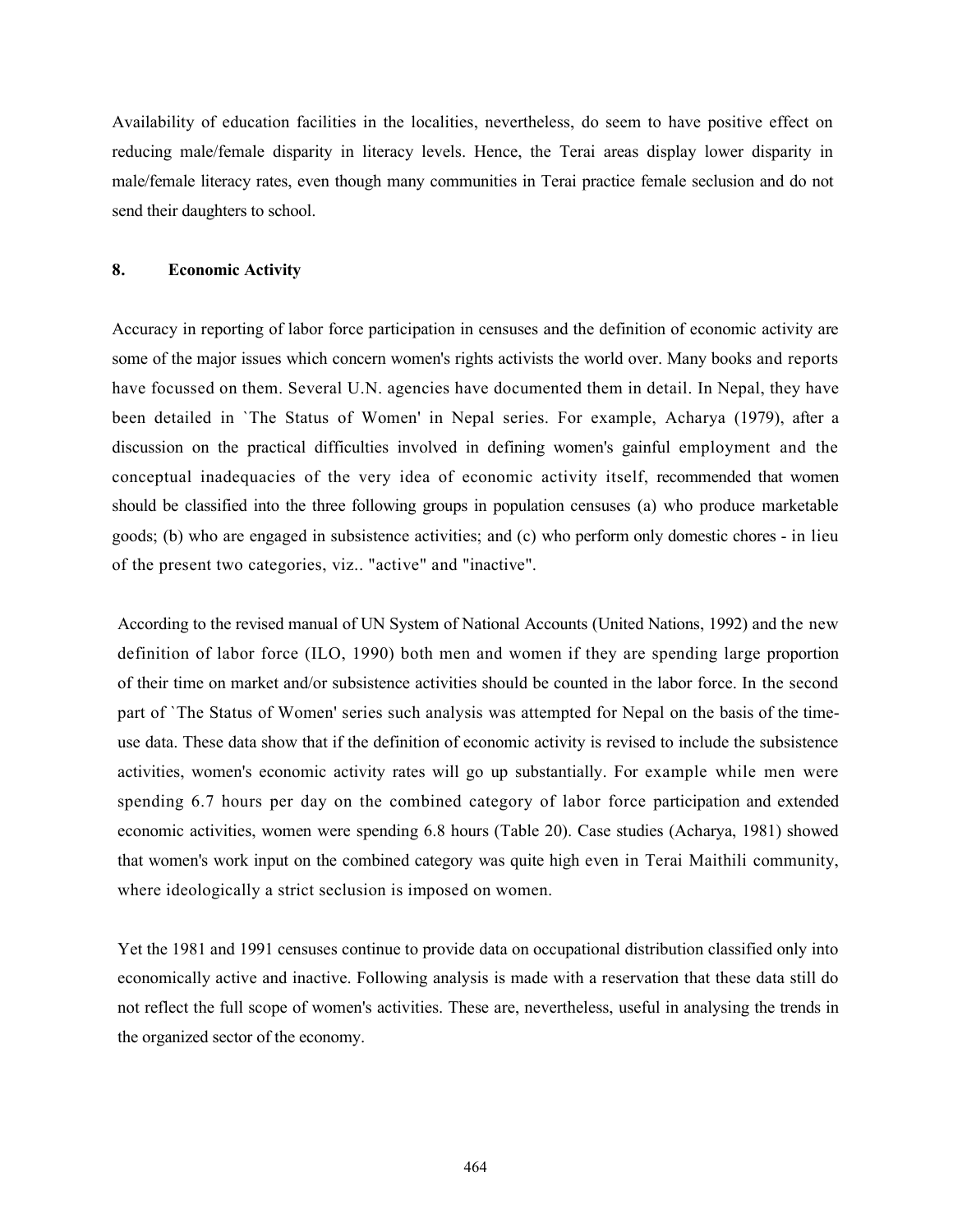|      |                                                 |              | Above 15 Years<br>Male Female |              | $10-14$ Years<br>Male Female |
|------|-------------------------------------------------|--------------|-------------------------------|--------------|------------------------------|
| 1.   | Labour Force Participation                      | 5.81         | 4.62                          | 3.63         | 4.17                         |
|      | Animal Husbandry                                | 1.43         | 0.97                          | 2.46         | 2.44                         |
|      | Agriculture                                     | 2.73         | 2.74                          | 0.90         | 1.51                         |
|      | Manufacturing                                   | 0.42         | 0.45                          | 0.03         | 0.08                         |
|      | <b>Market Activities</b><br>(In-Village)        | 1.24         | 0.46                          | 0.25         | 0.13                         |
| 2.   | Subsistence Economic                            | 0.91         | 2.16                          | 0.64         | 1.15                         |
|      | Hunting and Gathering                           | 0.17         | 0.05                          | 0.08         | 0.03                         |
|      | <b>Fuel Collection</b><br><b>Fetching Water</b> | 0.24<br>0.07 | 0.38<br>0.67                  | 0.15<br>0.23 | 0.43<br>0.70                 |
|      | House Construction                              | 0.25         | 0.08                          | 0.06         | 0.02                         |
|      | Food Processing                                 | 0.18         | 0.97                          | 0.12         | 0.34                         |
| I.   | <b>EXTENDED ECONOMIC (1+2)</b>                  | 6.72         | 6.78                          | 4.27         | 5.32                         |
| 3.   | Domestic                                        | 0.79         | 4.03                          | 0.55         | 1.63                         |
|      | Domestic a/                                     | 0.63         | 3.34                          | 0.33         | 1.28                         |
|      | Child Care & Rearing                            | 0.16         | 0.69                          | 0.22         | 0.35                         |
| II.  | WORK BURDEN $(1+2+3)$                           | 7.51         | 10.81                         | 4.83         | 7.31                         |
| 4.   | Education                                       | 0.43         | 0.10                          | 1.72         | 0.83                         |
| 5.   | Leisure b/                                      | 8.06         | 5.09                          | 9.45         | 7.86                         |
| III. | <b>TOTAL IN-VIL. ACTIVITIES</b>                 | 16.00        | 16.00                         | 16.00        | 16.00                        |

Table 20: Comparative Time Use Pattern (Hours Per Day) for Males and Females by Age Group, Nepal. (Based on Data for 6 Villages)

Source:Acharya and Bennett, 1981.

a/ Include Cooking/Serving, Cleaning Dishes and Pots, Cleaning House/Mud, Laundry, Shopping, Other Domestic

b/ Include Personal Maintenance, Social Activities, Leisure.

# 8.1 Economic Activity Rates

Census reported economic activity rates show a declining trend for men and increasing trend for women. Proportion of economically active males has declined over the two decades, from 82.9 per cent in 1971 to 68.7 per cent in 1991. The proportion of economically active women on the other hand has stabilized around 46 per cent.

The patterns of age-specific participation rates for males and females are significantly different. The activity rates for males increase steeply with age up to the 30-34 age group and remain almost constant at a high level of over 95 per cent upto the age of 45, after which they begin to fall. Women become economically active earlier. In the 1991 census, 28 per cent of girls in the 10-14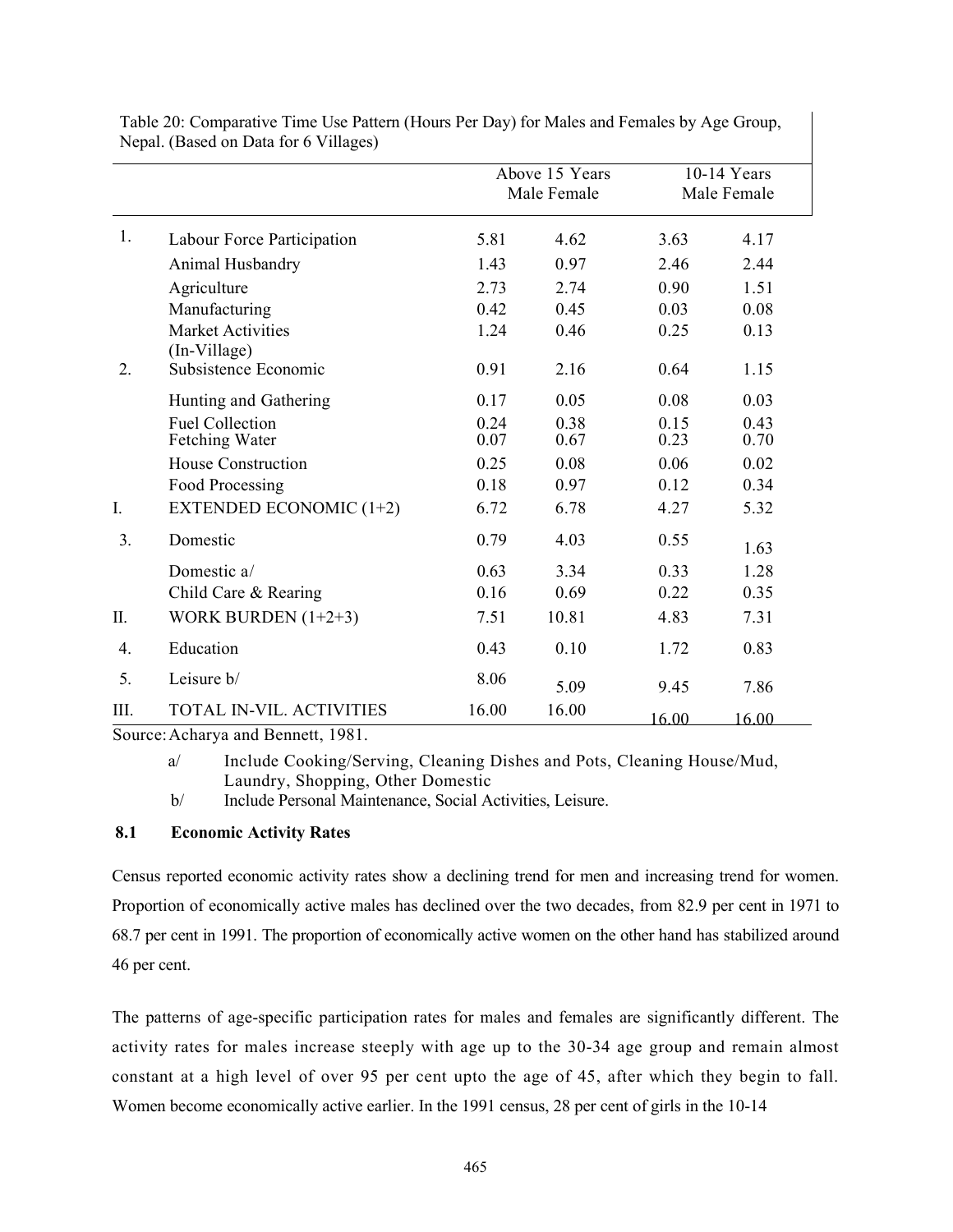age group were reported economically active as compared to only 18 per cent for boys in the same age group. The rate increases with age up to about the late forties, before it begins to decline. That pattern is considerably at variance with that reported in the 1981 census where the highest economic activity rates were reported for young women up to the age of 19 (Table 21).

| Table 21: | Age Specific Economic Activity Rate by Sex, Nepal, 1971-1991 |      |      |      |      |        |      |      |  |  |  |  |
|-----------|--------------------------------------------------------------|------|------|------|------|--------|------|------|--|--|--|--|
| Age       | Total                                                        |      |      | Male |      | Female |      |      |  |  |  |  |
| Group     | 1971 1981                                                    | 1991 | 1971 | 1981 | 1991 | 1971   | 1981 | 1991 |  |  |  |  |
| $10 - 14$ | 50.5 56.9                                                    | 23.3 | 59.2 | 61.3 | 18.4 | 40.1   | 51.9 | 28.5 |  |  |  |  |
| $15-19$   | 61.6 60.7                                                    | 49.4 | 75.7 | 69.2 | 49.6 | 46.2   | 51.3 | 49.3 |  |  |  |  |
| $20 - 24$ | 63.5 66.1                                                    | 66.4 | 89.8 | 86.3 | 80.5 | 39.2   | 47.6 | 54.3 |  |  |  |  |
| 25-29     | 65.3 68.7                                                    | 72.3 | 95.1 | 93.4 | 92.8 | 36.6   | 44.9 | 54.1 |  |  |  |  |
| $30 - 34$ | 63.7 68.2                                                    | 73.9 | 96.6 | 95.3 | 95.6 | 33.9   | 43.3 | 54.0 |  |  |  |  |
| 35-39     | 66.9 70.8                                                    | 75.6 | 97.4 | 95.8 | 96.3 | 34.0   | 44.1 | 54.7 |  |  |  |  |
| $40 - 44$ | 64.7 70.4                                                    | 74.6 | 97,2 | 96.0 | 95.9 | 32.9   | 44.1 | 54.3 |  |  |  |  |
| 45-49     | 66.7 72.3                                                    | 74.1 | 96.8 | 96.4 | 95.1 | 32.5   | 44.7 | 52.3 |  |  |  |  |
| 50-54     | 62.9 71.2                                                    | 70.7 | 94.0 | 94.3 | 92.1 | 30.5   | 44.9 | 48.2 |  |  |  |  |
| 55-59     | 60.0 69.9                                                    | 66.9 | 93.3 | 92.2 | 88.6 | 27.7   | 43.3 | 41.7 |  |  |  |  |
| 60-64     | 39.7 62.5                                                    | 46.0 | 64.1 | 83.3 | 66.5 | 17.9   | 39.9 | 25.5 |  |  |  |  |
| $65+$     | 25.1 52.9                                                    | 26.9 | 40.5 | 68.7 | 40.3 | 10.4   | 35.0 | 12.9 |  |  |  |  |

Source: CBS, 1975, Vol. II[, Part I CBS, 1984. Vol. 1, Part V

CBS, 1993, Vol. 1, Part III.

The daily chores of family life in rural Nepal involve women in labor-intensive farm work and time consuming domestic work to provide fuel, water and food for household members and farm workers. The census definition of economic activity in theory takes into account wage labor, in cash or kind, as well as unpaid family labor. It does not, however, encompass activities such as water and fuel collection, food processing and child care, all of which are primarily the responsibility of women. Those activities that fall outside the formal economy, but which are essential for the survival of tile household, absorb the labor of those women who are reported as "economically inactive" and classified as homemakers and dependents. As per the 1991 census data, more than 36 per cent of the female population were reported as homemakers and thus inactive.

A scrutiny of the regional figures clearly indicates a persisting reporting bias in economic activity rates. While the overwhelming majority of Mountain (73.6%) and Hill (57.9%) women are reported as economically active, only about 27 per cent of the Terai women are thus reported (Acharya, 1994). `The Status of Women' report series had shown that women in the Terai were equally active in the economic sphere, albeit invisibly, within the household production system e.g., in food processing and cooking for farm labor (Acharya, 1979).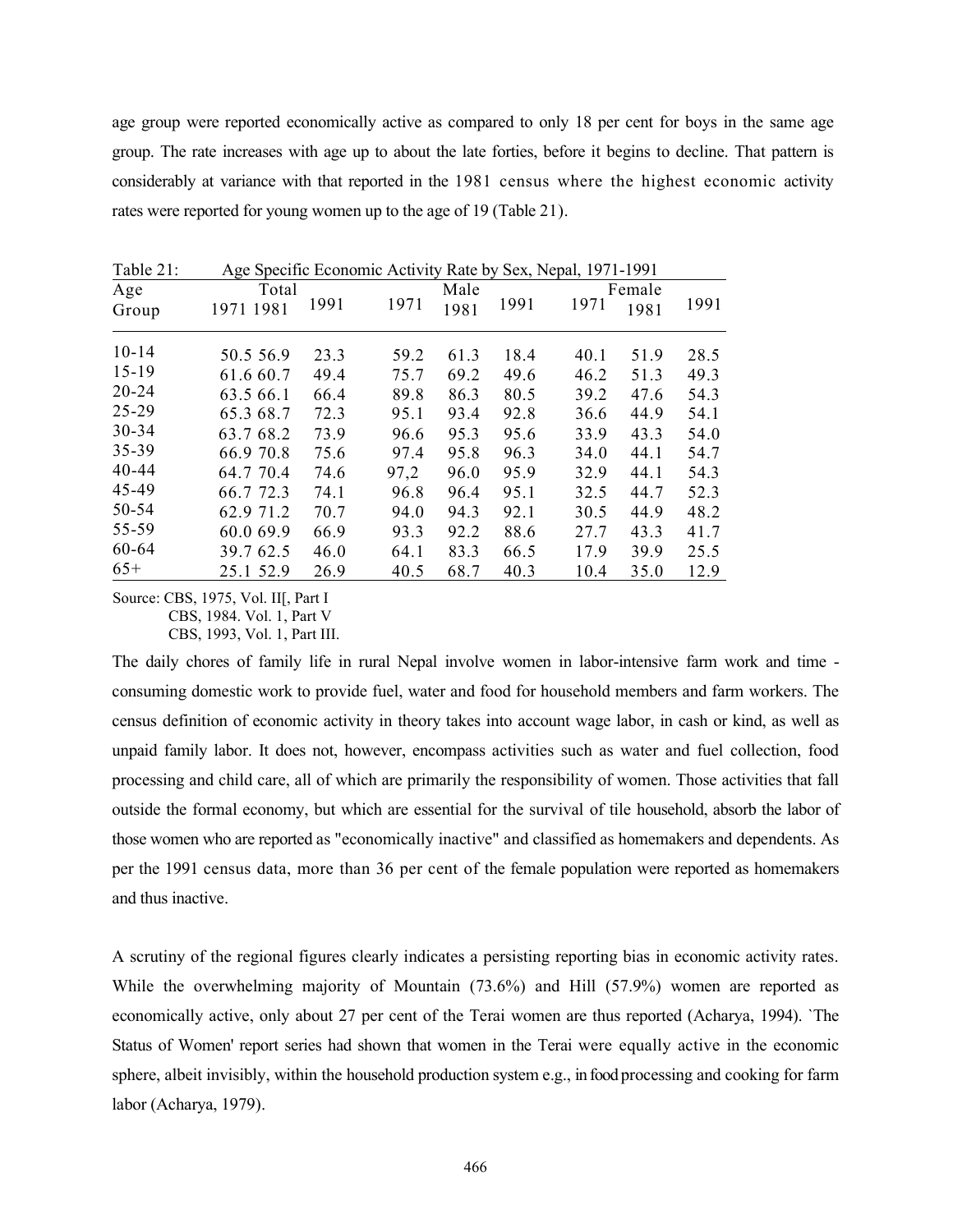### 8.2 Industrial and Occupational Classification

Agriculture still predominates as a source of employment, although the share of the nonagriculture sector in total employment has shown a substantial increase in 1991 (Table 22). The percentage of the economically active population in agriculture has decreased from 94.4 per cent in 1971 to 91.2 per cent in 1981 and further to 81.2 per cent in 1991. Thus the decline in proportion of people in the agriculture sector is more pronounced in the 1991 census. Table 22: Distribution of Economically Active Male and Female Population by Industry,

|    |                                                    |                   | Total             |                   |                   | Male              |                   | Female            |                   |                   |
|----|----------------------------------------------------|-------------------|-------------------|-------------------|-------------------|-------------------|-------------------|-------------------|-------------------|-------------------|
|    | Industry                                           |                   | 1981              | 1991              | 1971              | -1981             | 1991              | 1971              | 1981              | 1991              |
| I. | Agriculture & Forestry                             | 94.4              | 91.2              | 81.2              | 92.8              | 88.7              | 74.9              | 98.2              | 95.8              | 90.5              |
| П. | Non-Agriculture                                    | 5.6               | 7.0               | 17.8              | 7.2               | 9.2               | 23.8              | 1.8               | 2.9               | 8.9               |
|    | Manufacturing                                      | 1.1               | 0.5               | 2.0               | 1.3               | 0.6               | 2.6               | 0.5               | 0.2               | 1.2               |
|    | Elect. Gas & Water                                 | 0.0               | 0.0               | 0.2               | 0.1               | 0.1               | 0.3               |                   | 0.0               | 0.0               |
|    | Construction                                       | 0.1               | 0.0               | 0.5               | 0.1               | 0.0               | 0.7               | 0.0               | 0.0               | 0.1               |
|    | Commerce<br>Trans. & Comm.<br>Fin. & Business Ser. | 1.3<br>0.2<br>0.1 | 1.6<br>0.1<br>0.1 | 3.5<br>0.7<br>0.3 | 1.6<br>0.3<br>0.1 | 2.1<br>0.2<br>0.2 | 4.5<br>1.1<br>0.4 | 0.6<br>0.0<br>0.0 | 0.7<br>0.0<br>0.0 | 2.0<br>0.1<br>0.1 |
|    | Pers. & Community Ser.                             | 2.8               | 4.6               | 10.3              | 3.7               | 6.0               | 13.6              | 0.8               | 1.9               | 5.3               |
|    | Mining & Quarrying<br>Others                       |                   | 0.0               | 0.0<br>0.4        |                   | 0.0               | 0.0<br>0.6        |                   | 0.0               | 0.0<br>0.1        |
| Ш. | Activity not<br>adequately described               |                   | 1.9               | 1.0               |                   | 2.1               | 1.2               |                   | 1.4               | 0.6               |
|    | Total                                              | 100.0             | 100.0             | 100.0             |                   |                   | 100.0100.0100.0   | 100.0             | 100.0             | 100.0             |

Nepal, 1971-1991

Source: CBS, 1975, Vol. III, Part I CBS, 1984, Vol. 1, Part V, Vol. III CBS, 1993, Vol. 1, Part XIII.

Concomitantly there has been an increase in the proportion of the economically active population in the non-agriculture sector. The proportion of the men employed in the non-agriculture sector has increased from 7.2 per cent in 1971 to 23.8 per cent in 1991. Similarly, the corresponding figure for women increased from 1.8 per cent in 1971 to 8.9 in 1991. In the nonagriculture sector, personnel and community services are the leading sources of employment for both men and women. According to the 1991 census, manufacturing is employing only 2 per cent of the labor force which is strange given the increase in industrial production and export in the past two decades. Commerce is generating employment for 3.5 per cent which is higher by 1.5 percentage points than in manufacturing.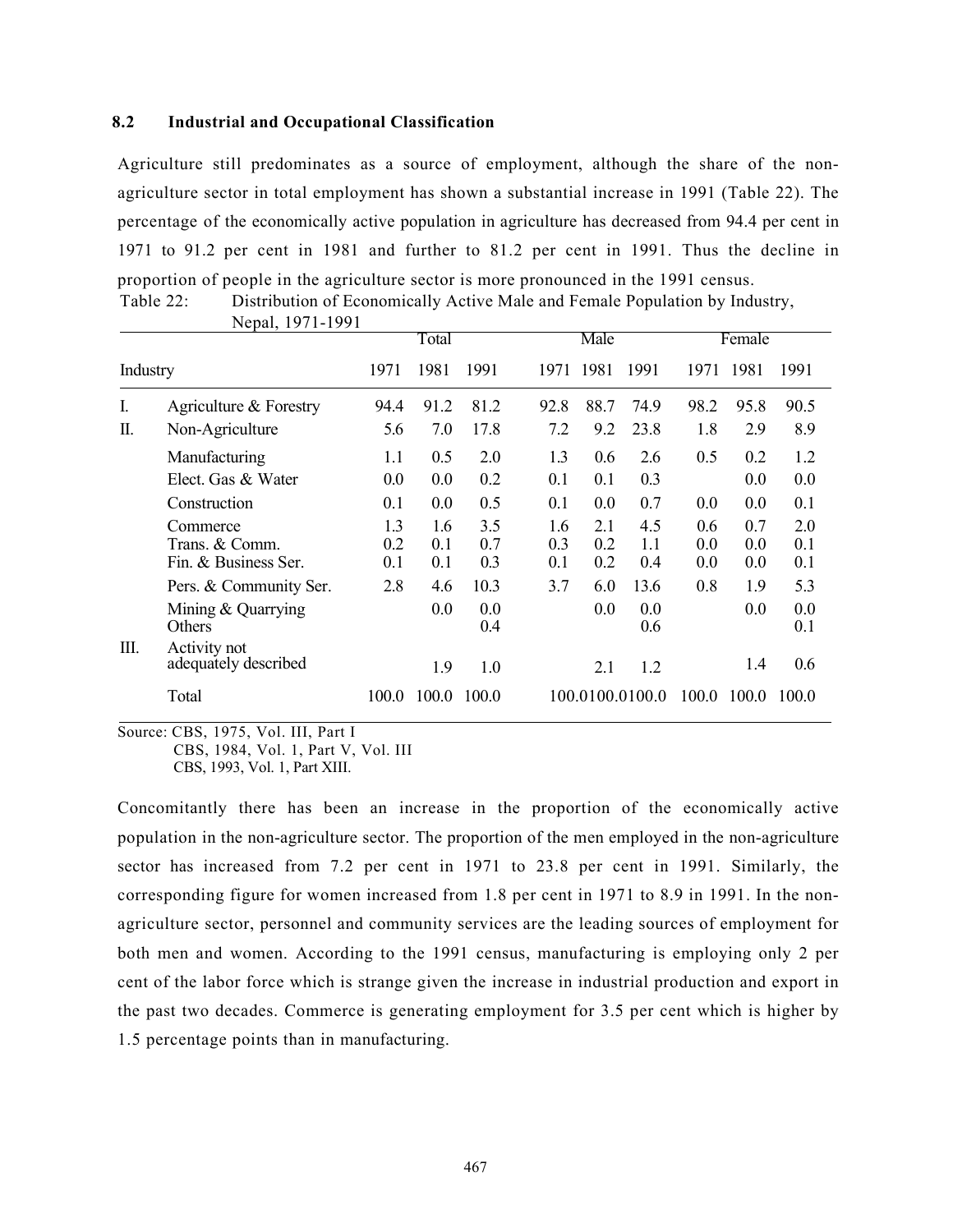Agriculture is becoming progressively feminized. Many, women engaged in family farms are still reported as economically not active. Nonetheless, even according to census figures, the proportion of female labor force in agriculture has increased between 1971 and 1991. In 1971, women constituted 30.4 per cent of the agricultural labor force. That increased to 36.4 per cent in 1981 and to 45 per cent in 1991 (Table 23). Although female employment is increasing in the non-agricultural sector, comparatively a larger proportion of female labor force is in the agriculture sector.

Male Female 1971 1981 1991 1971 1981 1991 I. Agriculture & Forestry 69.6 63.6 55.0 30.4 36.4 45.0 II. Non Agriculture 90.5 85.7 79.8 9.5 14.3 20.2 Total 70.8 65.4 59.6 29.2 34.6 40.4

Table 23: Sex Composition of Economically Active Population by Broad Industry Group

Source: Same as Table 22.

Occupationally, more than 81 per cent of the total economically active population was engaged in farming and related occupations in 1991 (Table 22). Among all the occupational categories, the female proportion has been the greatest in the farm/fish category. Next largest field of employment for them is that of unskilled laborers. The proportion of females among the technical workers is still low (Table 24), while among the administrative workers it is lower.

|    | Nepal, 1971-1991       |                          |      |      |                          |      |      |  |  |
|----|------------------------|--------------------------|------|------|--------------------------|------|------|--|--|
|    |                        |                          | Male |      | Female                   |      |      |  |  |
|    | Occupation             | 1971                     | 1981 | 1991 | 1971                     | 1981 | 1991 |  |  |
|    | Farm/Fish workers      | 69.6                     | 63.6 | 55.0 | 30.4                     | 36.4 | 45.1 |  |  |
| 2. | Professional/Technical | -                        | 83.4 | 84.9 |                          | 16.6 | 15.1 |  |  |
| 3. | Administrative         | 95.8                     | 93.4 | 90.7 | 4.2                      | 6.6  | 9.3  |  |  |
| 4. | Clerical workers       | 96.1                     | 94.2 | 90.0 | 3.9                      | 5.8  | 10.0 |  |  |
| 5. | Sales workers          | 88.0                     | 85.4 | 77.4 | 12.1                     | 14.6 | 22.6 |  |  |
| 6. | Service workers        | 84.3                     | 85.5 | 74.9 | 15.7                     | 14.5 | 25.1 |  |  |
| 7. | Prod. workers/Labor    | $\overline{\phantom{a}}$ | 80.8 | 81.3 | $\overline{\phantom{a}}$ | 19.2 | 15.8 |  |  |
| 8. | Unknown                | $\overline{\phantom{a}}$ | 84.9 | 64.1 |                          | 15.1 | 35.9 |  |  |
| 9. | Others                 |                          |      | 84.2 |                          |      | 15.8 |  |  |
|    | Total                  | 70.8                     | 65.4 | 59.6 | 29.2                     | 34.6 | 40:4 |  |  |

Table 24: Sex Composition of Economically Active Population by Broad Occupational Groups,

Source: Same as Table 22.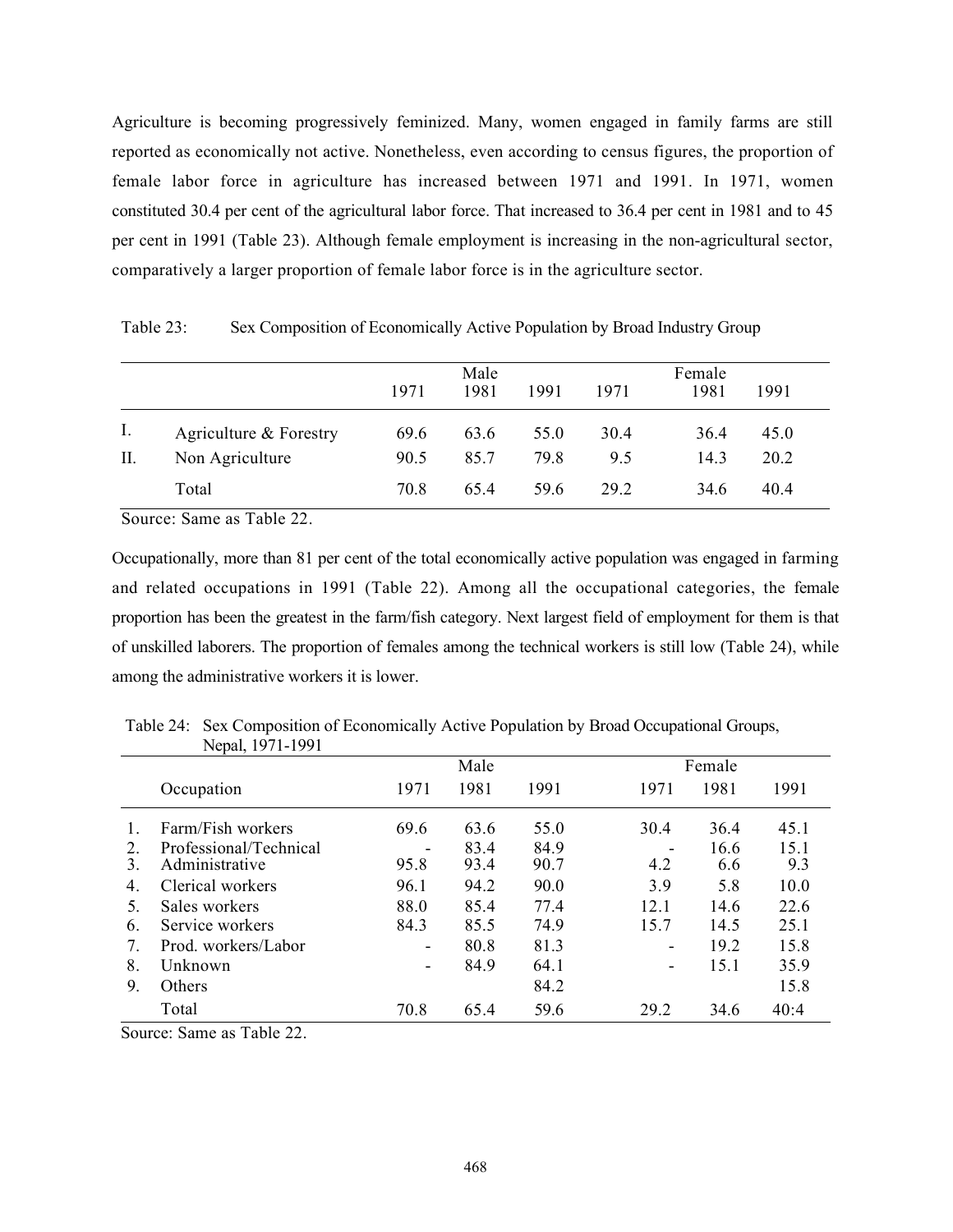The overwhelming majority of workers are still self-employed or own account workers while less than one per cent are employers. The percentage of self-employed workers, which remained more or less constant at about 86 per cent between 1971 and 1981, has decreased to 75 per cent in 1991. That decrease is mainly accounted for by males. In other words, a larger proportion of women are self-employed than men.

There is a slow but perceptible change taking place in the employment status of the population. The proportions of both male and female employees in the population are increasing while that of the selfemployed or unpaid family workers are decreasing (Table 25). This may signify a positive or negative trend, depending on whether those who move out of tile self-employment are getting batter jobs or loosing employment on account of the flooding of the market by factory produced goods. Many traditional craft workers for example, have been ruined by the flood of plastic goods in the market.

|                    |                 | Male |             |                          | Female      |       | Both                     |       |       |  |
|--------------------|-----------------|------|-------------|--------------------------|-------------|-------|--------------------------|-------|-------|--|
| <b>Status</b>      | 1971            |      | 1981 1991   |                          | 1971 1981   | 1991  | 1971                     | 1981  | 1991  |  |
| Employer           | 0.6             | 0.9  | 0.7         | 0.2                      | 0.4         | 0.4   | 0.5                      | 0.7   | 0.6   |  |
| Employee           | 11.7            | 11.8 | 27.8        | 3.6                      | 3.8         | 12.0  | 9.3                      | 9.1   | 21.4  |  |
| Self-Employed 84.6 |                 | 83.2 | 69.5        | 89.0                     | 90.0        | 83.7  | 85.9                     | 85.5  | 75.3  |  |
| Family Worker      | 3.1             | 1.7  | 1.5         | 7.2                      | 4.0         | 3.5   | 4.3                      | 2.5   | 2.3   |  |
| Not Stated         | $\sim$ 10 $\pm$ | 2.4  | 0.4         | $\overline{\phantom{a}}$ | 1.8         | 0.5   | $\overline{\phantom{0}}$ | 2.2   | 0.4   |  |
| Total              | 100.0           |      | 100.0 100.0 |                          | 100.0 100.0 | 100.0 | 100.0                    | 100.0 | 100.0 |  |

Table 25: Employment Status of Male and Female Economically Active Population, Nepal, 1971-1991

Source: CBS, 1975, Vol. III, Part 11, Vol. V CBS, 1984, Vol. I, Part V, Vol. III

CBS, 1993, Vol. I, Part XIII.

Most male and female unpaid family workers are below 20 years of age. The proportion of men and women working as unpaid family workers decreases with increase in age. In the higher age groups the percentage of the male unpaid family worker is negligible. Furthermore, with an increase in age the percentage of male employers expands. That is also true of female employers although the increase is less significant (Acharya, 1994). It should, however, be noted that most women reported as selfemployed are actually working as unpaid family workers. Women working in household farms or other household enterprises would not be perceived as unpaid family workers and reported so.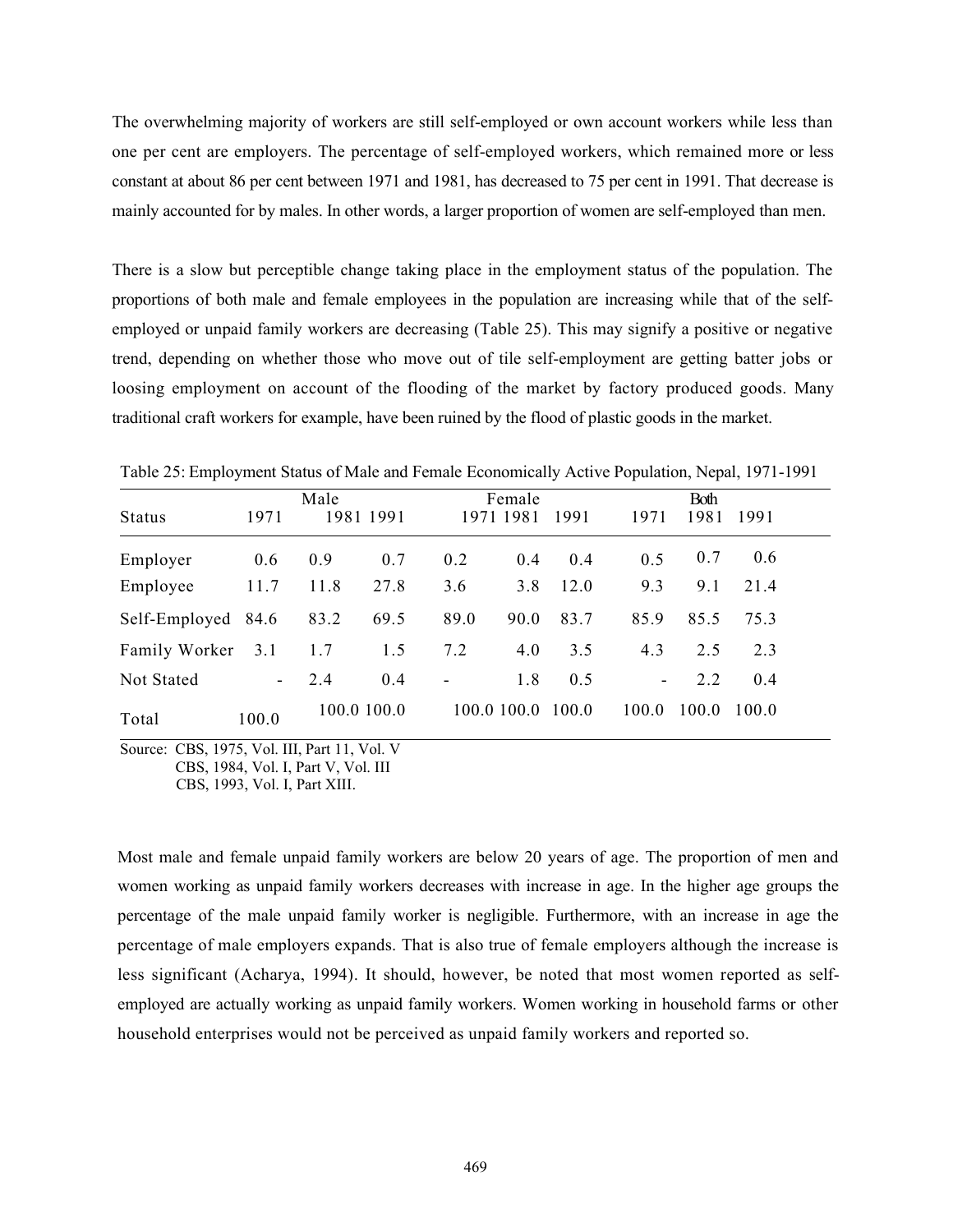### 8.3 Socio-economic Characteristics of the Working Population

An overwhelming majority of the workforce are married, illiterate and are between 25 and 64 years of age. A larger proportion of male workforce are literate (Table 26). illi<sup>t</sup>erate workforce is concentrated in agriculture. Modern sectors such as electricity, gas & water, commerce, finance & business have highest proportion of literate workforce.

It is evident that relatively small proportion of women workers are literate in all fields. Most men and women in various occupations are married. The proportion of married women are relatively lower in manufacturing. Even by age group 10-14 years, female workers are getting concentrated in manufacturing. This conforms to the trends in other countries where the manufacturing sector tends to employ unmarried young women. A larger proportion of female children than male children are recruited to the workforce early.

As per one Survey (Basnet, 1991) almost 71 per cent of women employees in the industries surveyed, worked because of poverty. Almost 29 per cent had no other bread winners in their household.

### 8.4 Industrial Transformations and Women

Tile industrial Structure in Nepal underwent a substantial change in the eighties. A decline in the share of the food and allied sub-sectors has been noted as also rapid gains in textile and garment, plastics and electric goods supply sub-sectors. Despite the low level of skills and cultural inhibitions, an increasing number of women are joining the ranks of industrial workers. According to the survey of manufacturing sector in 1976/77, women had constituted 11.2 per cent or the total labor force in manufacturing industries. That proportion went up to 17 per cent in 1986/87 and to 23.0 per cent in 1990/91. The number of female workers has increased more than six-fold i.e., from 5,557 in 1976/77 to 36,729 in 1990/91. The number of male workers during the same time span increased less than threefold (Table 27).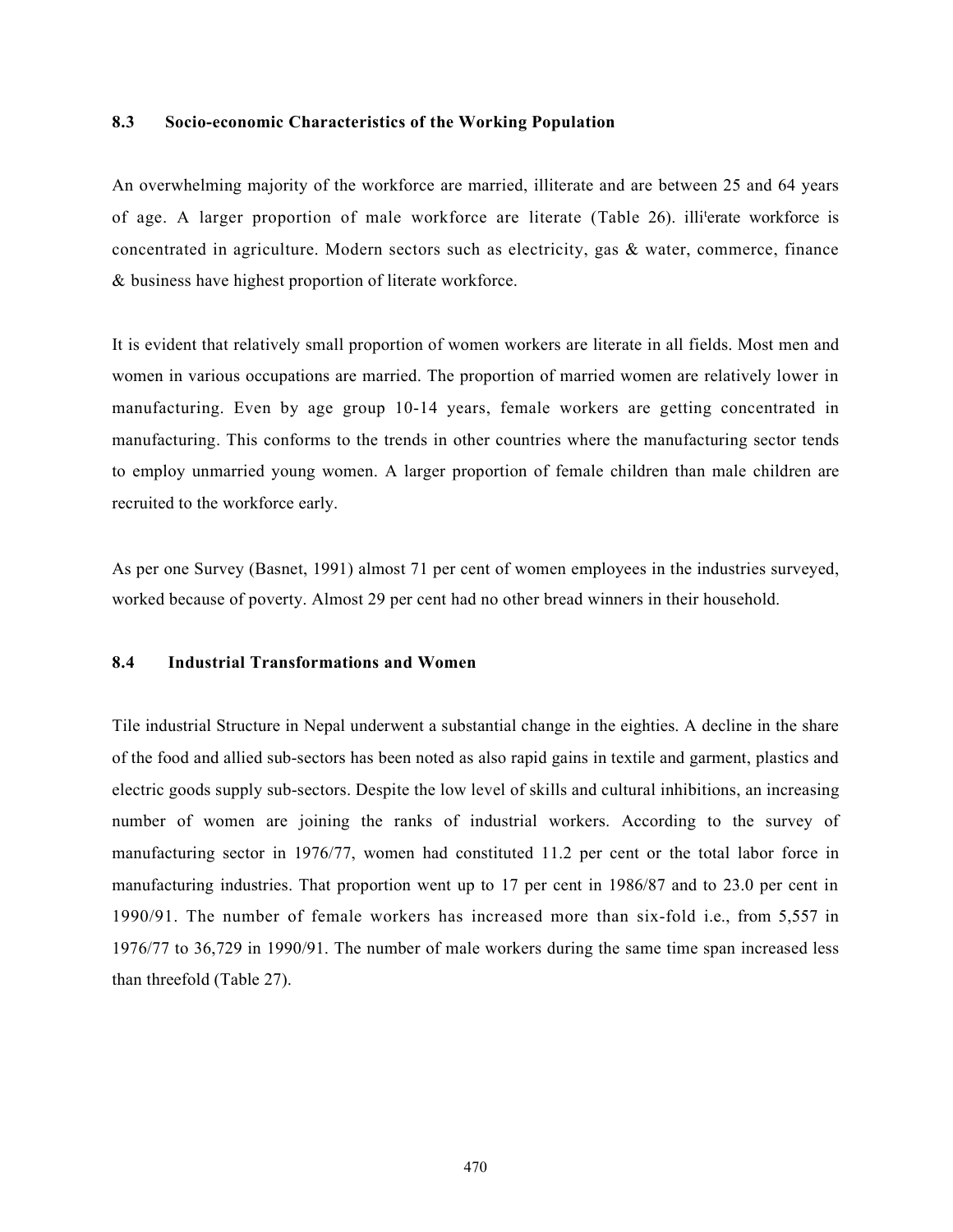| Industry                     |              | % Literate   |              | % Ever married | Per cent Age Distribution<br>$10 - 14$<br>$15 - 24$ |              |              |              |              | $25 - 64$    |            | $65+$      |  |
|------------------------------|--------------|--------------|--------------|----------------|-----------------------------------------------------|--------------|--------------|--------------|--------------|--------------|------------|------------|--|
|                              | Male         | Female       |              | Male Female    | Male                                                | Female       | Male         | Female       | Male         | Female       | Male       | Female     |  |
| Agri. Forestry & Fish.       | 38.5         | 13.5         | 81.5         | 78.9           | 5.6                                                 | 10.8         | 23.0         | 30.8         | 67.9         | 57.0         | 3.4        | 1.4        |  |
| Mining & Quarrying           | 54.1         | 22.0         | 86.3         | 84.0           | 1.0                                                 | 4.3          | 24.5         | 29.8         | 72.5         | 64.7         | 2.0        | 1.2        |  |
| Manufacturing                | 52.8         | 27.0         | 79.6         | 62.4           | 3.8                                                 | 11.0         | 27.9         | 44.6         | 66.1         | 43.5         | 2.1        | 0.9        |  |
| Elec., Gas & Water           | 88.1         | 83.1         | 86.8         | 79.8           | 0.2                                                 | 0.8          | 16.9         | 29.5         | 82.3         | 69.5         | 0.6        | 0.3        |  |
| Construction                 | 49.1         | 15.8         | 85.0         | 79.3           | 1.9                                                 | 8.2          | 22.4         | 30.7         | 74.1         | 60.3         | 1.6        | 0.8        |  |
| Commerce                     | 74.0         | 36.1         | 84.3         | 89.0           | 1.6                                                 | 2.5          | 20.8         | 22.5         | 74.8         | 73.3         | 2.8        | 1.7        |  |
| Transport & Comm.            | 73.3         | 60.0         | 85.4         | 77.6           | 0.7                                                 | 4.7          | 23.3         | 30.5         | 75.5         | 64.1         | 0.6        | 0.8        |  |
| Finance & Buss. Serv.        | 94.6         | 93.6         | 88.3         | 86.5           | 0.2                                                 | 0.5          | 11.0         | 14.8         | 88.3         | 84.3         | 0.5        | 0.3        |  |
| Personal & Comm. Serv.       | 61.3         | 30.1         | 80.8         | 76.6           | 4.0                                                 | 9.6          | 23.9         | 30.4         | 70.7         | 59.0         | 1.3        | 1.0        |  |
| Others                       | 60.8         | 48.0         | 75.4         | 79.8           | 2.6                                                 | 3.6          | 31.7         | 31.7         | 64.6         | 63.6         | 1.1        | 1.1        |  |
| Industry not stated<br>Total | 58.6<br>44.8 | 26.4<br>15.2 | 77.3<br>81.5 | 73.0<br>78.7   | 5.0<br>5.0                                          | 13.2<br>10.6 | 26.1<br>23.2 | 30.2<br>30.7 | 66.9<br>68.8 | 54.6<br>57.3 | 2.0<br>3.0 | 2.1<br>1.4 |  |
|                              |              |              |              |                |                                                     |              |              |              |              |              |            |            |  |

Table 26: Socio-Economic Characteristics of the Economically Active Population by Industry ( 10 Years and above), Nepal, 1991.

Source: CBS, 1993, Vol. I, Parts XI, XIII, XIV.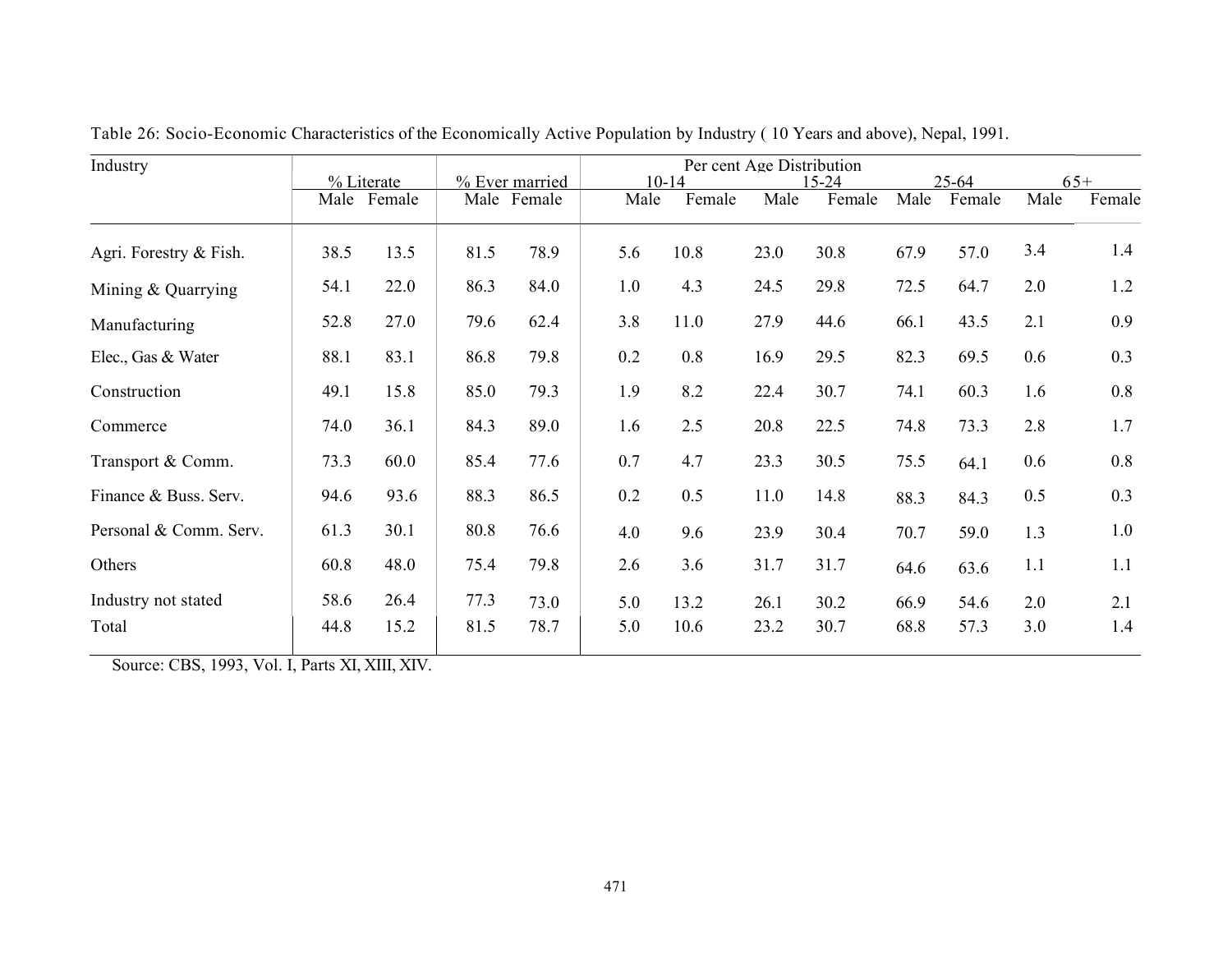| Manufacturing                            |       | 1976/77 | 1986/87            |        |        | 1990/91                  |        |        |                    |
|------------------------------------------|-------|---------|--------------------|--------|--------|--------------------------|--------|--------|--------------------|
| Industry                                 | Total | Female  | Per cent<br>Female | Total  | Female | Per cent Total<br>Female |        | Female | Per cent<br>Female |
| Food and Allied                          | 20021 | 2249    | 11.3               | 18454  | 1959   | 10.6                     | 17789  | 2257   | 12.7               |
| Drinks and Tobacco                       | 5158  | 106     | 2.1                | 8446   | 1137   | 13.5                     | 6945   | 554    | 8.0                |
| Textile and Wearing apparel              | 3457  | 1248    | 36.1               | 35639  | 11881  | 33.3                     | 55649  | 22084  | 39.7               |
| Wood, paper and Printing                 | 5793  | 318     | 5.5                | 11829  | 690    | 5.8                      | 7799   | 436    | 5.6                |
| Plastics, Cehmincals & Pharmaceuticals   | 441   | 76      | 17.2               | 7361   | 946    | 12.9                     | 7445   | 1069   | 14.4               |
| Non-metallic mineral products            | 6019  | 860     | 14.3               | 45757  | 6573   | 14.4                     | 58792  | 10130  | 17.2               |
| <b>Metallic Products</b>                 | 1389  | 89      | 6.4                | 5540   | 105    | 1.9                      | 3259   | 106    | 3.3                |
| <b>Electrical Machinery and Supplies</b> | n.a.  | n.a.    | n.a.               | 838    | 57     | 6.8                      | 843    | 24     | 2.8                |
| Activities n.e.c.                        | 7341  | 611     | 8.3                | 888    | 68     | 7.7                      | 1089   | 69     | 6.3                |
| Total                                    | 49619 | 5557    | 11.2               | 134758 | 23416  | 17.4                     | 159610 | 36729  | 23.0               |

Table 27: Structure of Female Employment - Manufacturing Survey (1976/77, and 1990/91).

Source: Survey of Manufacturing Industries, CBS, 1976/77, 1986/87, 1990/91. Note: n.e.c. = not elsewhere classified.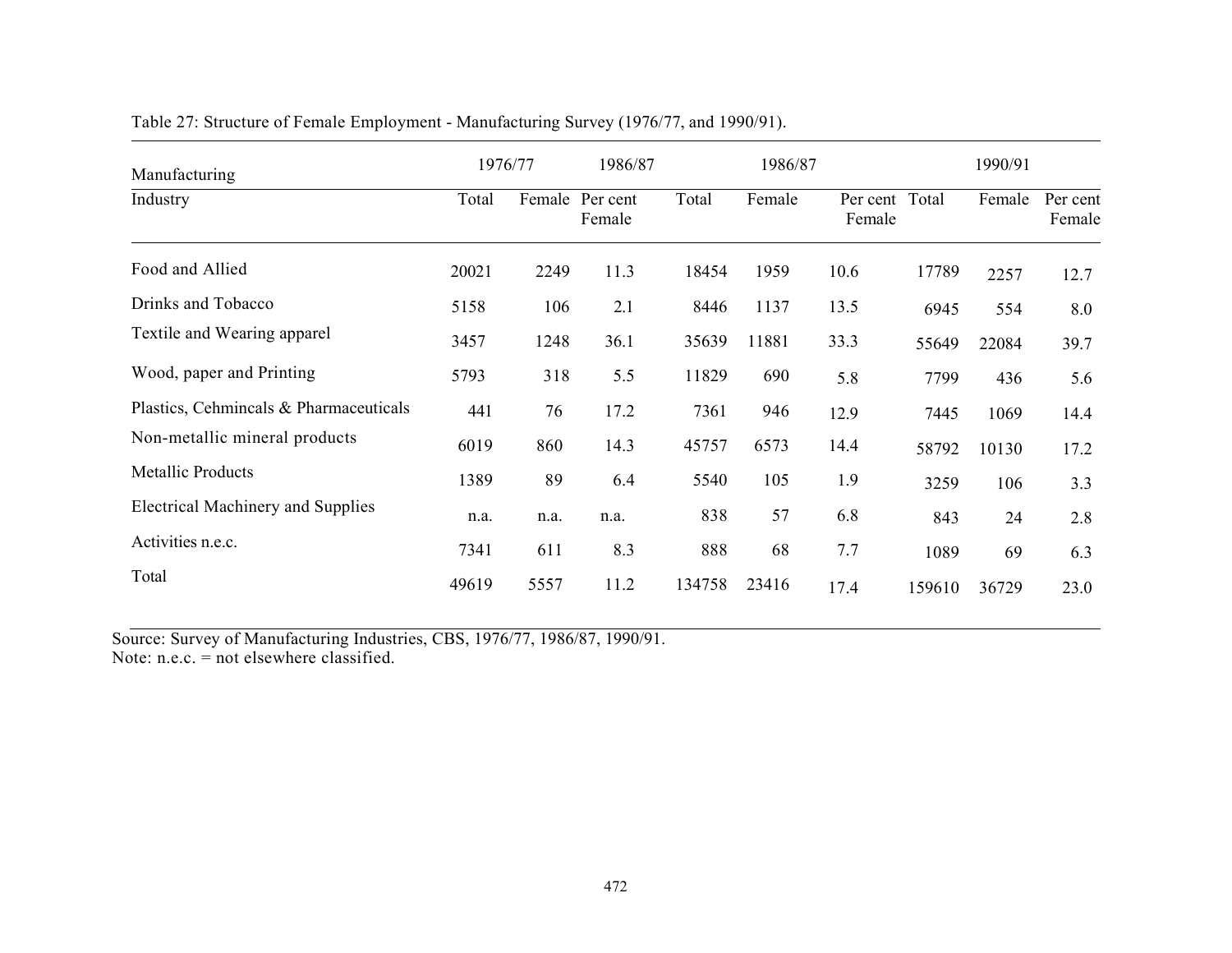Female employment is not increasing uniformly in all sectors. Textile and garment industries have been one of the fastest growing in the country with an increasing number of women being absorbed by them. The share of female workers according to these statistics however, is increasing only slowly, from about 36 per cent in 1976/77 to 40 per cent in 1990/91. The proportion of female workers in 1990/91 in the plastics, chemicals and pharmaceutical industries, as also in the field of metallic products, declined as compared to 1976/77. In food and allied industries the number of female workers has remained virtually constant. Women's employment in the formal manufacturing sector is however, increasing in all other product groups.

In 1987, women's employment in industries in the organized sector depended less on type of industry than on its location, size of investment and degree of mechanization (Rana and Shah, 1987). Thus, Rana and Shah note that while the Bansbari Leather and Shoe Factory of Kathmandu had 15.6 per cent female employees, the Universal Leather Pvt. Ltd. of Biratnagar had only 7.0 per cent. Similarly, the Gosali Kapada (Textile) Udyog of Pokhara, with little mechanization, had 89 per cent of female workers compared to about 26 per cent in the Balaju Kapada Udyog with power looms in Kathmandu, and zero per cent in the more, mechanized and automated Ashoka Textile of Biratnagar. With mechanization, women workers spem to be immediately replaced by male workers.

The pattern of female employment also seemed to be governed by the size of industrial investment. Female employment was concentrated in those industries where the fixed capital investment was the lowest. That meant that the majority of female workers received low pay.

The majority of women in the formal sector worked as semi-skilled and unskilled workers. In virtually all food, drink, tobacco and match industries, female workers were mainly concentrated in packing the finished product and in related processes (Shrestha, N. 1983). The large scale textile factories are no exception. For example, at the Hetauda textile factory, with 50 per cent women in the work force, there were very few women performing supervisory functions and none at all at the managerial level (Shrestha M. 1990).

The concentration of women in low-paid, unskilled jobs may be attributed to low literacy, low skill levels and also to social bias regarding the appropriateness of employing female workers for certain jobs but not others. A survey of 5.0 per cent of existing industries conducted by UNIDO in 1988 concluded that employers were biased against female employees. The reasons that were advanced concerning the concentration of women workers in certain jobs were: female temperament, docility,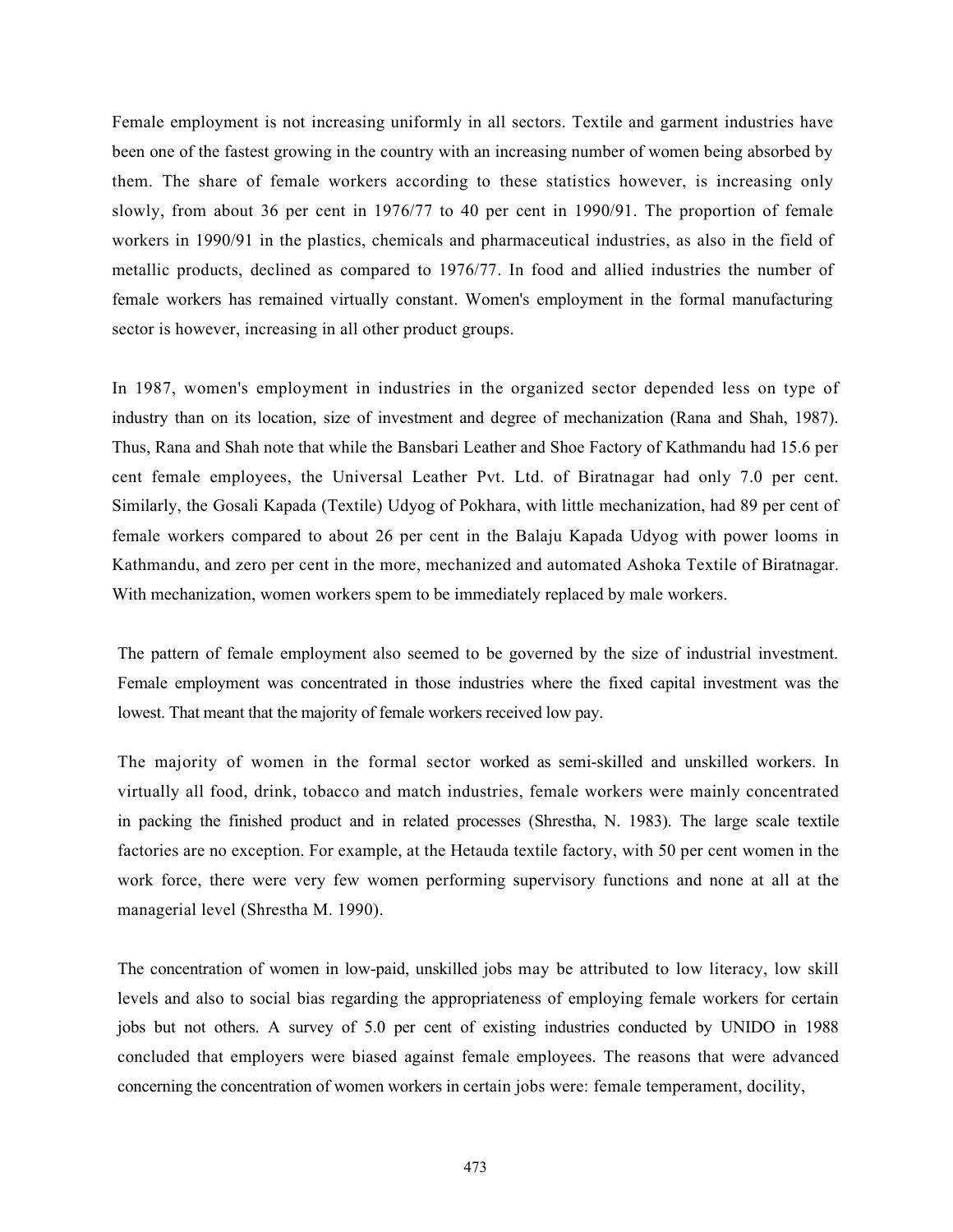nimble hands suitable for jobs such as carpet weaving, nursing, sewing by hand, dressing, weaving, knitting, packaging, tea-leaf picking, etc. The government, for its part, tends to reinforce such biases by providing training to women only in such skills as considered to be clearly women-specific. For example, a gender breakdown of the statistics on Cottage and Village Industries Development Board trainees between 1985/86 and 1989/90, clearly indicates the concentration of female trainees in textile and basket-weaving related skills (Acharya, 1994).

Home-based industries are either progressively dying due to competition from imported products or being replaced by organized formal units. On the one hand, the displacement of traditional crafts by light industry is causing the replacement of female workers by male laborers (Rana and Shah, 1989). On the other, women are being converted into wage laborers in such specialized sectors as the carpet industry. Women have been functioning as managers, supervisors, entrepreneurs, and even skilled workers in home-based craft enterprises. As industrial activities become increasingly externalized, however, both male as well as female workers lose control over the production process and become transformed into wage labor. In this process, women are affected more since newly emerging organised industries not only need more capital but also lay stress on more educated and mobile laborers. The managerial class in these industries, which is dominated by the Indo-Aryan and westernised conceptions of gender specialization, reinforce their own biases in hiring and firing. It may be recalled that both in education and capital, women are in a disadvantaged position vis-à-vis their male counterparts.

A progressive concentration of women in the textile, carpet and garment industries has been observed due to such biases. The work force in the carpet and cotton-textile weaving industries have become overwhelmingly women-and-children dominated. In units financed under the Cottage and Small Industry Project, for example, more than 65 per cent of workers in the woolen sector and 59 per cent of workers in the cotton sector were women (Economic Services Centre, 1990).

According to a recent survey (Thacker, 1992) the carpet industry in the Kathmandu Valley had 66 per cent women workers, but nearly 97.8 per cent of these women were piece rate while only 14 per cent of men were so. These women were overwhelmingly young (below 22 years of age) illiterate and worked for reasons of poverty. Cheating by the employers on payments of salary and wages was rampant. Women benefited little from mechanization, as men progressively took the mechanized jobs.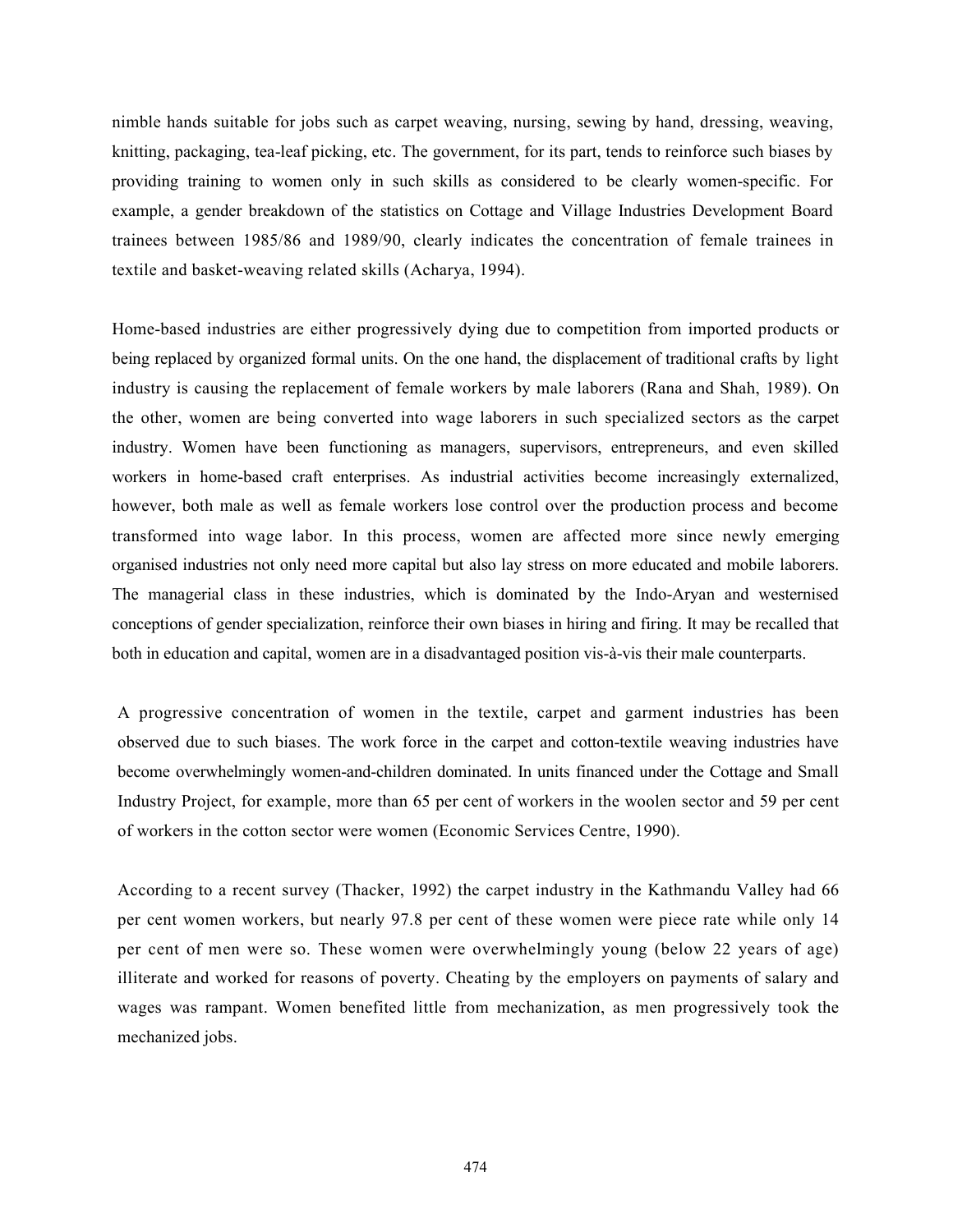|                |                                       |      | Hill                                              |      |                                                    |      |                        | Terai                                              |                                           |                          |                                       |      |                                      |                                                  |  |
|----------------|---------------------------------------|------|---------------------------------------------------|------|----------------------------------------------------|------|------------------------|----------------------------------------------------|-------------------------------------------|--------------------------|---------------------------------------|------|--------------------------------------|--------------------------------------------------|--|
| Fiscal<br>Year | Agriculture<br>(Daily)<br>Male Female |      | Kathmandu<br>Industrial<br>(Monthly)<br>Unskilled |      | Construction<br>(Daily)<br>Male Female Male Female |      | Agriculture<br>(Daily) | Biratnagar<br>Industrial<br>(Monthly)<br>Unskilled | Construction<br>(Daily)<br>Male<br>Female |                          | Agriculture<br>(Daily)<br>Male Female |      | Nepalgunj<br>Industrial<br>(Monthly) | Construction<br>(Daily)<br>Unskilled Male Female |  |
| 1980/81        | 29.9                                  | 19.9 | 398.2                                             |      |                                                    | 20.4 | 18.4                   | 530.6                                              |                                           |                          | 18.4                                  | 16.3 | 492.7                                |                                                  |  |
| 1981/82        | 27.4                                  | 18.5 | 411.9                                             |      | $\overline{\phantom{a}}$                           | 22.1 | 20.2                   | 478.6                                              |                                           | $\blacksquare$           | 21.8                                  | 19.2 | 493.5                                |                                                  |  |
| 1982/83        | 31.2                                  | 23.2 | 416.2                                             |      |                                                    | 19.2 | 17.6                   | 416.2                                              |                                           |                          | 21.2                                  | 18.4 | 499.2                                |                                                  |  |
| 1983/84        | 30.4                                  | 22.8 | 395.3                                             |      |                                                    | 22.7 | 21.1                   | 392.8                                              |                                           | $\overline{\phantom{a}}$ | 22.4                                  | 18.7 | 475.7                                |                                                  |  |
| 1984/85        | 32.1                                  | 26.3 | 474.4                                             |      |                                                    | 26.3 | 23.4                   | 453.8                                              |                                           | $\blacksquare$           | 23.4                                  | 19.0 | 465.6                                |                                                  |  |
| 1985/86        | 31.3                                  | 25.0 | 406.3                                             |      |                                                    | 24.4 | 23.5                   | 409.4                                              |                                           |                          | 21.4                                  | 18.9 | 409.4                                |                                                  |  |
| 1986/87        | 27.3                                  | 21.8 | 354.3                                             | 32.5 | $\blacksquare$                                     | 22.4 | 22.4                   | 401.3                                              | 22.4                                      | 22.4                     | 19.0                                  | 17.8 | 364.0                                |                                                  |  |
| 1987/88        | 35.0                                  | 35.0 | 425.0                                             | 35.0 | 35.0                                               | 22.5 | 21.0                   | 425.0                                              |                                           |                          | 21.0                                  | 21.0 | 402.5                                |                                                  |  |
| 1988/89        | 37.0                                  | 37.0 | 490.6                                             | 36.9 | 34.1                                               | 23.4 | 20.6                   | 497.2                                              | 23.4                                      | 20.6                     | 25.7                                  | 21.5 | 472.9                                |                                                  |  |
| 1989/90        | 34.0                                  | 32.0 | 424.0                                             | 33.5 | 31.9                                               | 23.7 | 22.8                   | 458.6                                              | 23.7                                      | 21.6                     | 28.0                                  | 25.9 | 458.6                                | 28.0                                             |  |
| 1990/91        | 40.0                                  | 31.0 | 579.8                                             | 39.9 | 34.1                                               | 25.6 | 22.8                   | 629.9                                              | 27.6                                      | 24.8                     | 29.5                                  | 25.6 | 629.9                                | 29.5<br>27.6                                     |  |
| 1991/92        | 36.0                                  | 27.0 | 479.9                                             | 35.9 | 31.5                                               | 24.2 | 21.0                   | 516.1                                              | 27.4                                      | 24.2                     | 25.2                                  | 21.0 | 516.1                                | 22.6<br>24.8                                     |  |
| 1992/93        | 38.0                                  | 24.0 | 522.6                                             | 37.5 | 33.5                                               | 25.3 | 22.3                   | 583.3                                              | 28.3                                      | 25.3                     | 23.2                                  | 19.3 | 535.7                                | 22.3<br>25.3                                     |  |

Table 28: Real Wage Rates (at 1987/88 prices, in NRs.)

Source: Acharya, 1994.

- denotes not.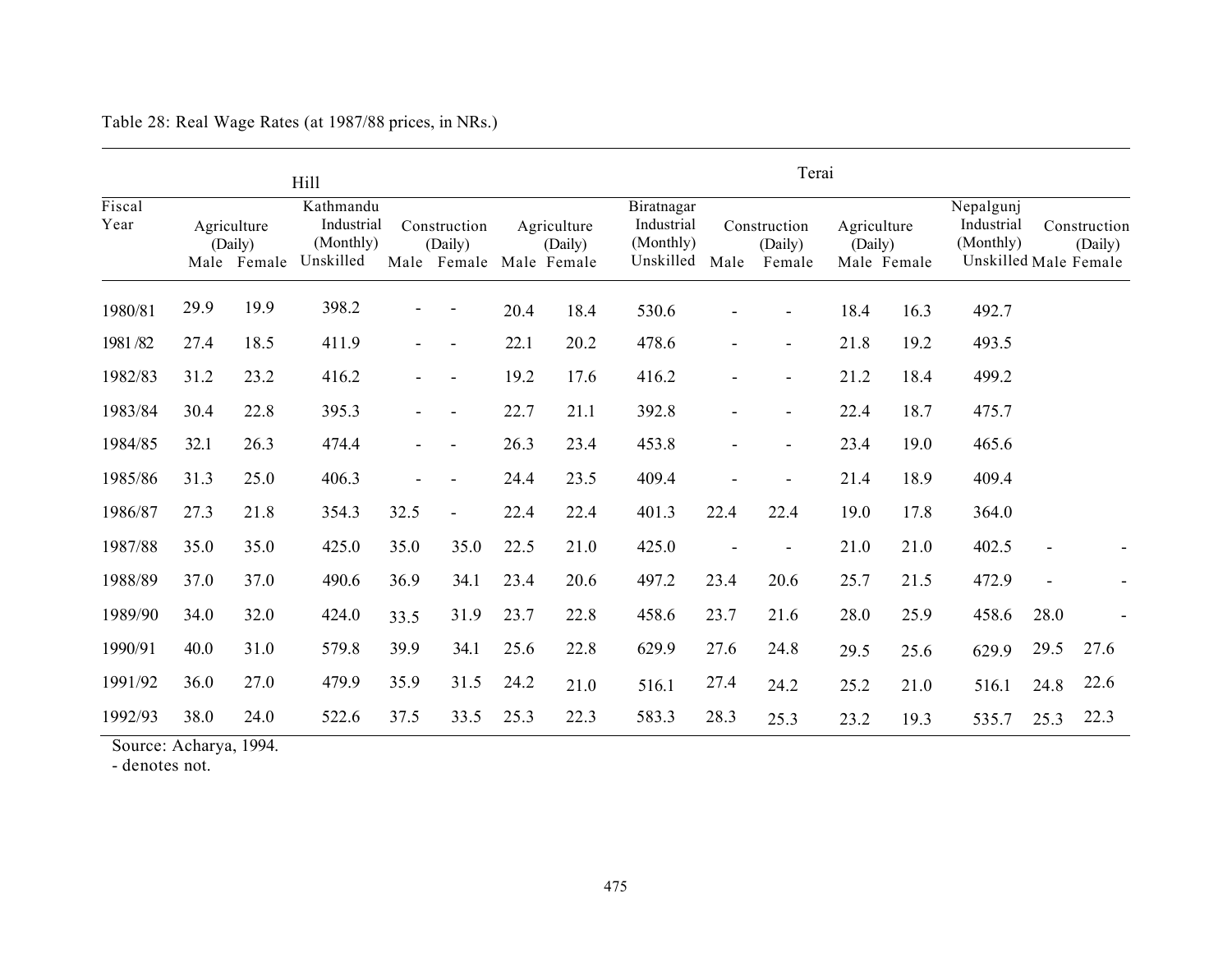Not enough statistics are available on wage rates in general. Industrial wages that are reported are usually close to the government fixed minimum, without gender breakdowns. Where discrimination exists in the industrial sector, it is in the nature of employment. While most men are employed as permanent workers and as skilled laborers, most women are employed at piece rates and thus debarred from regular salary and other benefits. The agricultural and construction wage labor market does show a clear gender discrimination (Acharya, 1994).

Inspite of the increasing work opportunities in carpets and garments for women in the Kathmandu valley, the male/female wage differentials have increased in the agricultural and construction sectors except in 1987/&8-1989/90 period, when there was a rapid rise in wages in general (Table 28). Biratnagar, in the east and Nepalgunj in the western Terai also showed similar trends: It seemed that in general male/female wage differentials increase when generally wage rates fall, signifying a fall in the demand for labor.

The reasons for the fall in the female real agricultural wages are not quite evident. It may be because of the fall in the demand in agricultural labor in general in the valley due to the shortage of agricultural land. Inflow of male labor from the neighboring areas and foreign labor may also have depressed the female wage rates. Employment of girls at lower wages, as adult women move to industrial employment, may be a third cause of this labor market depression.

# 9. Concluding Remarks

Foregoing analysis does indicate a slow but perceptible change in women's life options and opportunities. Mean age of marriage is increasing, compulsion to breed a large member of children is declining, and probability of survival for their children is increasing. Increasing number of women are getting access to family planning methods, acquiring modern education and skills and getting absorbed in alternative avenues of employment. Yet the discrimination in access to resources, education and employment are not declining fast enough to bridge the gap of gender disparity in these fields. Moreover, it is not clear whether all changes are leading to a more equitable socioeconomic structure from a gender perspective.

Knowledge about and availability of family planning services are increasing but her freedom to avail of them is limited. Social control over her fertility might be increasing rather than decreasing because society now has the technology to control her fertility. Her resistance is clear in her fertility behavior.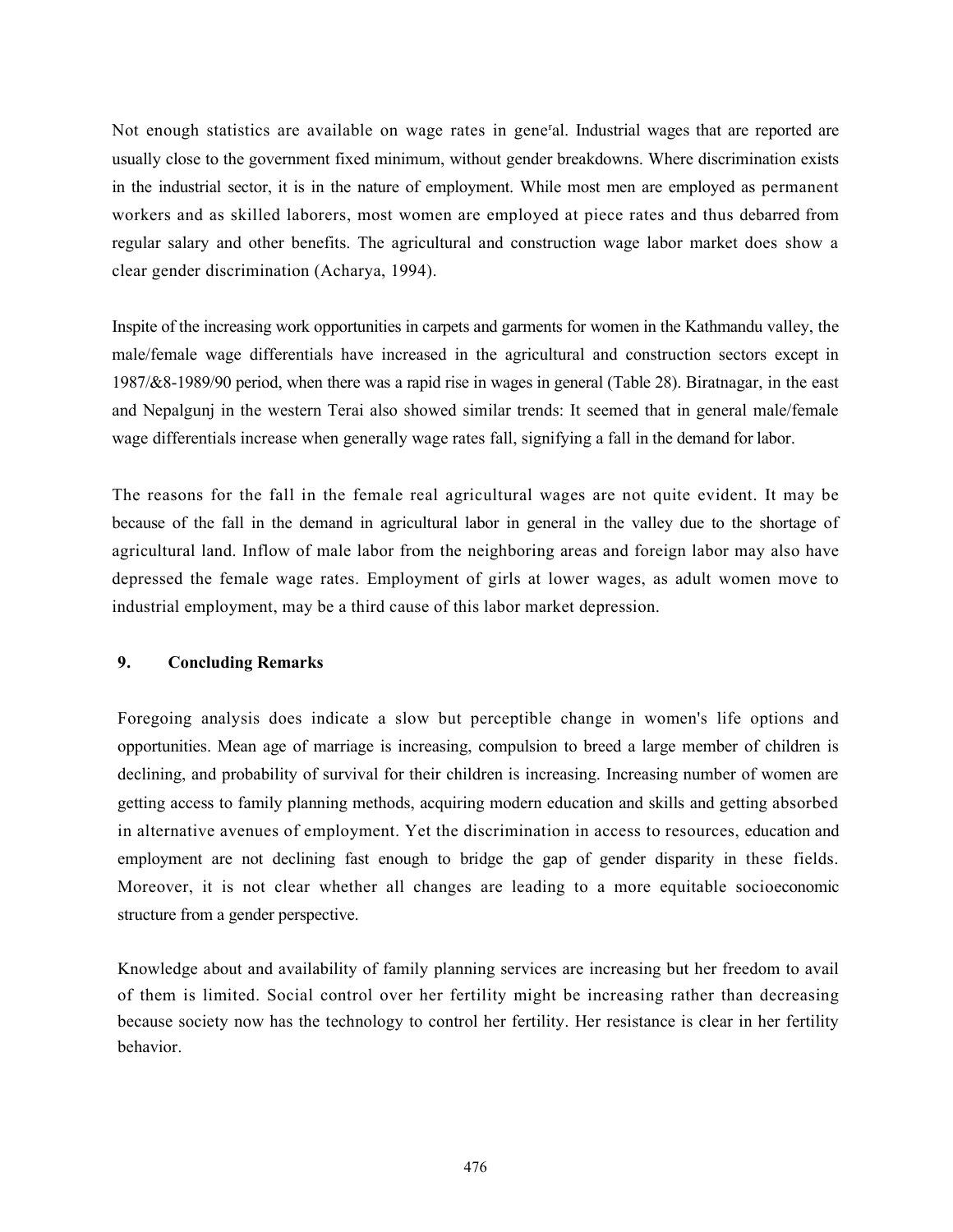The total marital fertility rate (TMFR) is stagnating. Despite the emphasis on family planning, child and maternal health (MCH) services through the seventies and eighties, women still begin thinking about birth control only after they give birth to 4-5 children. Population experts agree, and statistics prove, that child survival, female education, and the age of marriage are the most significant factors affecting fertility behavior. Significant gains have been made in enhancing child survival rates. The mean age of marriage has also been increasing gradually. So, too, are female literacy rates and awareness about family planning devices. Nevertheless, the fertility behavior of women appears to be changing only very slowly.

A major cause for the above is the socio-economic compulsion for women to give birth to at least one son for taking care of her during old age. Women have no access to paternal property, their access to property in their husband's household is conditional on her "reproductive" behavior and her "capacity to breed sons". There• is no social or economic incentive for a woman to desire to control her "fertility".

Despite that, all current family planning programs and devices are mostly directed at women. Men, who are more mobile, have greater access to services and economic resources to ensure treatment in case of side effects on health, and who play a decisive role in whether family planning methods should be adopted at all, are hardly visible as targets in family planning programs or advertisements. Besides, women's other health needs related to her reproductive organs are scarcely taken care by the medical system. All family planning methods like elsewhere are directed at controlling her fertility rather than enabling her to control her own fertility.

Women's access to education, no doubt, has increased significantly during the last two decades. Overall, the literacy rate has trebled between 1971 and 1991. The female literacy rate has increased more than six-fold in the same period. However, the differential in the male/female literacy rate is still on the increase. The female literacy appears to be closely related to the overall status of women in various geographical regions of the country as also to the availability of educational facilities. Access to higher levels of education is still greatly limited for girls. Only a small proportion among literate women continue their education beyond the SLC level.

Thus, female education is another emerging issue that cannot be dealt with merely by ad hoc measures such as distribution of free text books or providing a number of scholarships. The real issue is how to change the legal system which disinherits married women from parental property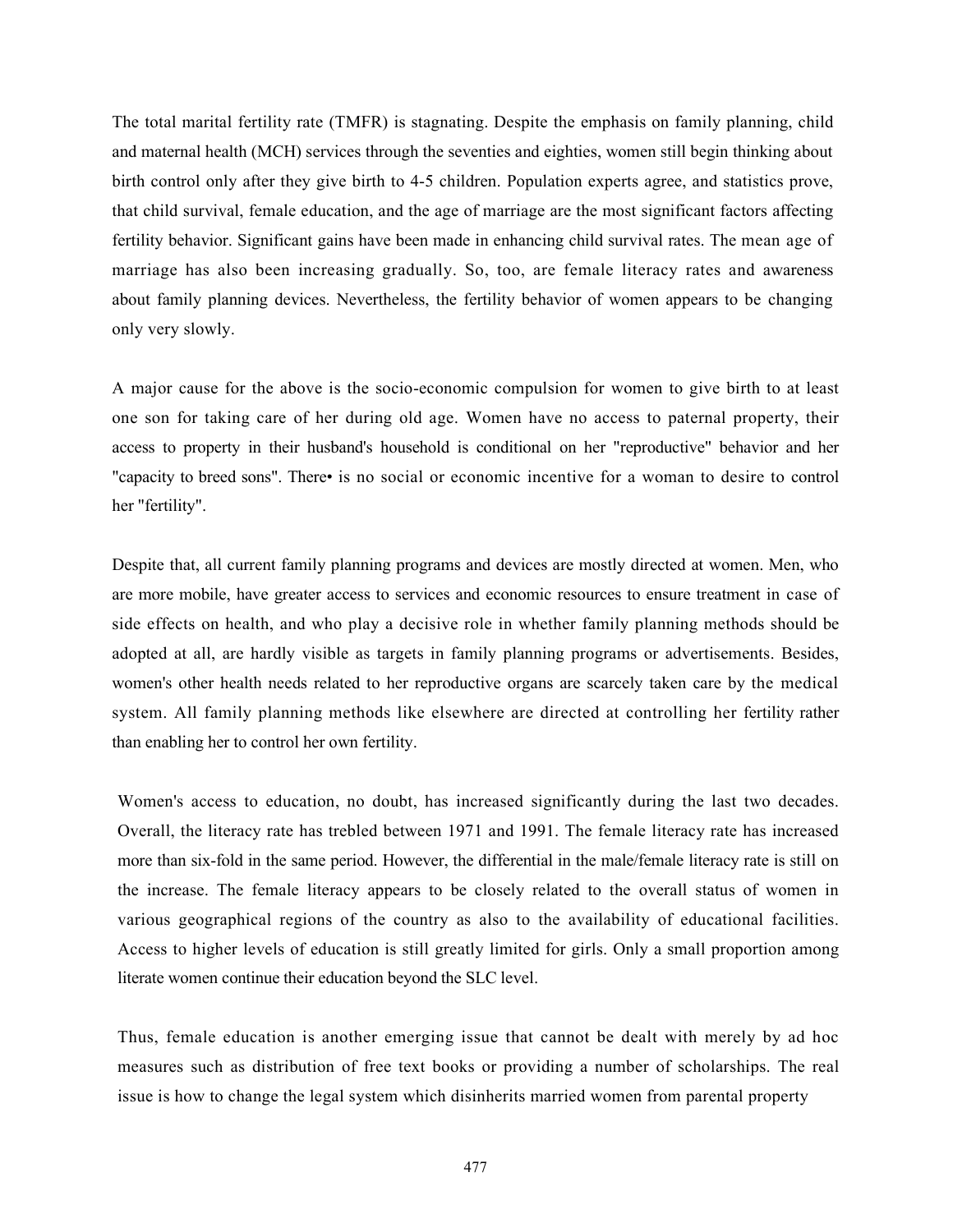and frees her from the responsibility to look after the parents in their old age and which mandatorily forces the married female out of her parental household. The core questions also concern correcting society's perception of girls as "liabilities" and glorification of women only as "mothers". Similarly, they are also related to changing a religious belief system that compels females to be married at an early age and couples to breed sons for their after-life salvation.

Increasing number of women are being reported as economically active. Agriculture is still the major source of employment both for males and females, although the share of the non-agricultural sector in employment is increasing. As in past decades, a relatively larger proportion of women is involved in agriculture as compared to men.

The role of non-agricultural sectors as a source of employment is increasing at a faster rate for women than for men. However, the proportion of women in the agriculture labor force has also been on the increase. Increasingly younger women are getting concentrated in the manufacturing sector. The employment of women in this sector is inversely related to the degree of mechanization and scale of investment. The location of industry also influences employment opportunities for women. Thus, women in the Hill areas have a greater probability of obtaining employment in manufacturing than in the Terai due to the fact that, among many cultural groupings in the Terai, women are kept isolated from outside contact.

An increasing number of women are entering the work force in the formal manufacturing sector because of economic need. However, they are mainly concentrated in low-skill, menial and repetitive jobs and in the lower echelons of the industrial hierarchy in what is virtually an extension of their household activities. Even in the carpet industry, where it is a highly skilled job, women are still treated as unskilled and intensely exploited by the factory owners. Additionally, as international competition in such industries is very keen, wages are kept down. As a consequence a progressive disparity is developing between male and female wage rates in the labor market. All these hardly indicate a move towards a more equitable society from gender perspective.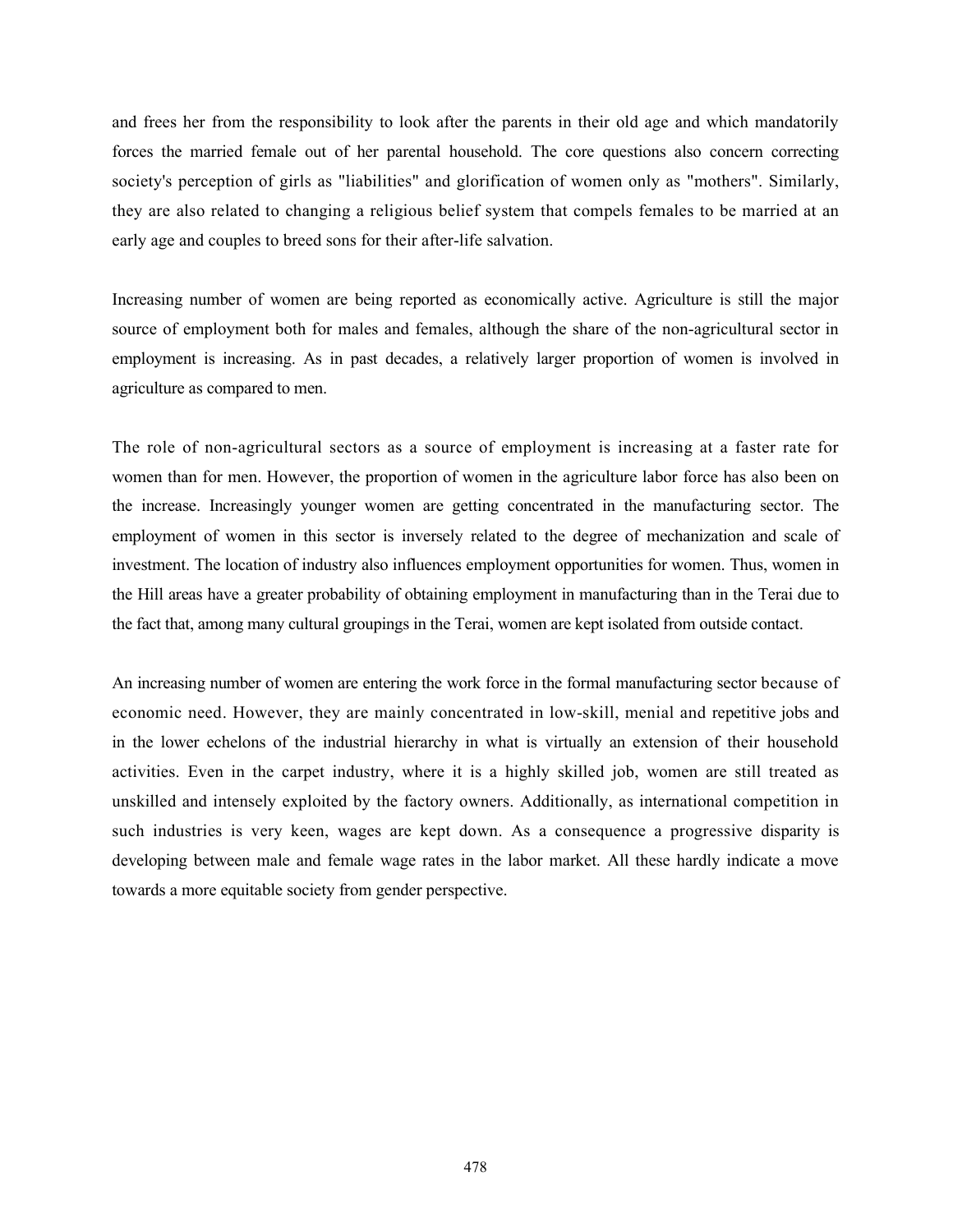# References

Acharya Meena, 1979, 'Statistical Profile of Nepalese Women: A Critical Review' The Status of Women in Nepal, Vol. II, Part l, Center for Economic Development and Administration, Kathmandu. .

, 1981, `The Maithili Women of Sirsia', The Status of Women in Nepal, Center for Economic Development and Administration, Kathmandu.

' \_\_\_\_\_ , 1994, `Statistical Profile o1' Nepalese Women: An Update in the Policy Context' `Institute for Integrated Development Studies' (Forthcoming).

Acharya Meena & Lynn Bennett, 1981, The Rural Women of Nepal: An Aggregate Analysis and Summary of 8 Village Studies, 'file Status of Women in Nepal, Vol. II, Part 9, Center for Economic Development and Administration, Tribhuvan University, Kathmandu.

Asmita Publications, 1992, Asmita, December, Kathmandu.

Basnet, Prabha, 1992, `Status Of Women Workers in Some Industries' (Nepali) A Paper Presented to the Tripartite National Workshop n the Role of Labor Administration in Promotion of Employment and Welfare of Women Workers in Nepal, January, 1992. Ministry of Labor and Social Welfare, Women Development Division and ILO.

Bangladesh Bureau of Statistics, 1993, Women and Men in Bangladesh, Facts and figures, 1992, Bangladesh.

Bennett Lynn, 1979, "File Parbatiya Women of Bakundol', The Status of Women in Nepal, Vol. I, Part 2, Center for Economic ) Development and Administration, Tribhuvan University, Kathmandu.

' \_\_\_\_\_\_ , 1983, `Dangerous Wives and Sacred Sisters', Columbia University Press, New York.

Beneria, Lourdes 1982, `The Sexual Division of Labor in Rural Societies', Praeger, New York.

Central Bureau of Statistics (CBS), 1961, 1971, 1981 and 1991 Definitions and Regulations on the Nepal National Census (Nepali), Kathmandu.

CBS, 1975, Population Census 1971, Vol. 1, Vol. 11, Vol. III, Vol. V, National Planning Commission (NPC), Kathmandu, Nepal.

CBS, 1976, The Demographic Sample Survey of Nepal, 1974-75, Survey Method and Findings, Kathmandu, Nepal.

CBS, 1977, The Demographic \_Sample Survey of Nepal, Second Year Survey, 1976, Kathmandu, Nepal.

CBS, 1977, The Analysis of the population Statistics of Nepal, Kathmandu, Nepal.

CBS, 1978, The Demographic Sample Survey of Nepal, Third Years Survey 1977-78, Kathmandu, Nepal.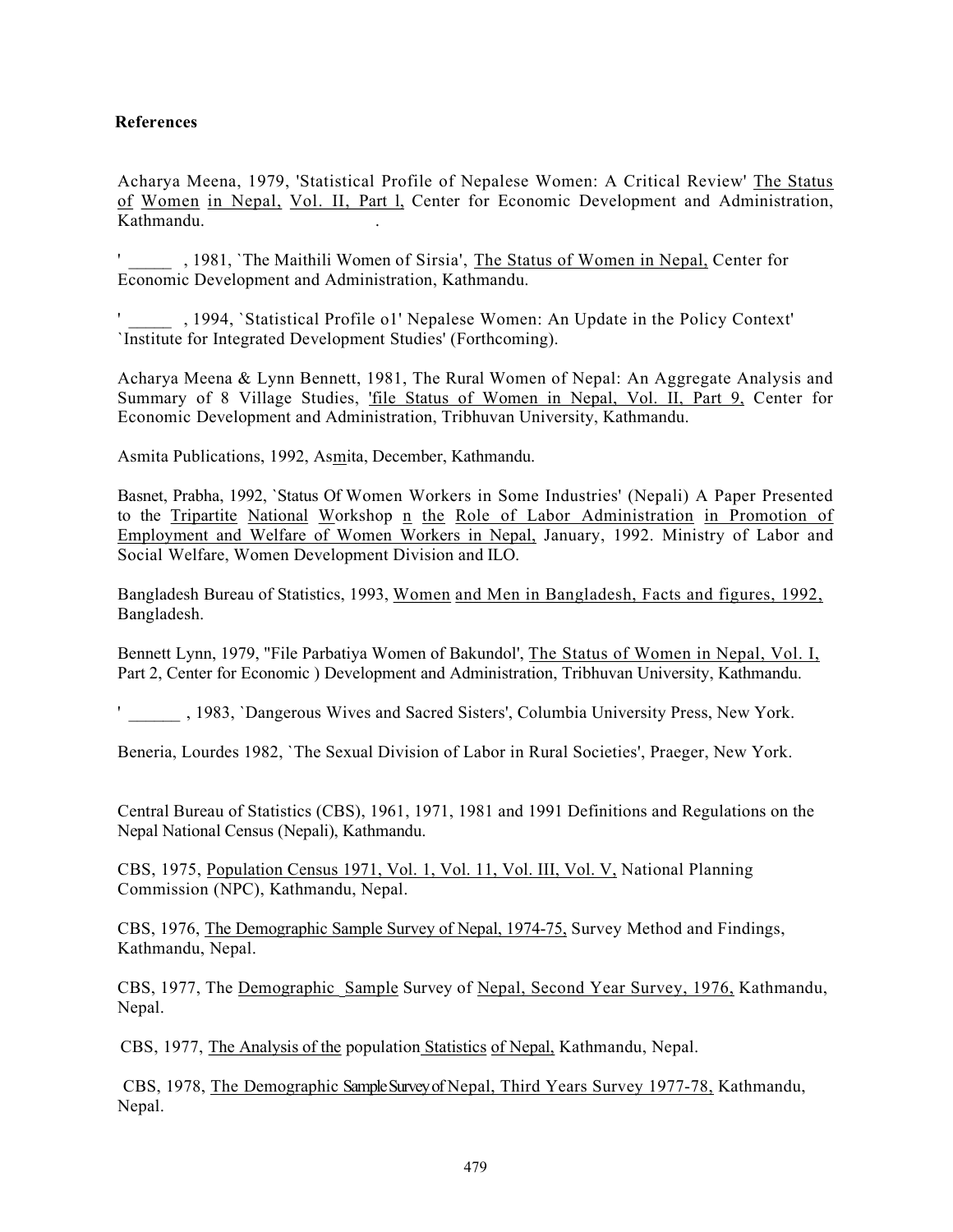CBS, 1984, Population Census 1981, Vol. 1, Vol. ll, Vol. 111, NPC, Kathmandu, Nepal.

CBS, 1985, Inter-censal Changes of Some Key Census Variables, Nepal 1952/54-1981, Kathmandu, Nepal.

CBS, 1987, Population Monograph of Nepal, NPC, Kathmandu, Nepal.

CBS, 1993, Population Census 1991, Vol. I, NPC, Kathmandu, Nepal.

CBS, (993 The Analysis of the 199! Population Census (based on advance tables), Kathmandu,

Nepal.

CBS,. 1995, Population Census 1991, Vol., V NPC, Kathmandu, Nepal.

CBS, 1976/77. 1986/87, 1990/91, Survey of Manufacturing Industries, CBS, Kathmandu, Nepal.

Dixit, Shanta, 1992, `Sexual Diseases Transmitted by Men" in Asmita, December, 1992, Kathmandu.

Economic Services Centre Ltd., 1990, Socio-Economic Impact of CSI-Phase I - A Survey Study Report - Prepared for NRB, Kathmandu.

Fathalla, M.F., 1992, Reproductive Health in the World: Two Decades of Progress and the Challenge Ahead, in WHO, Reproductive Health. A Key to a Brighter Future, Biennial Report 1990- 91. Special 20th Anniversary Issue.

Giele, Janet Zollinger, 1977, Introduction: The Status of Women in Comparative Perspective in 'Women's Roles and Status in Eight Countries', by Giele and Smock, (edt.) John Wiley and Sons, ':'Jexv York.

Institute for Integrated Development Studies, 1982, Women in Prison, Kathmandu.

lnternational Labor Organisation, 1993, Survey of Economically Active Population, Employment, Unemployment and Underemployment. An ILO Manual, Concepts and Methods, Geneva.

Lakhey, Bimala and D.S. Malla, 1992, `Septic Abortion and Maternal Mortality' (unpublished) Mimeo. Kathmandu.

Ministry of Law and Justice, 1983, (Publication date) Muluki Ain, Law Books Management Board, Kathmandu.

Ministry of Health (MOH), 1977, Nepal Fertility Survey 1976, First Report, Kathmandu.

MOH, 1987, Nepal Fertility and family Planning Survey, 1986, HMG, Nepal.

MOH, 1991, Maternal and Child Health: Management Issues at Community Health Post and District levels, MOH / HMG.

MOH, 1993, Nepal Fertility, Family Planning and Health Survey, 1991, HMG, Nepal.